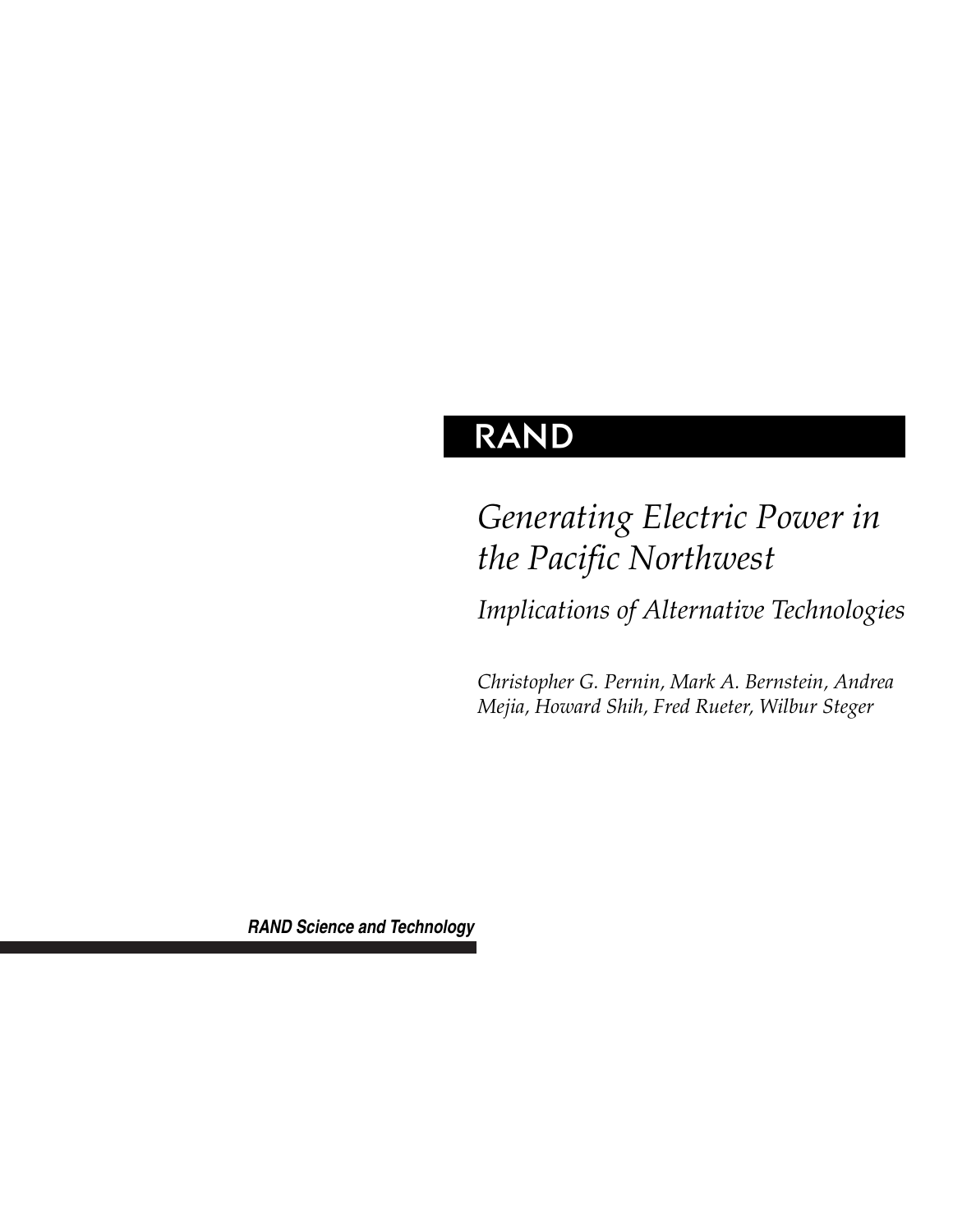The research described in this report was conducted by RAND Science and Technology for the Pew Charitable Trusts.

#### **Library of Congress Cataloging-in-Publication Data**

Generating electric power in the Pacific Northwest : implications of alternative technologies / Christopher G. Pernin ... [et al.]. p. cm. "MR-1604." Includes bibliographical references. ISBN 0-8330-3218-6 1. Electric power production—Pacific Coast (North America)—Planning. 2. Electric power production—Northwest, Pacific. I. Pernin, Christopher G., 1973–

TK1193.P17 G45 2002 333.793'2'09795—dc21

2002068219

RAND is a nonprofit institution that helps improve policy and decisionmaking through research and analysis. RAND® is a registered trademark. RAND's publications do not necessarily reflect the opinions or policies of its research sponsors.

© Copyright 2002 RAND

All rights reserved. No part of this book may be reproduced in any form by any electronic or mechanical means (including photocopying, recording, or information storage and retrieval) without permission in writing from RAND.

Published 2002 by RAND 1700 Main Street, P.O. Box 2138, Santa Monica, CA 90407-2138 1200 South Hayes Street, Arlington, VA 22202-5050 201 North Craig Street, Suite 202, Pittsburgh, PA 15213-1516 RAND URL: http://www.rand.org/ To order RAND documents or to obtain additional information, contact Distribution Services: Telephone: (310) 451-7002; Fax: (310) 451-6915; Email: order@rand.org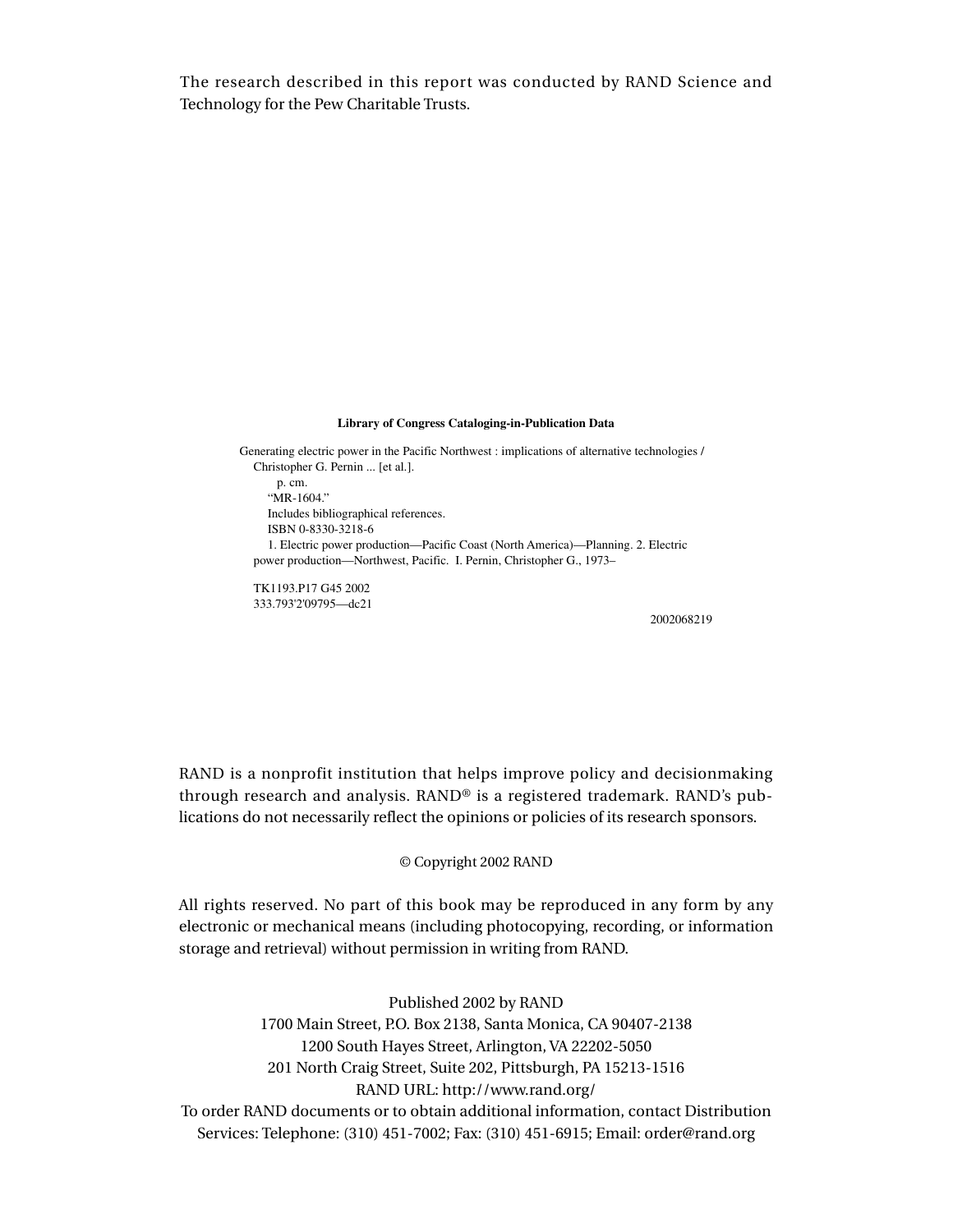## **Preface**

This report examines the implications of using alternative power-generation technologies to meet future energy demands in the Pacific Northwest region of the United States. The results are intended to inform both policymakers and the general public and to provide useful information for policymakers planning for energy needs who must consider the role of energy efficiency and renewableenergy programs in the future.

This study was sponsored by the Pew Charitable Trusts. The research was conducted within RAND's Science and Technology (S&T) research unit. RAND is a nonprofit institution that helps improve policy and decisionmaking through research and analysis. RAND S&T assists government and corporate decisionmakers in developing options to address challenges created by scientific innovation, rapid technological change, and world events. Its research agenda is diverse, focusing primarily on science and technology aspects of energy supply and use, environmental studies, transportation planning, space and aerospace issues, information infrastructure, biotechnology, and the federal R&D portfolio.

Inquiries regarding RAND S&T may be directed to

Steve Rattien Director, RAND Science and Technology RAND 1200 South Hayes Street Arlington, VA 22202-5050 703-413-1100 x5219 www.rand.org/scitech

For further information on this study, please contact Mark Bernstein (markb@rand.org).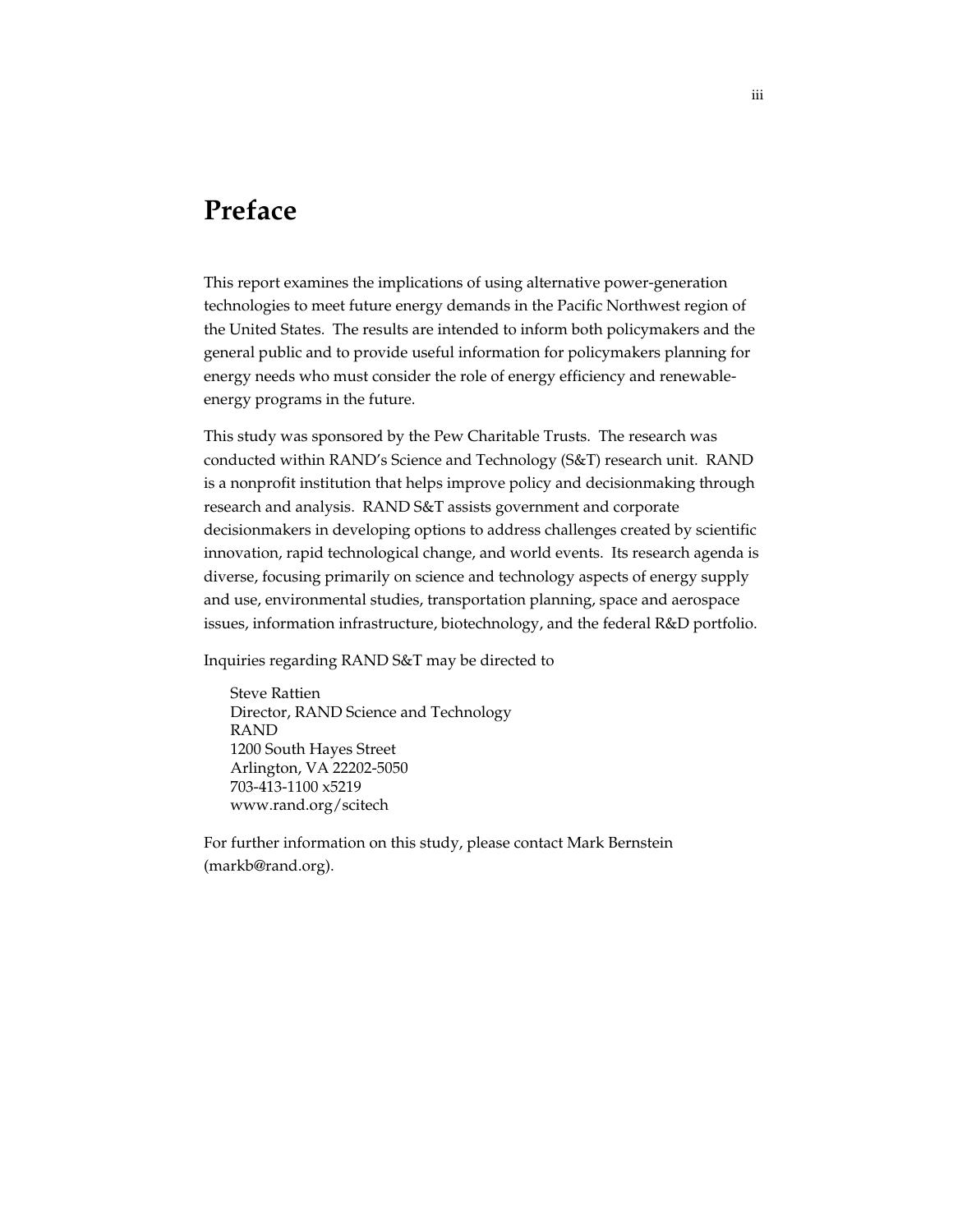## **Contents**

|                 |                                                                                                                                                                                               | iii                                                |
|-----------------|-----------------------------------------------------------------------------------------------------------------------------------------------------------------------------------------------|----------------------------------------------------|
|                 |                                                                                                                                                                                               | vii                                                |
| Tables          |                                                                                                                                                                                               | ix                                                 |
|                 |                                                                                                                                                                                               | xi                                                 |
|                 |                                                                                                                                                                                               | xvii                                               |
|                 |                                                                                                                                                                                               | xix                                                |
| 1.              | Summary of the Analytical Results<br>Organization of the Report                                                                                                                               | 1<br>$\mathbf{1}$<br>$\overline{2}$<br>3<br>3<br>5 |
| 2.              | Implications of Dependence on Hydroelectric Power<br>Overview of Energy Efficiency, Wind Power, and Solar Power                                                                               | 6<br>7<br>8<br>10<br>10<br>12<br>13                |
| 3.              | Defining Options in Terms of Alternative Energy Portfolios<br>Estimating Economic Impacts<br>Data Preparation and Input                                                                       | 15<br>15<br>16<br>16<br>17<br>18                   |
| 4.              | FINDINGS FROM THE ANALYSIS<br>Diversifying the Portfolio with Energy Efficiency and Renewable<br>The Effect of Diversifying the Portfolio on Emissions<br>Removing the Lower Snake River Dams | 19<br>19<br>24<br>25<br>27                         |
| 5.              |                                                                                                                                                                                               | 32                                                 |
| А.<br><b>B.</b> | Appendix<br>Estimated Costs and Benefits from Removing the Lower Snake                                                                                                                        | 35<br>51                                           |
| C.              | Cost Breakdowns of Power-Generation Technologies                                                                                                                                              | 56                                                 |
|                 |                                                                                                                                                                                               | 61                                                 |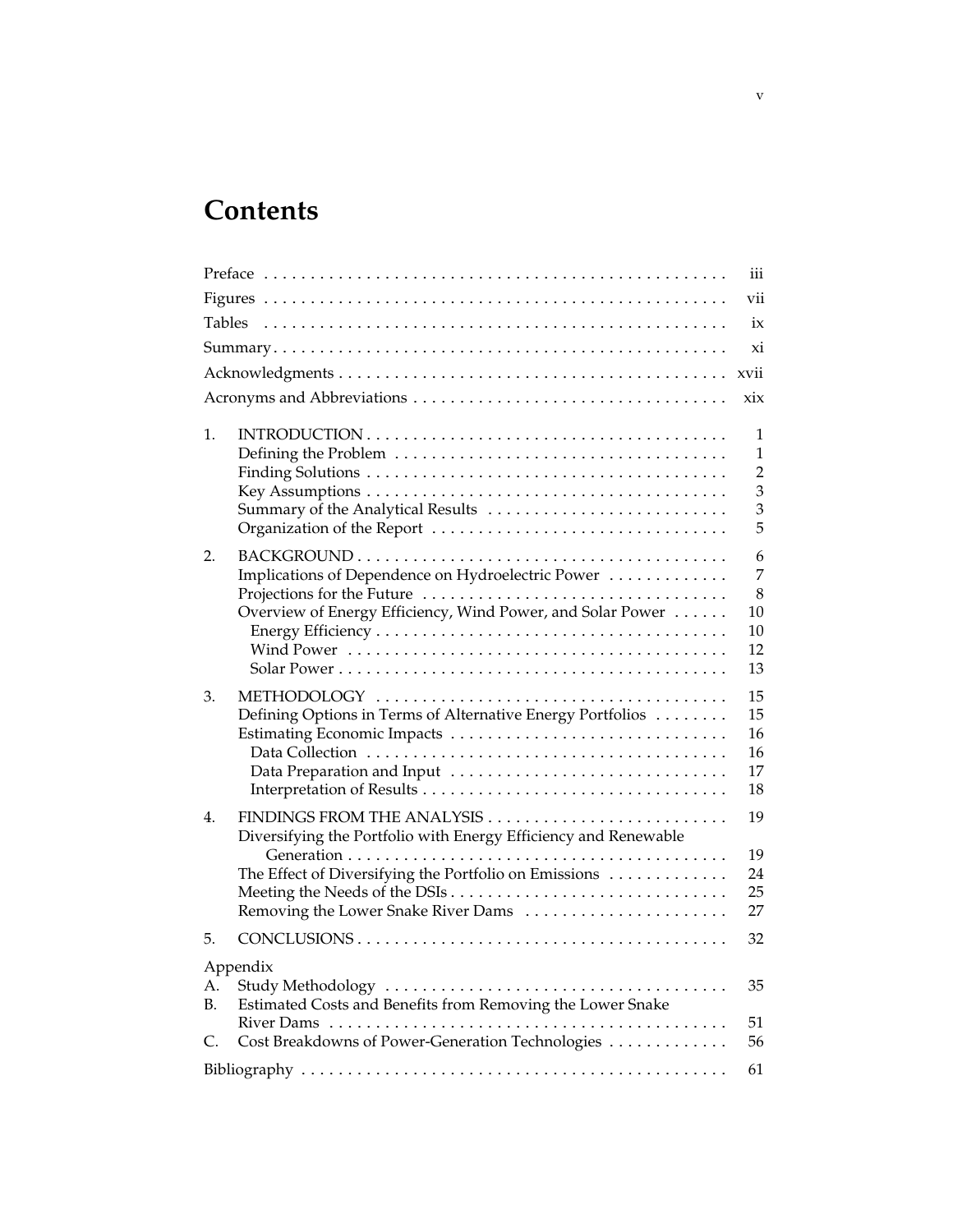# **Figures**

| S.1. | Economic Impact of Replacing 20 Percent of Future Natural-Gas       |     |
|------|---------------------------------------------------------------------|-----|
|      | Capacity with Renewable Generation and Energy Efficiency            | xiv |
| S.2. | Impacts on Net Employment of Replacing the Four Lower Snake         |     |
|      | River Dams with Energy Efficiency, a Combination of Wind            |     |
|      | Power and Efficiency, and Combined-Cycle Generation                 | XV  |
| 2.1. | Mix of Firm-Energy Resources in the Pacific Northwest in 1996       | 6   |
| 2.2. | Installed Capacity of Power Technologies in the Pacific             |     |
|      |                                                                     | 9   |
| 2.3. | Installed Capacity of Power Technologies in the Pacific             |     |
|      | Northwest Region in 2020 (EIA Projection)                           | 9   |
| 2.4. | Industrial Energy Intensity in the Pacific Northwest and the        |     |
|      |                                                                     | 11  |
| 4.1. | Economic Impact of Replacing 20 Percent of Future Combined-         |     |
|      | Cycle Generation with Renewable Energy and Efficiency<br>$\ddots$ . | 20  |
| 4.2. | Changes in Net Employment from Replacing 20 Percent of              |     |
|      | Future Combined-Cycle Generation with Renewable Energy              |     |
|      | and Efficiency                                                      | 23  |
| 4.3. | Emissions Displaced by Replacing Future Combined-Cycle              |     |
|      | Generation with Renewable-Generation Mixes                          | 24  |
| 4.4. | Economic Impacts of Creating an Equivalent Amount of Energy         |     |
|      | Efficiency to Replace the Power Demands of the DSIs or Having       |     |
|      | the DSIs Pay Market Rates                                           | 26  |
| 4.5. | Impacts on Net Employment of Creating an Equivalent Amount          |     |
|      | of Energy Efficiency to Replace the Power Demands of the DSIs       |     |
|      | or Having the DSIs Pay Market Rates                                 | 27  |
| 4.6. | Economic Impacts of Replacing the Four Lower Snake River            |     |
|      | Dams with Combined-Cycle, Efficiency, and a Combination             |     |
|      |                                                                     | 29  |
| 4.7. | Impacts on Net Employment of Replacing the Four Lower               |     |
|      | Snake River Dams with Combined-Cycle, Efficiency, and               |     |
|      | a Combination of Wind Power and Efficiency                          | 30  |
| 4.8. | Economic Impacts of the Combination Power-Replacement               |     |
|      | Scenario or Replacing 20 Percent of Future Generation with          |     |
|      |                                                                     | 30  |
| 4.9. | Impacts on Net Employment of the Combination Power-                 |     |
|      | Replacement Scenario or Replacing 20 Percent of Future              |     |
|      | Generation with Energy Efficiency and Wind Power                    | 31  |
| A.1. | EIA Projections of Future Installed Capacity in the Pacific         |     |
|      | Northwest $\dots\dots\dots\dots\dots$                               | 42  |
| A.2. | Projections of Future Capacity with 20 Percent of New               |     |
|      | Combined-Cycle Generation Replaced with a Mix of Energy             |     |
|      | Efficiency, Wind Power, and Solar Photovoltaic Power<br>.           | 42  |
| A.3. | Costs of Technology Improvements for Low-, Average-, and            |     |
|      |                                                                     | 47  |
|      |                                                                     |     |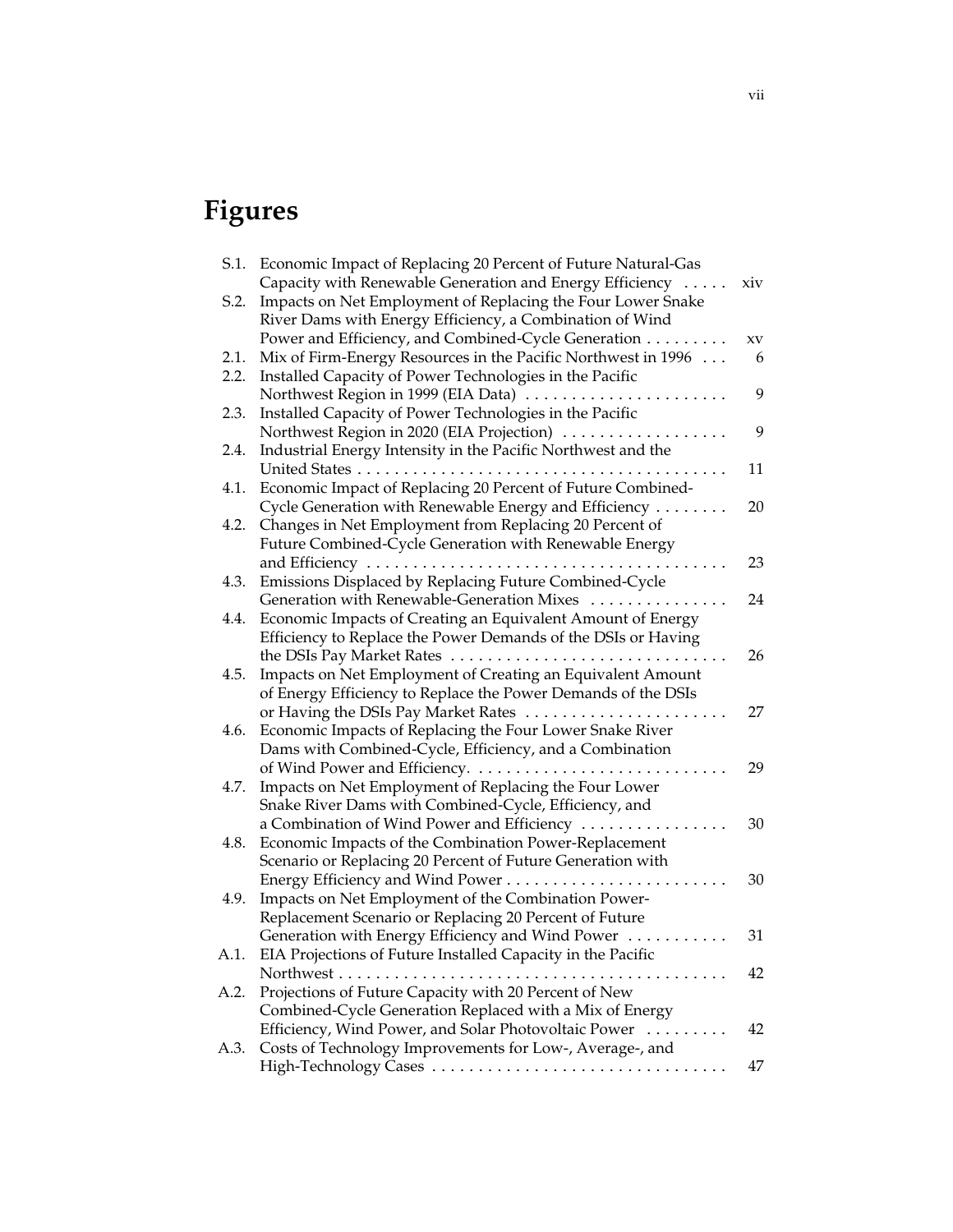## **Tables**

| S.1.  | Shares of Current and Future Generating Capacity Provided by<br>Hydroelectricity and Natural-Gas-Fired Combined-Cycle |    |
|-------|-----------------------------------------------------------------------------------------------------------------------|----|
|       | Generation                                                                                                            | хi |
| 4.1.  | Projections of Capacity in 2020 from Different Mixes of Power                                                         |    |
|       |                                                                                                                       | 21 |
| 4.2.  | Effects on Emissions of Replacing Future Combined-Cycle                                                               |    |
|       | Generation with Renewable-Generation Mixes                                                                            | 25 |
| A.1.  | Generating Technologies Projected in EIA Forecasts                                                                    | 39 |
| A.2.  | Scaling Factors for Various Technologies in the Pacific                                                               |    |
|       |                                                                                                                       | 39 |
| A.3.  | Projected Future Growth of Combined-Cycle Capacity                                                                    | 41 |
| A.4.  |                                                                                                                       | 41 |
| A.5.  | EIA Capacity Projections and Projections for Replacing 20                                                             |    |
|       | Percent of New Combined-Cycle Capacity with Energy                                                                    |    |
|       | Efficiency, Wind Power, and Solar Photovoltaic Power                                                                  | 43 |
| A.6.  | O&M Costs for Various Technologies                                                                                    | 44 |
| A.7.  | Fixed Costs for Various Technologies                                                                                  | 44 |
| A.8.  | Conversion of IMPLAN Codes to REMI Codes                                                                              | 45 |
| A.9.  | Costs and Benefits Associated with Lower Snake River Dam                                                              |    |
|       |                                                                                                                       | 46 |
| A.10. | REMI Policy Variables Used in Analysis of Impacts on Electricity                                                      |    |
|       | Producers and Consumers                                                                                               | 48 |
| B.1.  | Implementation Costs of Dam Removal                                                                                   | 54 |
| B.2.  | Costs and Benefits of Removing the Lower Snake River Dams                                                             | 55 |
| C.1.  | IMPLAN Sectors and Corresponding SIC Codes                                                                            | 57 |
| C.2.  | IMPLAN Codes and Costs of Solar Photovoltaic Generation                                                               | 58 |
| C.3.  | IMPLAN Codes and Costs of Wind Generation                                                                             | 59 |
| C.4.  | IMPLAN Codes and Costs of Combined-Cycle Generation                                                                   | 59 |
|       |                                                                                                                       |    |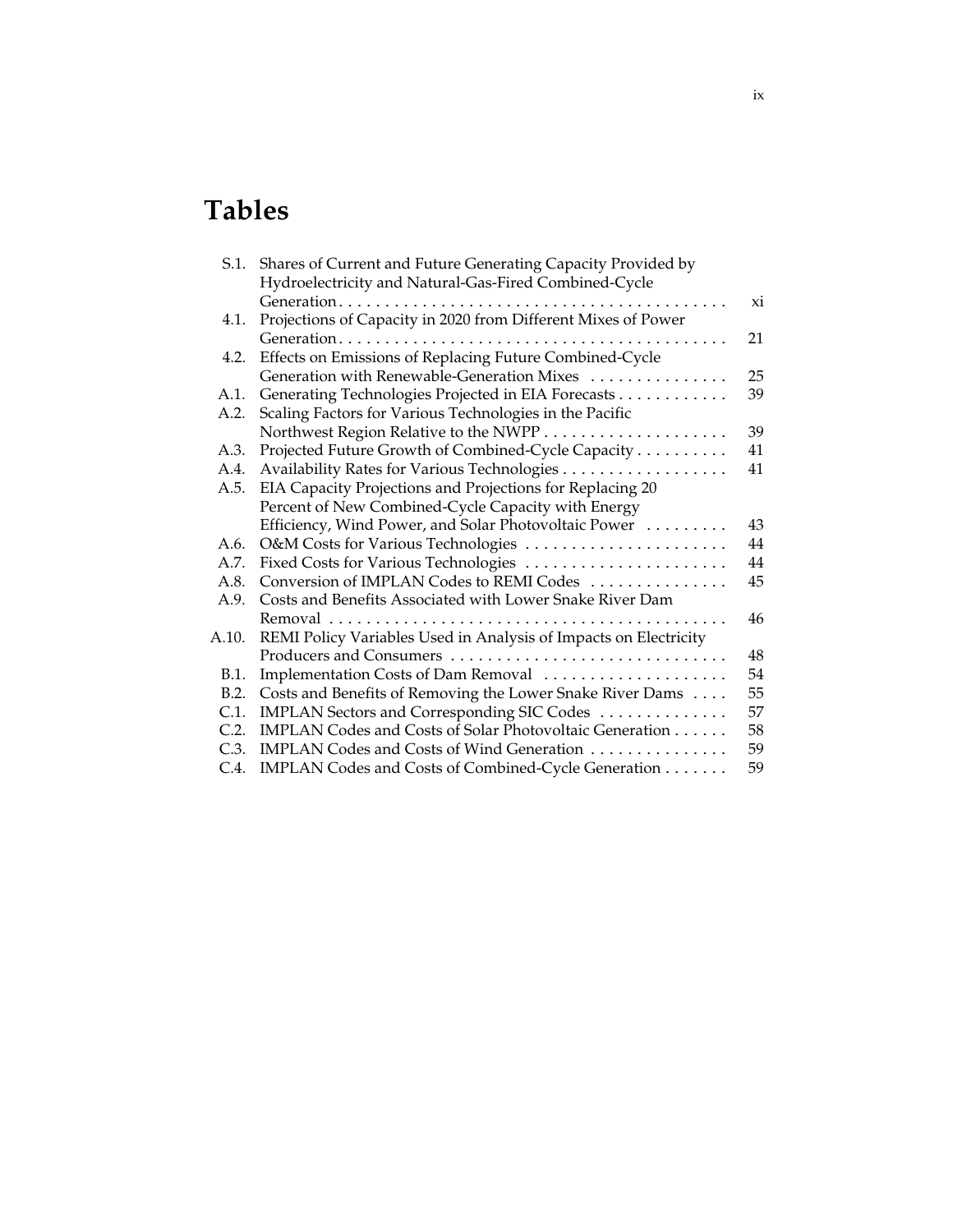## **Summary**

The Pacific Northwest faces some critical energy issues over the next 20 years. There is significant uncertainty about energy supplies, energy prices, and the implications of competitive energy markets. Therefore, as energy demands continue to rise, it is important for the states in the region to understand the risks and opportunities of different energy supply and demand options. This report addresses issues in electricity supply and demand for four states in the Pacific Northwest: Idaho, Montana, Oregon, and Washington.

For much of the past 50 years, these states have relied heavily on hydroelectric power to meet their energy needs, and this inexpensive electricity has helped keep electricity rates low in the region, compared with the rest of the United States. However, the region cannot add much new hydroelectric capacity, so increasing demands for electricity in the future will have to be met by other sources. It is expected that the bulk of new electricity-generating capacity will come from natural-gas-fired power plants. While the combined share of electricity generated by hydroelectric and natural-gas-fired plants is expected to remain the same through 2010 (together, they provide 86 percent of the capacity in the region, the remainder being provided primarily by coal and nuclear plants), the proportion generated by natural gas will rise dramatically. Table S.1 summarizes the shares of current and future expected generating capacity in the region. The changes in the shares provided by the two major sources will have a number of consequences for the states in the region.

**Table S.1**

#### **Shares of Current and Future Generating Capacity Provided by Hydroelectricity and Natural-Gas-Fired Combined-Cycle Generation (percent)**

|                  |      | Year               |  |  |
|------------------|------|--------------------|--|--|
| Source           | 2000 | 2010<br>(forecast) |  |  |
| Hydroelectricity | 82   | 64                 |  |  |
| Natural gas      |      | フフ                 |  |  |

SOURCE: Energy Information Administration (EIA) forecast from *Annual Energy Outlook 2002* (adapted from EIA, 2002c).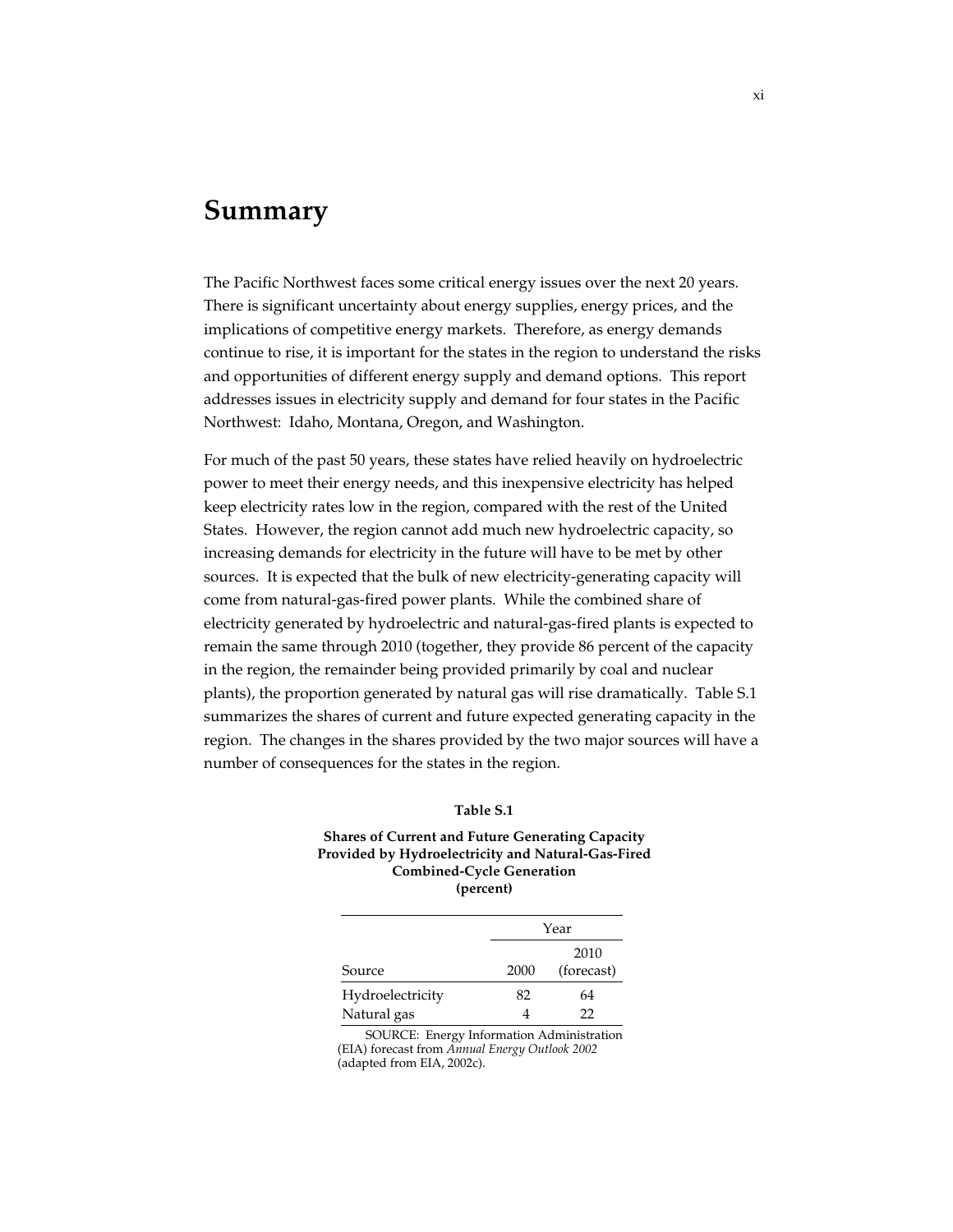While natural-gas plants are efficient and relatively inexpensive to operate, they are more expensive than the existing hydroelectric infrastructure; therefore, electricity rates will tend to be higher in the future. In terms of air pollution, natural-gas-fired plants are cleaner than oil- or coal-burning facilities, but they will still add emissions to the region, including precursors to local pollution as well as greenhouse gases.

### **Uncertainties and Risks in the Electricity Portfolio**

Hydroelectricity in the Pacific Northwest has significant capacity uncertainties. The amount of hydroelectric power generated in any one year depends on the amount of rainfall in the region. Twenty percent swings in energy generation between wet and dry years are not unheard of. From a business standpoint, this uncertainty presents concerns because it affects costs.

Dams are a threat to the well-being of native fish populations, with dam construction particularly affecting wild salmon populations, so removal of the four lower Snake River dams has been discussed. Removing the dams could aid in restoring fish populations but would reduce the hydroelectric capacity in the region.

Uncertainties are also associated with the future price of natural gas and the future capability to supply gas to the region. It is therefore important for policymakers to examine the potential of alternative technologies and policies to help hedge against potential price and supply volatility. The growth in demand for natural gas could be moderated by increasing the diversity of supply sources, and the growth of electricity demand could be moderated by increasing energy efficiency. The electricity portfolio does not need to have an equal percentage of different alternatives, but reducing the 86 percent share of hydroelectric power and natural-gas-fired combined-cycle generation on the margin could help reduce risk and uncertainty.

One option would be to increase the share of supply sources that have less future price uncertainty, for example, renewable technologies such as wind and solar power. While renewable-generation technologies can be more expensive than natural-gas-fired generation, adding renewable generation into the national electric system could reduce pressure on future natural-gas prices. The EIA estimates that by 2020, natural-gas prices could be 5 to 10 percent lower with renewables than they are forecast to be without renewables (EIA, 2002a). The EIA also notes that with 10 percent of generation being supplied by renewable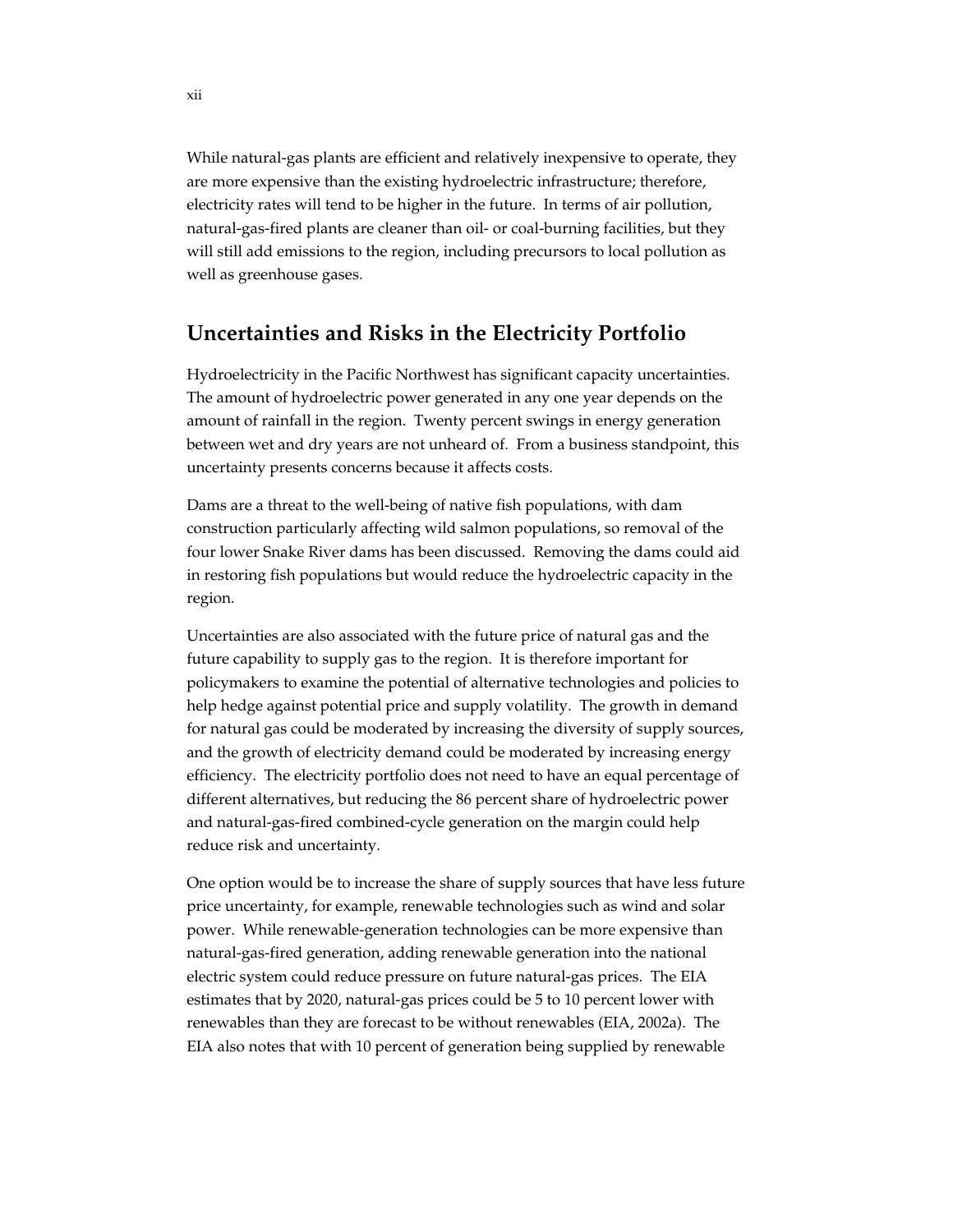sources, the reductions in gas prices would nearly outweigh the extra costs of renewable generation.

Another option would be to reduce the growth of electricity demand by improving energy use in buildings and developing more efficient electricityusing appliances. Moderating future demand would reduce the need for new electricity-generating capacity and reduce growth in natural-gas use.

Energy-intensive industries (primarily aluminum) that consume a significant amount of power in the Northwest and rely on long-term, low-cost contracts purchased directly from the Bonneville Power Administration (BPA) and other suppliers of bulk electric power are particularly affected by the allocation of costbased federal hydroelectric power.<sup>1</sup> There has been considerable debate about whether these industries should continue to receive preferential prices for electricity.

### **Assessing the Impacts of Different Energy-Generation Options**

This report addresses the macroeconomic impacts of options that would diversify the Pacific Northwest's electricity portfolio and may help hedge against uncertainties in natural-gas prices and supplies. The Policy Insight Model developed by Regional Economic Models, Inc. (REMI) is used to estimate the economic and net-employment impacts of including more renewable-generation options (wind and solar power) and more energy efficiency in the electricity mix of the Pacific Northwest. Three scenarios are compared against a base case modeled after the EIA forecast for the region:

- Shifting 20 percent of future natural-gas-fired generating capacity to energy efficiency and/or renewable generation (wind and/or solar power).
- Replacing the electricity produced by the lower Snake River dams with combinations of natural-gas-fueled generation, energy efficiency, and wind power.
- Replacing the electricity needed by the direct-service industries (DSIs) with energy efficiency.

\_\_\_\_\_\_\_\_\_\_\_\_\_\_\_\_\_

<sup>&</sup>lt;sup>1</sup>These industries have recently received a partial renewal of those contracts for an additional five years, from 2001 to 2006.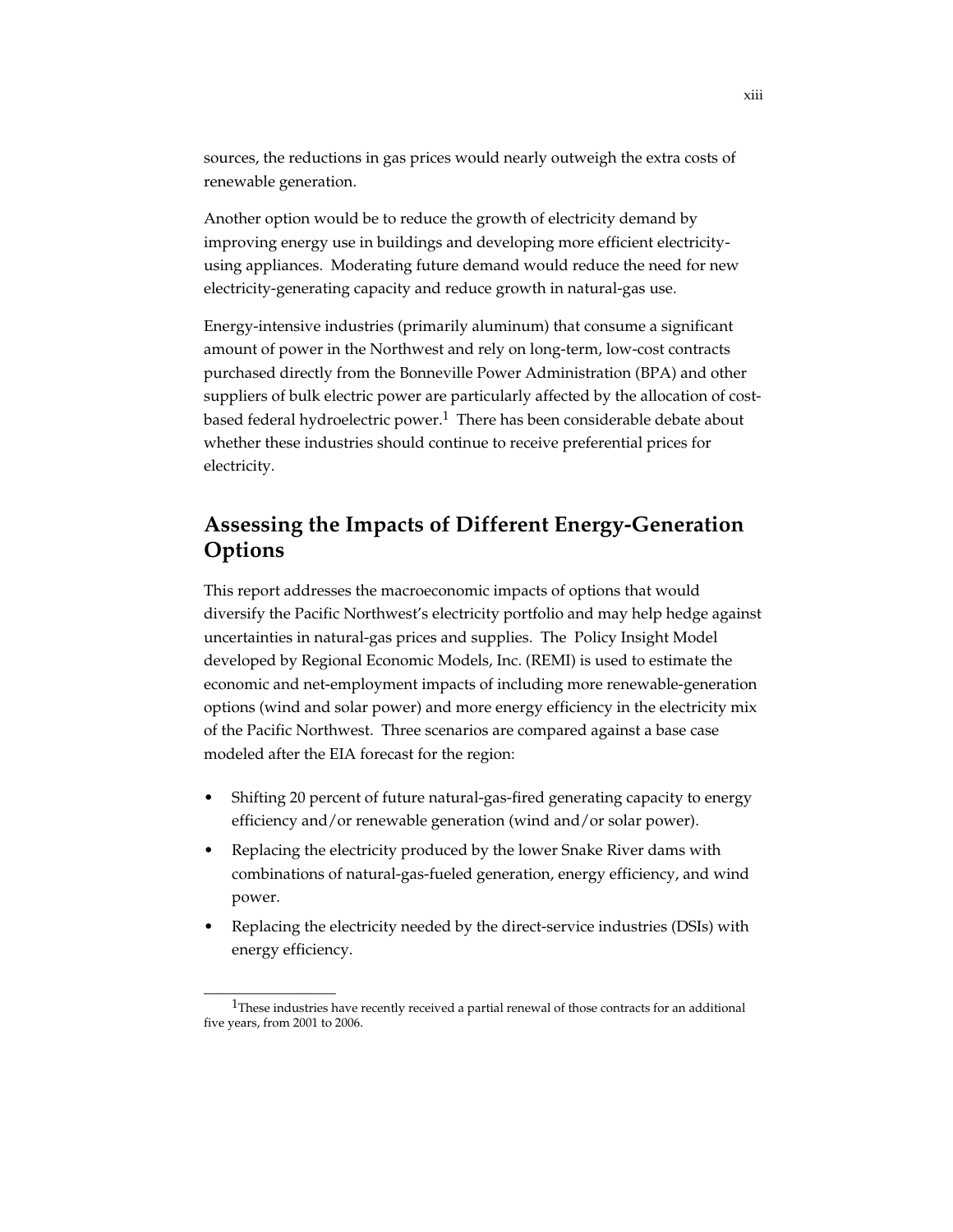### **Results and Conclusions**

It is concluded that diversifying the electricity mix in the Pacific Northwest is likely to have little impact on the economy. In some cases, there is a slight negative impact, and in some cases, a slight positive impact. Figure S.1 shows the impact on gross regional product of replacing 20 percent of future *new* natural-gas generation with combinations of energy efficiency and renewable generation. Three options are shown in the figure. The ranges reflect different input assumptions: The lower bound assumes moderate gas prices and conservative assumptions about the costs of renewable generation and energy efficiency. The upper bound assumes rising gas prices and improved technologies for renewable generation and energy efficiency. The range of the impacts is small, from –0.2 percent to +0.2 percent of gross regional product.

Displacing a portion of the future natural-gas-fired capacity would have environmental as well as economic effects. If 20 percent of the expected additions of natural-gas combined-cycle capacity were replaced with renewablegeneration alternatives that produced no emissions, the amount of carbon dioxide  $(CO<sub>2</sub>)$  emissions displaced by 2020 would be about the same as the total emissions produced in the region in 1998 (approximately 42,000 kt). These changes would be accompanied by reductions in sulfur dioxide  $(SO<sub>2</sub>)$  and



**Figure S.1—Economic Impact of Replacing 20 Percent of Future Natural-Gas Capacity with Renewable Generation and Energy Efficiency**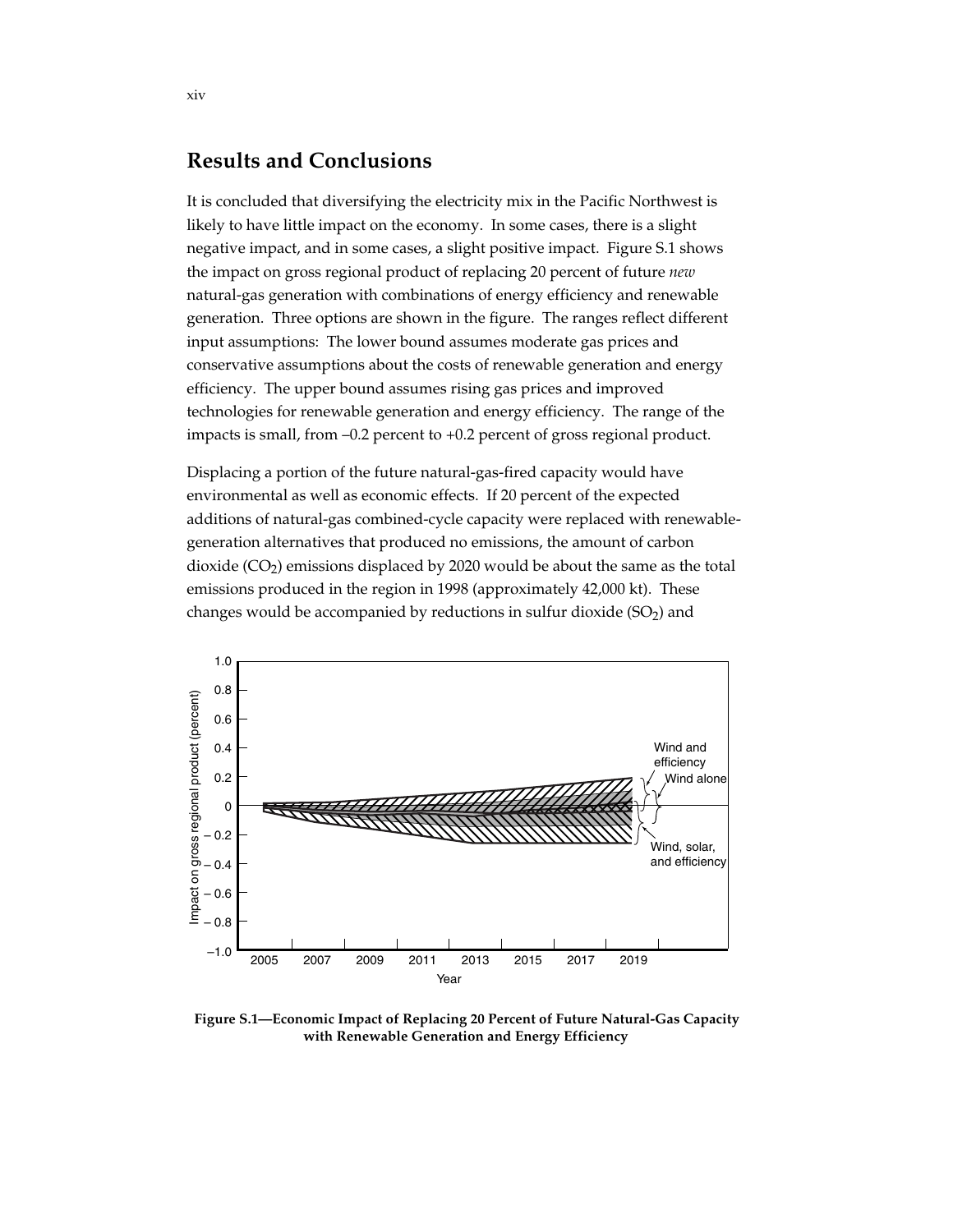nitrogen oxides  $(NO_x)$  emissions that would be felt over the entire Pacific Northwest region.

The lower Snake River dams could also be replaced with alternatives without creating negative economic consequences; for some options, as shown in Figure S.2, their replacement could produce positive net employment in the region. Finally, investing in enough energy efficiency to equal the demand of the DSIs could result in positive economic impacts, potentially adding from 0.3 to 0.6 percent to the gross regional product by 2020.

In summary, the electricity portfolio could be diversified through efficiency and renewables without much impact on the economy, either positive or negative. Diversification could therefore provide an opportunity to hedge against future volatility in natural-gas prices and supply and hydroelectric production, while also providing other benefits to the region, including environmental benefits.



**Figure S.2—Impacts on Net Employment of Replacing the Four Lower Snake River Dams with Energy Efficiency, a Combination of Wind Power and Efficiency, and Combined-Cycle Generation**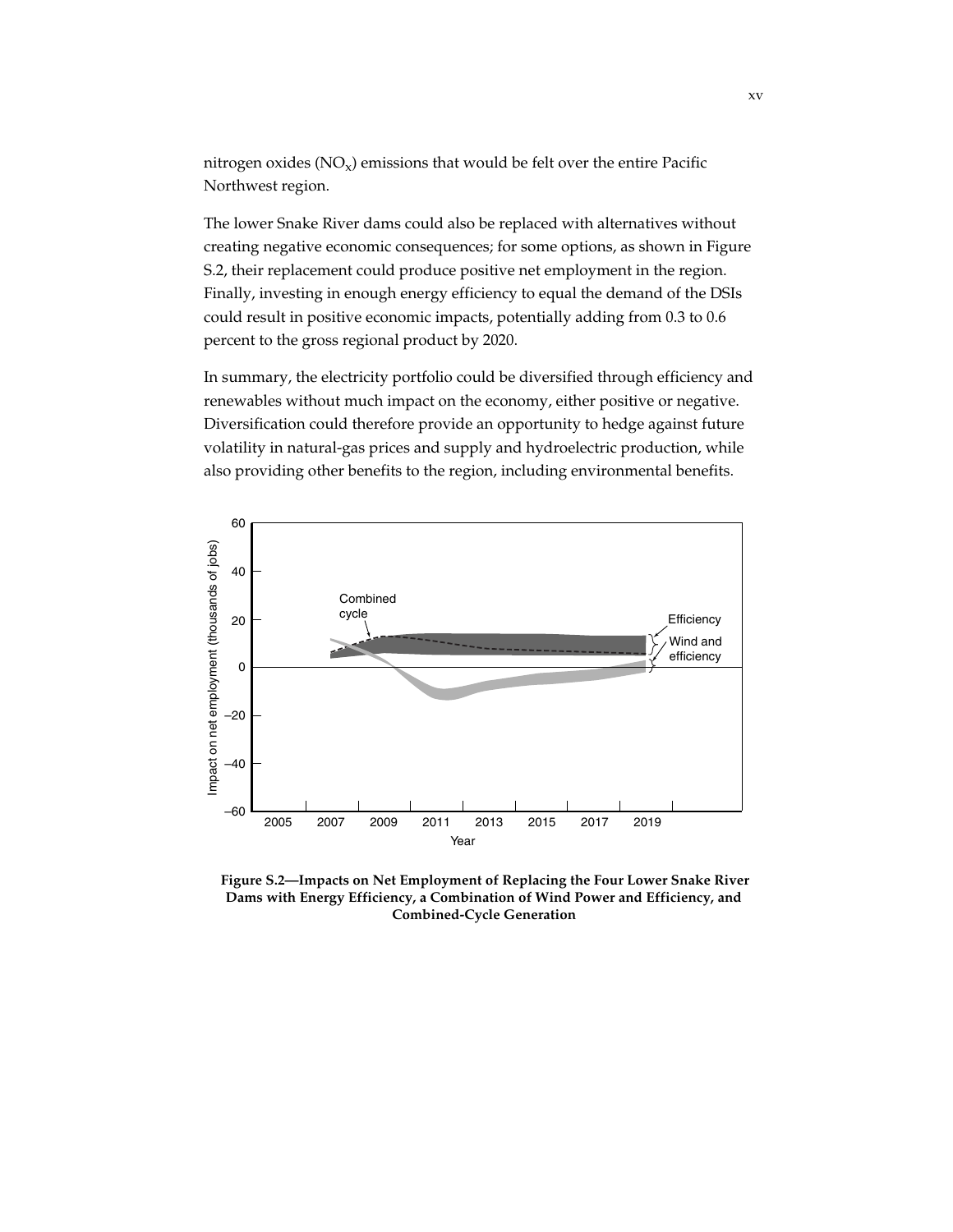## **Acknowledgments**

The authors gratefully acknowledge David Loughran and Robert Lempert for the formal reviews that substantially improved this report, and Sherrill Lingel for her help in understanding hydroelectric production in the Pacific Northwest. All three are researchers at RAND. The report also benefited greatly from informal reviews and discussions with Nancy Hirsh (Northwest Energy Coalition), Nicole Cordan (Save Our Wild Salmon), Andrew Englander (Save Our Wild Salmon), and Jim Lazar (Microdesign Northwest). We also thank Shelley Wiseman for assistance in organizing the report; Lisa Sheldone for technical support; and Debra Knopman, who provided constructive comments on the final draft.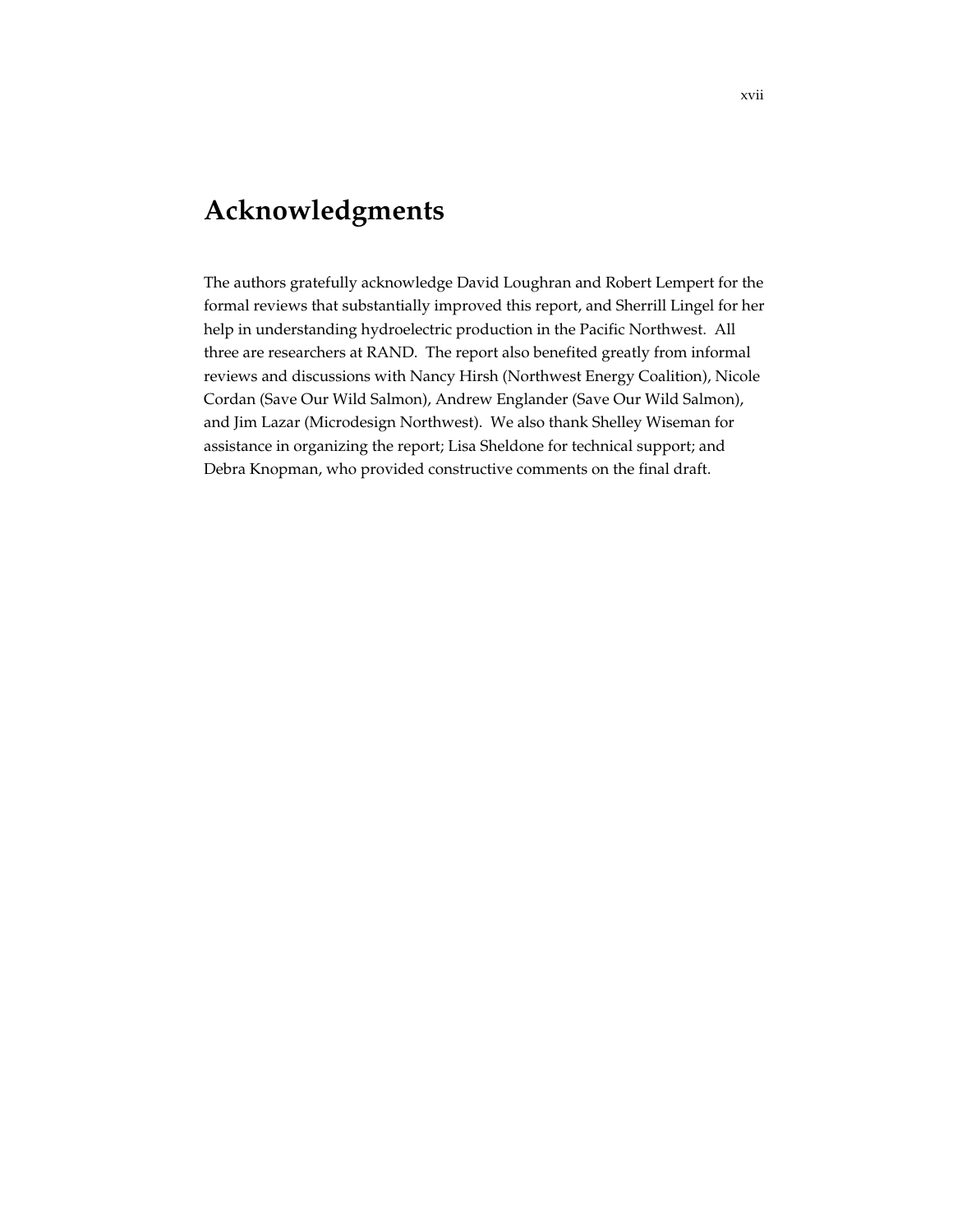# **Acronyms and Abbreviations**

| aMW               | average megawatts                                                   |
|-------------------|---------------------------------------------------------------------|
| <b>BOR</b>        | <b>Bureau of Reclamation</b>                                        |
| <b>BPA</b>        | <b>Bonneville Power Administration</b>                              |
| Btu               | British thermal unit                                                |
| CGE               | computable general equilibrium                                      |
| CO <sub>2</sub>   | carbon dioxide                                                      |
| <b>DSI</b>        | direct-services industry                                            |
| EIA.              | <b>Energy Information Administration</b>                            |
| <b>EPRI</b>       | <b>Electrical Power Research Institute</b>                          |
| <b>FCRPS</b>      | Federal Columbia River Power System                                 |
| <b>FERC</b>       | Federal Energy Regulatory Commission                                |
| GW                | gigawatt                                                            |
| <b>IMPLAN</b>     | impact analysis for planning                                        |
| kg                | kilogram                                                            |
| kt                | kiloton                                                             |
| kWh               | kilowatt-hour                                                       |
| mcf               | million cubic feet                                                  |
| MW                | megawatt                                                            |
| MWh               | megawatt-hour                                                       |
| <b>NED</b>        | national economic development                                       |
| NO <sub>x</sub>   | nitrogen oxides                                                     |
| <b>NWPP</b>       | Northwest Power Pool                                                |
| O&M               | operations and maintenance                                          |
| <b>OMRR&amp;R</b> | operations, maintenance, repair, replacement, and<br>rehabilitation |
| REMI              | Regional Economic Models, Inc.                                      |
| <b>RPC</b>        | regional purchase coefficient                                       |
| <b>SIC</b>        | standard industrial classification                                  |
| SO <sub>2</sub>   | sulfur dioxide                                                      |
| W                 | watt                                                                |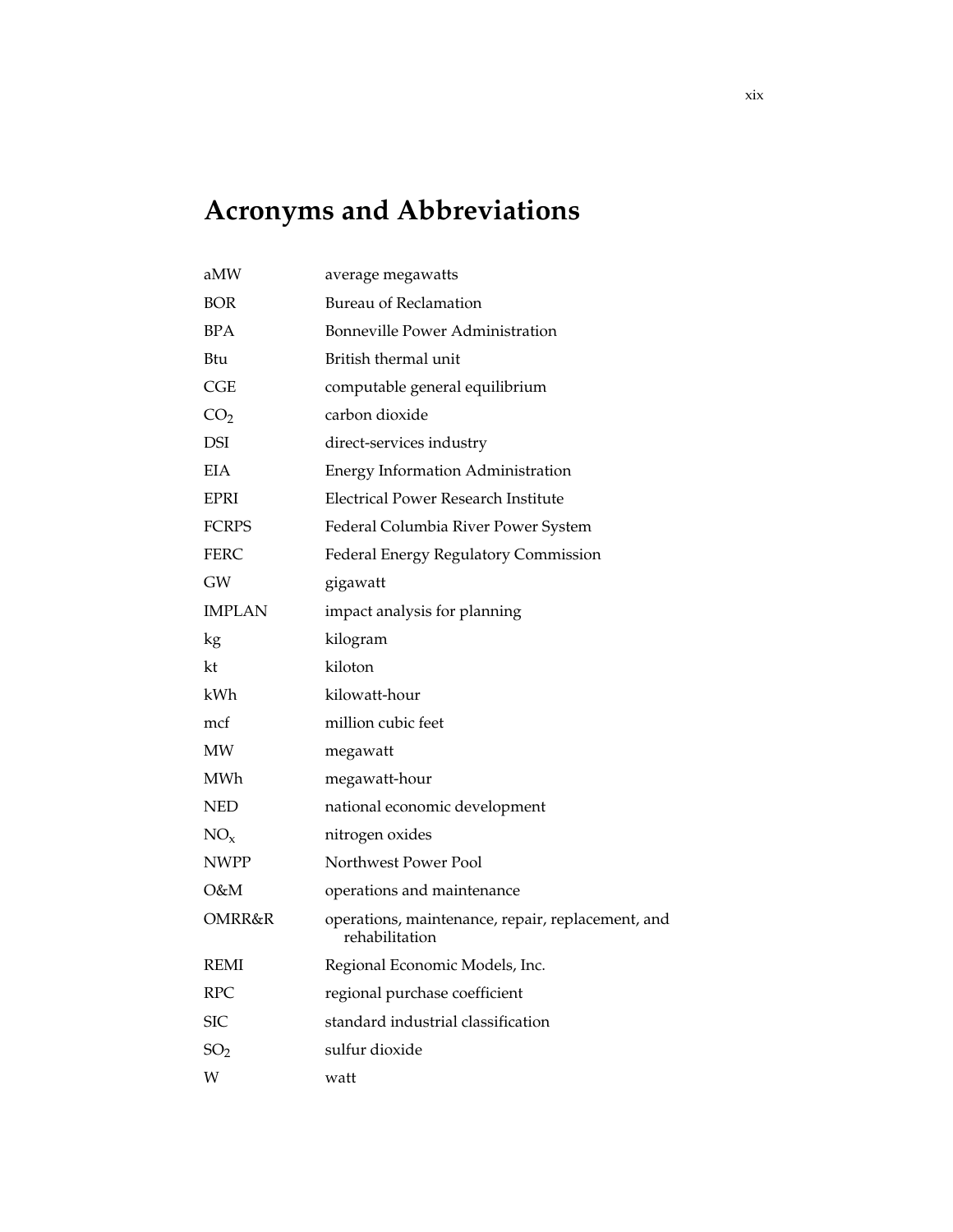### **1. Introduction**

In the Pacific Northwest region of the United States (which comprises Washington, Oregon, Idaho, and Montana), rivers are abundant, and most electricity—82 percent of installed capacity<sup>1</sup> in 1999, according to the Energy Information Administration (EIA)—is generated from hydroelectric plants. This study considers the implications of meeting future regional energy needs with alternative energy sources.

### **Defining the Problem**

\_\_\_\_\_\_\_\_\_\_\_\_\_\_\_\_\_

The region's dependence on hydropower creates several potential problems. First, the power supply is highly variable, depending on the amount of rainfall in the region, and this variability affects costs. The variability of supply and potentially higher costs are important issues for the region's energy-intensive industries—aluminum, in particular—which consume large amounts of power, but at reduced rates, and provide economic stability in the form of jobs. Second, the dams necessary for the hydroelectric plants threaten the well-being of the salmon populations because they prevent or hinder the movement of fish both downstream to the ocean and upstream to breed. Third, the capacity of the hydroelectric plants has reached a maximum, and hydroelectric power will not be able to support the region's projected growth and increased demand for electricity. In addition, future salmon recovery efforts such as potentially removing four dams on the lower Snake River may result in a decrease in hydroelectric generation.

This study provides insights into the macroeconomic implications of three questions:

- 1. How can the Pacific Northwest ensure a steady supply of affordable power to meet growing regional demand?
- 2. How could the region replace the power that would be lost if the four lower Snake River dams were removed?

<sup>1</sup>In this report, we note the differences between *installed capacity,* or *capacity,* typically calculated in megawatts (MW); *firm energy,* calculated in average megawatts (aMW); and *energy,* typically calculated in megawatt-hours (MWh).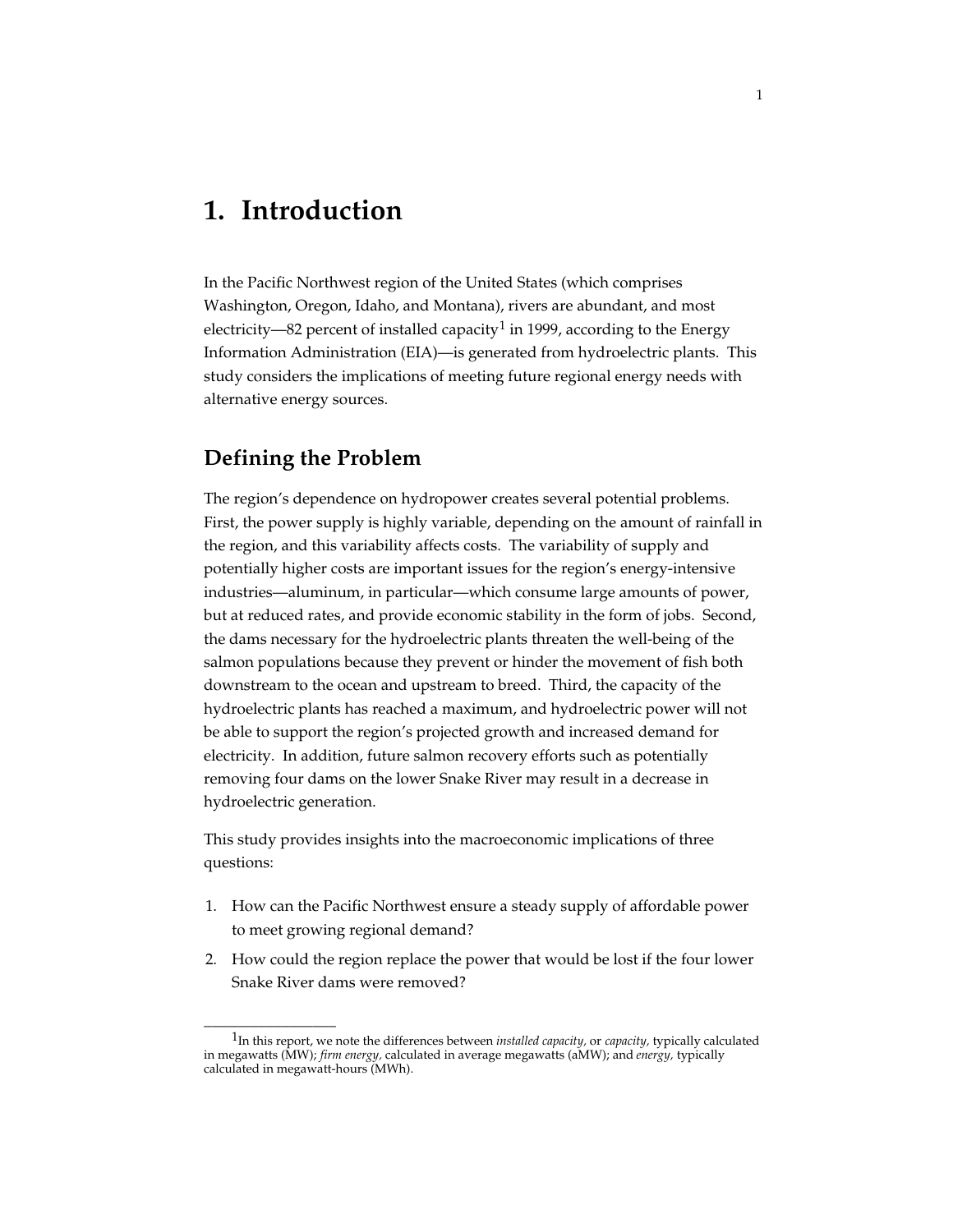3. How could the region generate the additional power that will be needed by a growing population regardless of the status of hydroelectric production?

The business-as-usual expectation is that future demands will be met by power plants fired by natural gas. Alternatively, the region could diversify its energy portfolio, i.e., it could rely on energy sources and end-use technologies that carry varying risks, like those already in the portfolio. For example, demand growth could be slowed by implementing energy-efficiency measures, and the power supply could be bolstered by renewable-energy sources such as solar and wind power. (Additional renewable-generation options such as biomass-fired generation and geothermal power were beyond the scope of this study, as were such fossil-fuel alternatives as advanced coal technologies.)

In addition to the macroeconomic implications of replacing future fossil-fueled generation with renewable generation and energy efficiency, this report discusses effects on the production of pollutants from power generation.

Each choice requires tradeoffs. For example, the power generated by naturalgas-fired plants, while relatively cheap compared to that produced by other fossil fuels, is more expensive than the hydroelectric-dominated mix the Northwest presently uses. Energy-intensive industries may bear the burden of increased costs, which could adversely affect the region's economy. And while natural gas is cleaner than some fossil fuels, it does create emissions, particularly carbon dioxide  $(CO<sub>2</sub>)$ , which have not heretofore been a major byproduct of electricity production in the Northwest. Hydropower is subject to significant availability swings and has a negative effect on salmon populations, while wind and solar power are both relatively expensive to build, yet they have no fuel costs. Finally, some energy-efficiency measures are cost-effective, but their impacts can be uncertain.

### **Finding Solutions**

All potential energy-generation mixes have advantages and disadvantages, and decisionmakers must understand the tradeoffs and be able to assess the economic and environmental impacts of different portfolios.

This report explores the macroeconomic implications of different electricitygeneration mixes for the Pacific Northwest economy. EIA forecasts of future generation growth were used to develop the following options:

• Diversify the current mix by replacing 20 percent of the projected growth in natural-gas combined-cycle generation with

2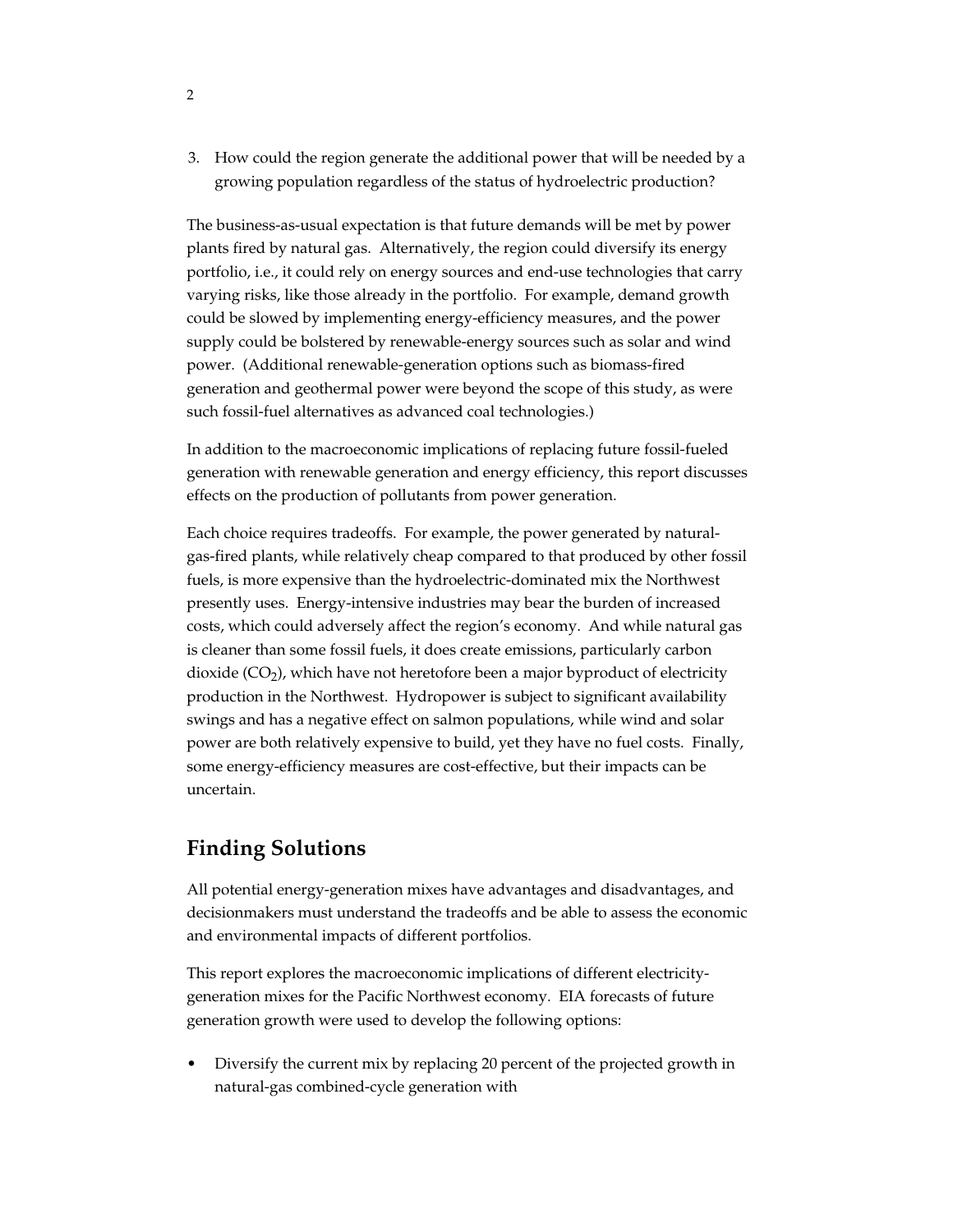- Wind turbines,
- Increased energy efficiency, or
- Combinations of wind power, solar power, and energy efficiency.
- Provide two options for the energy-intensive direct-service industries (DSIs) that purchase electric power directly from the Bonneville Power Administration (BPA) and other suppliers of bulk electric power:
	- Invest in enough energy efficiency to cover their demands or
	- Have DSIs pay market rates for power.
- Remove the four lower Snake River dams and replace their power capacity with
	- Natural-gas combined-cycle generation,
	- Increased energy efficiency, or
	- Combinations of wind power, solar power, and energy efficiency.

### **Key Assumptions**

The analysis required several assumptions, which are discussed in more detail in Appendix A. They include:

- The future costs of alternative technologies and of natural gas.
- The numerous assumptions embedded in the Policy Insight Model developed by Regional Economic Models, Inc. (REMI), which we used to perform this analysis.
- The status of the technologies for energy efficiency and solar and wind power, along with their availability in the Northwest. For example, solar panels are not currently produced in the region but are imported into it. Introducing production in the region could have positive economic impacts.
- The period of analysis. A 20-year period was used to assess all project impacts. The base year was fiscal year 1998, but the period of analysis extends from the implementation year (2005).

### **Summary of the Analytical Results**

The technology mixes were developed to present a broad range of options, but we have not attempted to assess whether the outcomes are achievable or how they could be achieved. The options we consider are not necessarily those that will be easily achieved, although care was exercised in picking plausible options. For example, we have not considered the implications of replacing future power generation with such renewable technologies as geothermal and biomass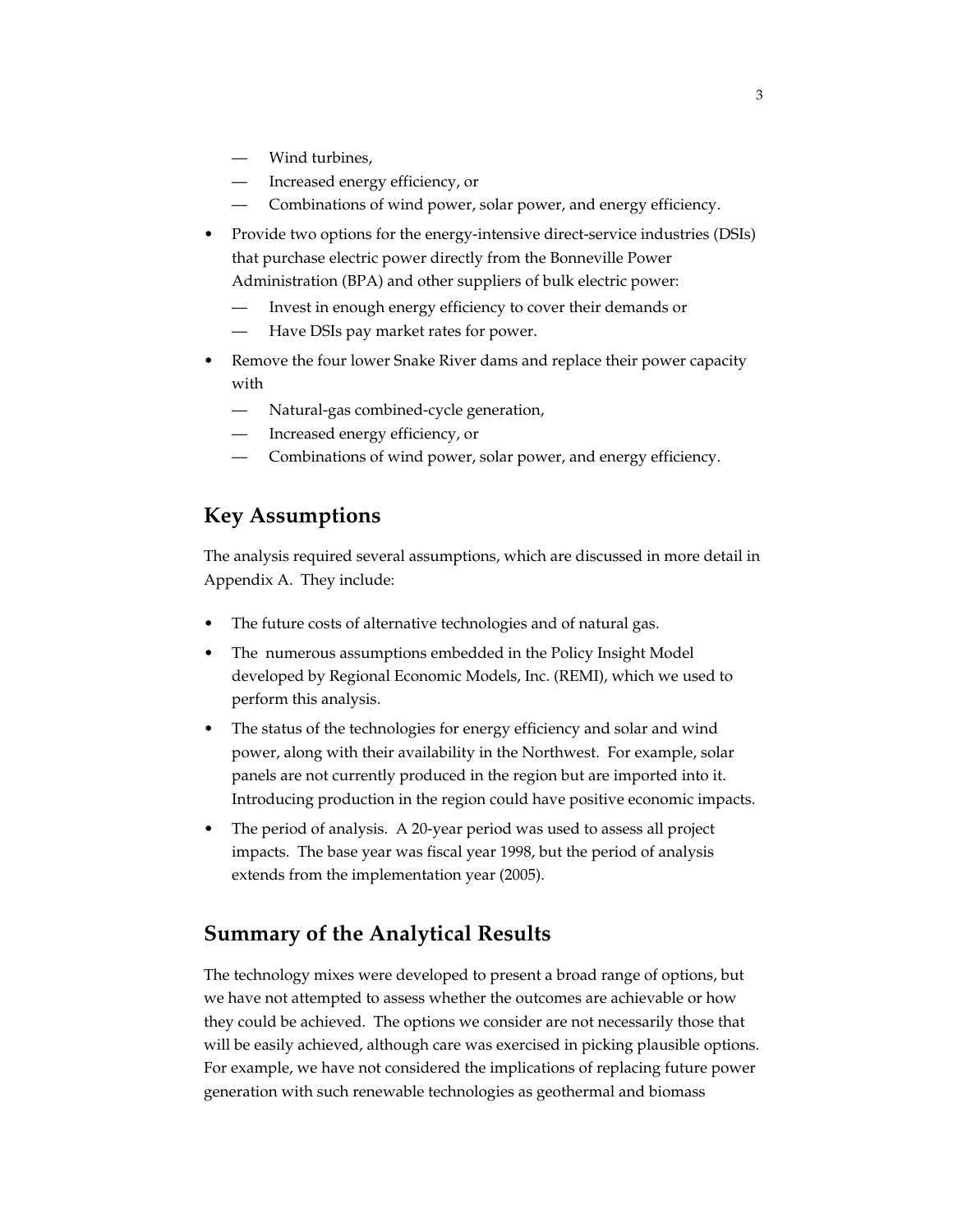generation because their costs (and presumably their macroeconomic implications) would fall roughly between those of wind generation and solar generation. The results thus bound the problem with the low- and high-end economic implications of renewable technologies. Similarly, the ability to produce the amounts of renewable generation in the options examined is contingent on the availability of that much generation in the region to be developed. In all cases, the options contain considerably less generation than could technically be developed.

Moving the markets and technologies and achieving the mixes considered will require policy changes and will perhaps involve some additional costs. Detailing these options is beyond the scope of this project, given the assumptions that had to be made and the macro level of the modeling. However, the model estimates provide useful indications of whether changes in future expectations can have an impact on the economy, and the results show that reasonable changes in the mix can be made with no significant long-term macroeconomic impacts on the region.

Key results from the analysis include the following:

- The Pacific Northwest could shift some of its energy portfolio toward renewable-energy generation without harming the economy.
- Replacing some of the future natural-gas generation would have positive environmental benefits.
- There are potential immediate benefits of introducing energy efficiency in the short term; a diverse generation mix could then be phased in over time.
- There are innovative approaches to working with the demands the DSIs put on the system. Investing in energy efficiency to match the demand required by the industries could have a positive impact on economic growth.
- The four dams on the lower Snake River could be removed without negative consequences to economic growth and net employment.

The quantitative analysis does not consider all the benefits that might be achieved from having a more diverse mix of resources; for instance, it does not address the implications of reductions in pollution or the increase in the distributed nature of the system. Nevertheless, these actions could provide substantial benefits. Additionally, it is not certain that all of the costs have been captured, although a conservative approach was used to capture most of those that could be associated with shifts to different technologies.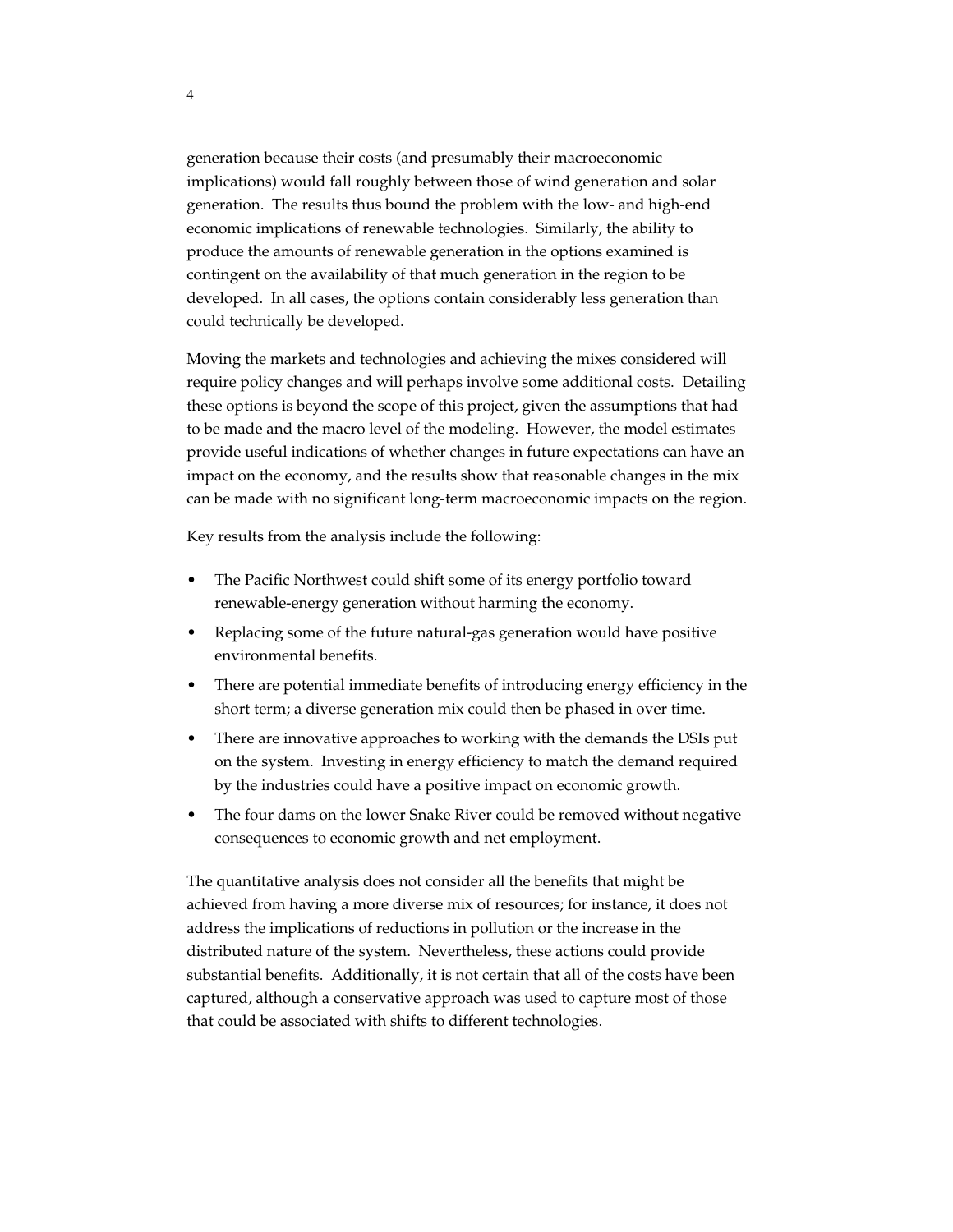### **Organization of the Report**

Section 2 provides additional background information that might be helpful in understanding the current energy environment in the Pacific Northwest. Section 3 describes the methodology used in the analysis, and Section 4 discusses the results as they relate to each of the alternative strategies and their potential for the future. Appendix A provides the details about the methodology of the study, and Appendixes B and C present excerpts from two studies from which we extracted most of the cost data used in the macroeconomic modeling. The first is a study of removal of the lower Snake River dams, and the second is an analysis of the effect on the economy of deploying renewable technologies in two regions in the United States.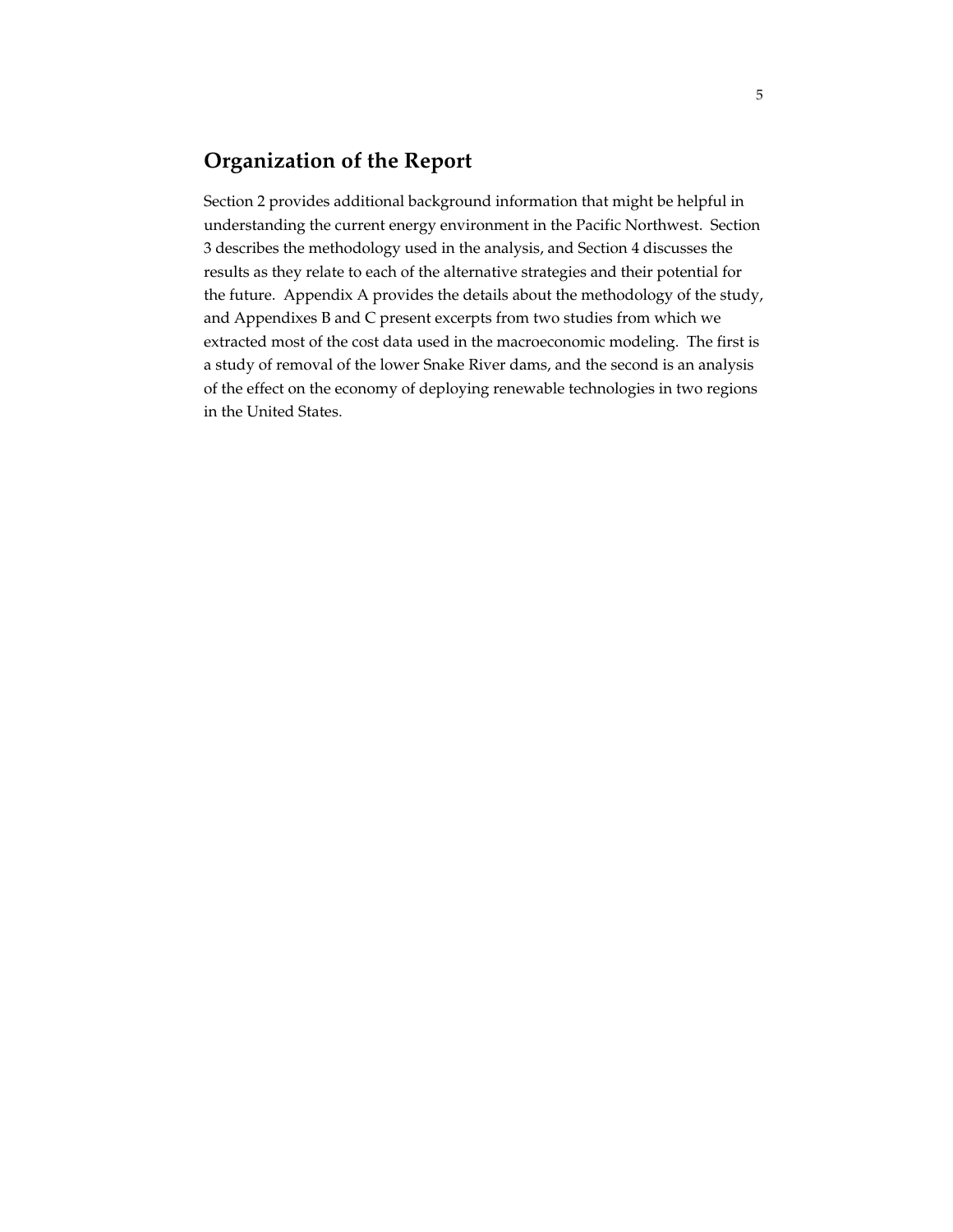### **2. Background**

Much of the Northwest's hydropower is generated by hydroelectric projects owned and operated by the Bureau of Reclamation and the U.S. Army Corps of Engineers through the Federal Columbia River Power System (FCRPS). There are 55 major hydroelectric projects on the Columbia and lower Snake rivers and their tributaries. Twenty-nine of the 55 dams are federal, and 26 are nonfederal. The BPA markets and distributes the power generated from the federal dams at cost-based rates, which are some of the lowest in the nation. In fact, the BPA supplies 40 to 45 percent of the electricity used in the Northwest, more than 80 percent of which is hydroelectric power. Revenues collected through power rates cover the cost of operating and maintaining these projects and contribute to the region's efforts to protect and rebuild fish and wildlife populations in the Columbia River basin. The Northwest exports hydroelectric power in the summer, but it also imports electricity in the winter; therefore, the appropriate indicator of energy use in the Pacific Northwest is the mix of firm-energy resources (Figure 2.1). Most of the imported electricity is generated by a mix of coal- and natural-gas-fired plants in neighboring states, so the Pacific Northwest



SOURCE: Northwest Power Planning Council (NWPPC), 1998.

**Figure 2.1—Mix of Firm-Energy Resources in the Pacific Northwest in 1996**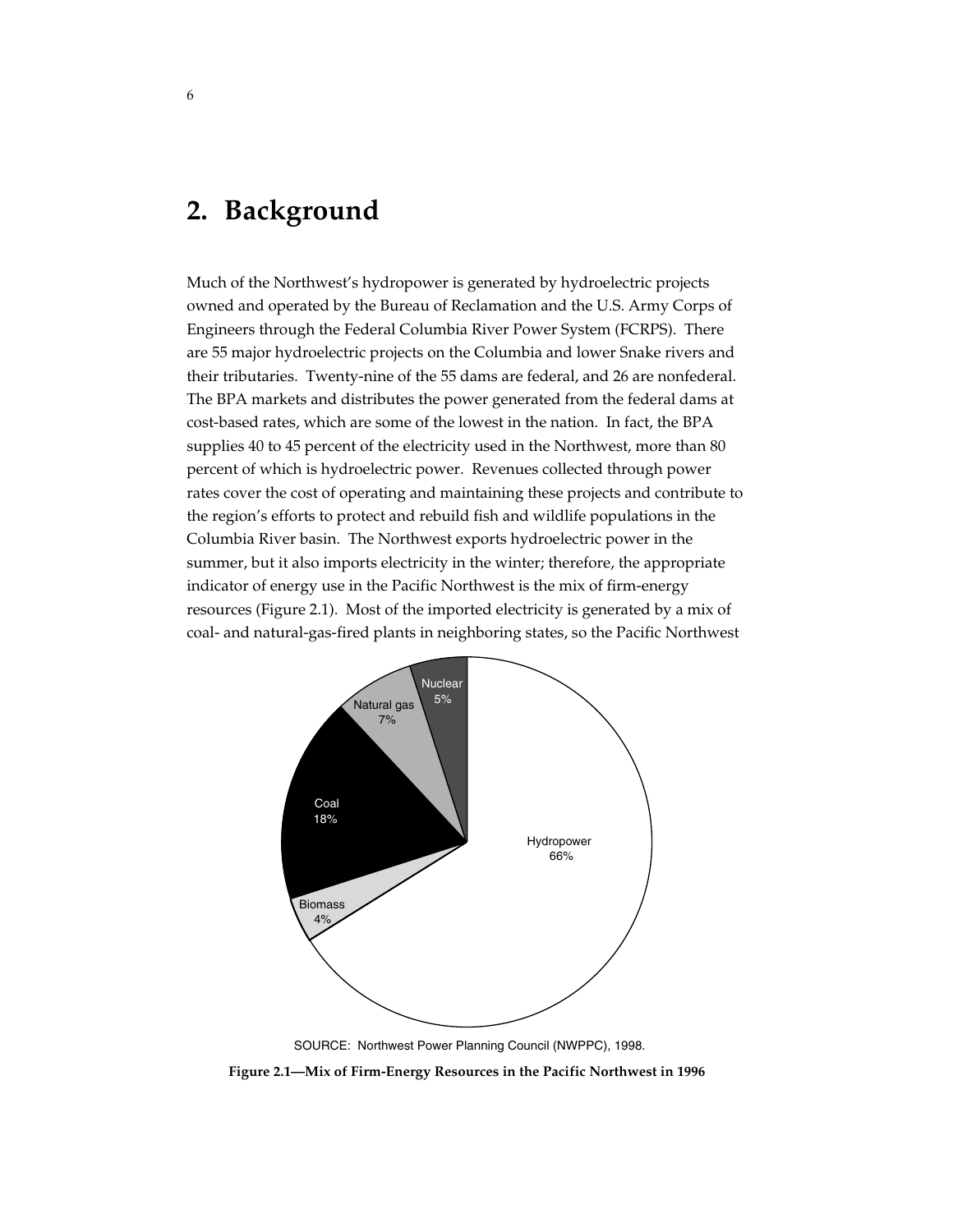has a higher percentage of those resources in its firm-power mix than it has in its installed-capacity mix.

### **Implications of Dependence on Hydroelectric Power**

The Northwest's dependence on hydroelectric power creates some potential problems. First, the supply of hydroelectricity is highly variable. The amount generated in any one year depends on the amount of rainfall in the region. Twenty percent swings in energy generation between wet and dry years are not unheard of. From a business standpoint, this uncertainty presents concerns because it affects costs. In low water years, costs are higher; in wet years, costs may be lower. During a dry season or an uncommonly dry year, the levels in dams can be so low that power loads need to be significantly curtailed. This happened in the winter and summer of 2000. Typically, in the summer, the Pacific Northwest runs an excess of power, which it sends to California, where a deficit is experienced at that time. During the summer of 2000, the Federal Energy Regulatory Commission (FERC) ordered the BPA to supply additional power to California above and beyond the surplus, drawing down the reservoirs in advance of the normal schedules. Precipitation in the Pacific Northwest was below normal levels, and this sharp reduction in hydroelectricity output was an important contributor to the West Coast energy crisis of 2000–2001.

Second, while dams are not the only threat to the well-being of native fish populations, dam construction inhibits the ability of anadromous fish<sup>1</sup> to travel upstream to spawn and creates barriers to juvenile fish migrating downstream as they begin their biological changes for living in salt water. The result has been a steady decrease in wild salmon populations since multiple dams were built. On the Snake River, for example, since 1960—before the four lower Snake River dams were constructed—the number of salmon making the journey upstream has fallen 90 percent. Seventy-one percent of the area of Washington and 50 percent of Oregon contain watersheds with salmon and related species listed as threatened or endangered.

The Army Corps of Engineers conducted a feasibility study of ways to improve the migration of young salmon through the four dams it operates on the lower Snake River.2 The ideas studied included breaching or removing the dams to recreate a natural river. This option presents a number of concerns, however, including the loss of the power the dams provide to the system. Our analysis

 $\overline{\phantom{a}}$  , where the contract of the contract of  $\overline{\phantom{a}}$ 

 $1$ Fish that ascend rivers from the sea for breeding.

<sup>&</sup>lt;sup>2</sup>See U.S. Army Corps of Engineers, 1999.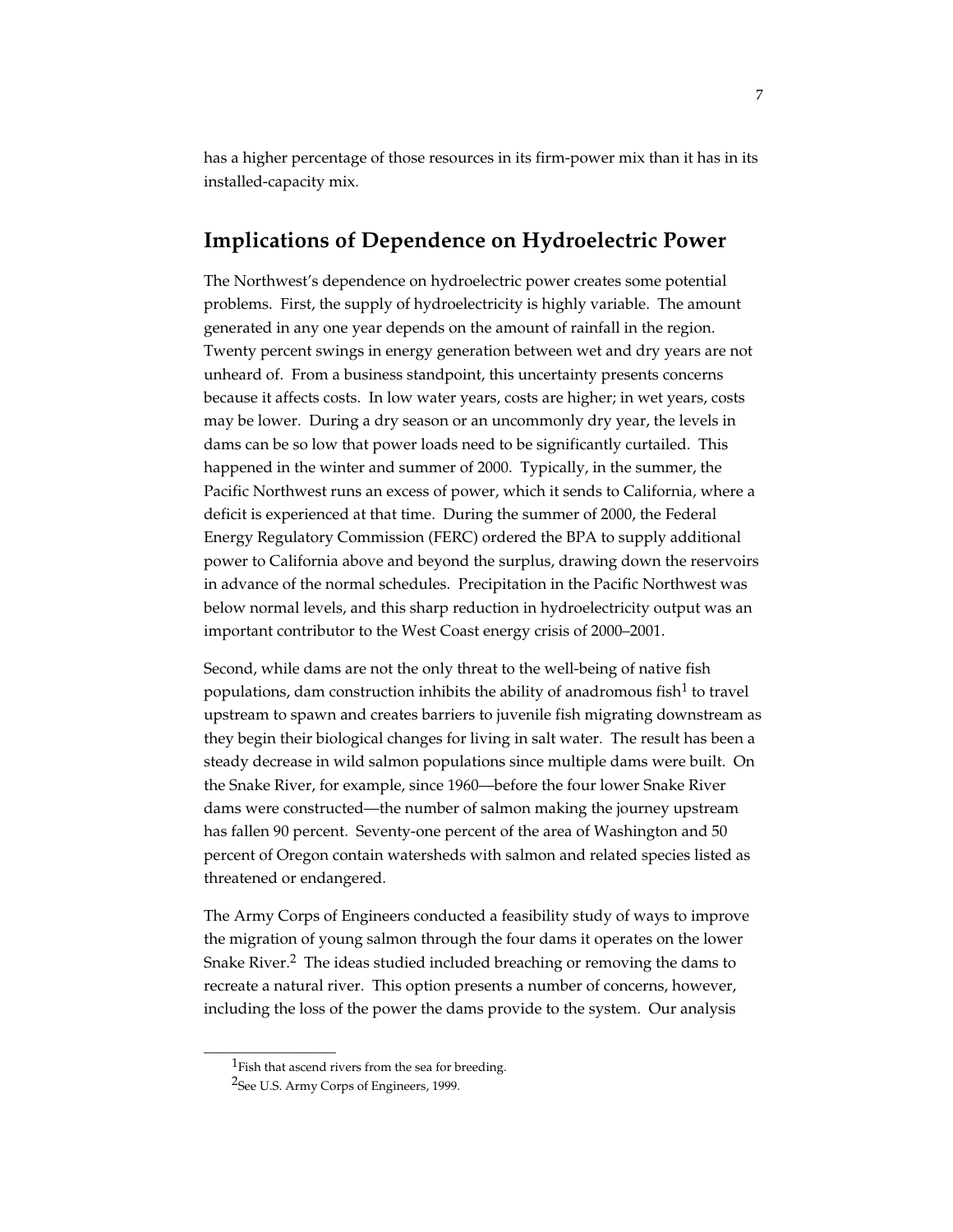also considered the impact of removing the dams on the economy and employment.

Third, the energy-intensive industries (primarily aluminum) that consume a significant amount of power in the Northwest and rely on long-term, low-cost contracts purchased directly from the BPA are greatly impacted by the allocation of cost-based federal hydroelectric power.<sup>3</sup> In 2000, during the electricity shortage, DSI customers shut down and resold power at higher rates, pursuant to agreements with the BPA; they continued to pay their employees, and they made profits without producing product. There are pressures to have these companies either pay market rates or reduce their load on the system. A few options for developing an energy portfolio to hedge against having these industries shut down again are considered in this analysis.

### **Projections for the Future**

\_\_\_\_\_\_\_\_\_\_\_\_\_\_\_\_

Current projections show that, in the future, the majority of all new electricity generation in the Northwest—in fact, in the entire West—will come from naturalgas-fired plants. In the Western region as a whole, 8,600 MW of natural-gaspowered generation has either recently come online or is coming online soon, 10,000 MW has been approved, and an additional 15,000 MW is under review. Figure 2.2 shows the relative importance of each generation technology for 1999, and Figure 2.3 shows the EIA forecast for  $2020<sup>4</sup>$ . The major change in this period is the large increase in natural-gas combined-cycle capacity, which grows from a little less than 2,000 MW in 1999 to more than 16,000 MW by 2020.

All of the other technologies maintain approximately the same share of the total installed-capacity mix. In the EIA forecasts, wind, solar photovoltaic, solar thermal, biomass, and other non-hydroelectric renewable-resource capacities constitute less than 1 percent of the generation mix and are not shown in the figures.

The use of natural gas as a power fuel is projected to grow because the technologies used for burning it are efficient and provide flexibility in the

 $3$ These industries have recently received a partial renewal of those contracts for an additional five years, from 2001 to 2006.

<sup>&</sup>lt;sup>4</sup>These data are for the four-state Pacific Northwest region (Washington, Oregon, Idaho, and Montana). Data from the EIA *Annual Energy Outlook 2002* projecting installed capacity for the Northwest Power Pool (NWPP) area (which comprises Oregon, Washington, Idaho, Montana, Nevada, Utah, and Wyoming) were used to estimate installed capacities for the four states from statelevel data on currently installed capacity.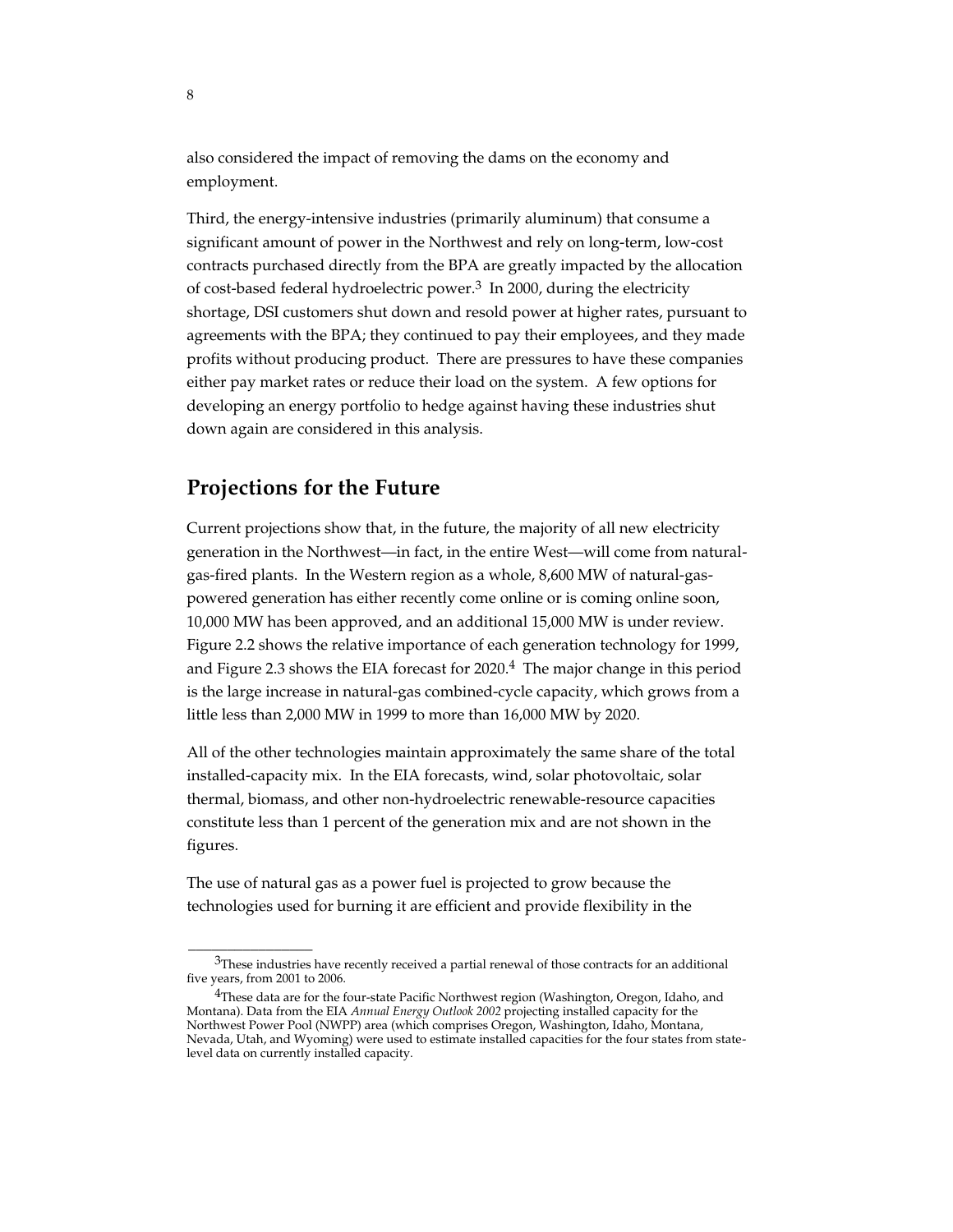

electricity mix. Some increase in gas use is warranted in the Pacific Northwest region; however, increased reliance on natural gas will increase the need for sufficient supplies at a reasonable price, thus introducing a different type of uncertainty. More than 80 percent of the natural gas currently used in the region is imported. The implications for market prices and transmission constraints as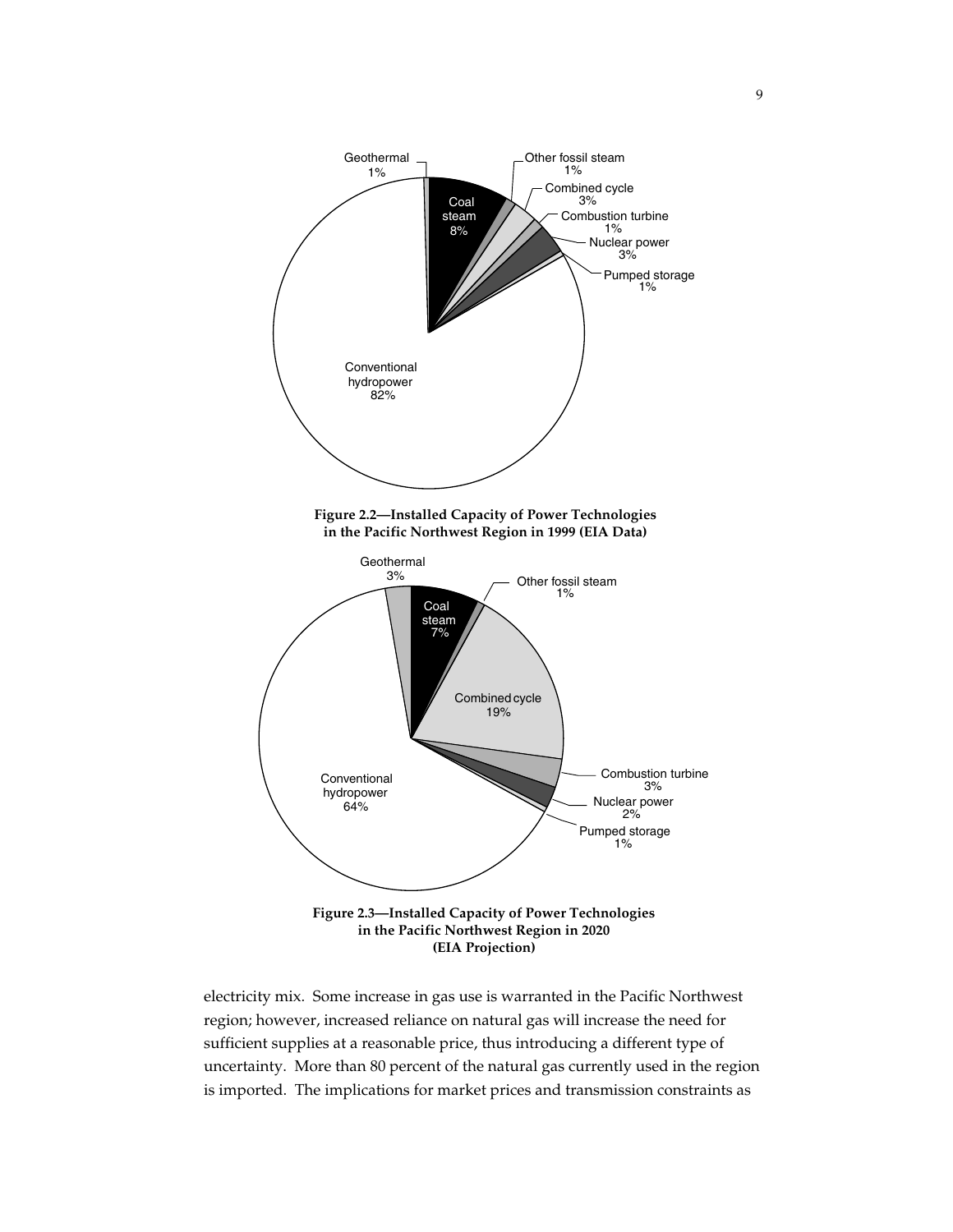the need grows are not well understood; however, it is likely that prices will increase, and other analysts have noted the downside potential of a heavy dependence on natural gas.<sup>5</sup> The EIA presents different scenarios for its price forecasts, and the 2020 "pessimistic" forecast is 50 percent higher than the base forecast. These forecasts depend on numerous assumptions, including expansion of the gas pipeline to increase capacity. If current expectations are not met, there would be significant pressure on prices to go even higher than forecast.

Another potential problem with natural gas is that while it is cleaner than other fossil fuels, it still produces emissions, particularly  $CO<sub>2</sub>$ . Because the Northwest has relied for so long on hydroelectric power to meet its energy needs and hydroelectricity is relatively clean from an emissions standpoint, air pollution has not been a major concern. However, as more fossil fuels are burned, emissions will increase, and this will create concerns about the effect of the generating plants on local air quality as well as their contribution to the greenhouse effect, especially in view of mounting concern over global climate change.

### **Overview of Energy Efficiency, Wind Power, and Solar Power**

#### *Energy Efficiency*

\_\_\_\_\_\_\_\_\_\_\_\_\_\_\_\_

Energy efficiency can mean three things: producing the same level of service using less energy, getting more service out of the same input of energy, or a combination of the two. For example, in the residential sector, if a home appliance is replaced with one that is more energy-efficient, the same level of service may be achieved using less energy. A different appliance might provide a superior level of service using the same amount of energy. In each case, less energy is used per unit of output.

Measuring energy efficiency and using the results to evaluate the contribution of energy efficiency to the energy portfolio is more complicated, however. In the first example above, the reduction in energy use can be measured directly, but in the second example, the superior level of service—the change in utility or comfort, for example—eludes succinct definition. A definition proposed by the EIA states that "increases in energy efficiency take place when either energy inputs are reduced for a given level of service or there are increased or enhanced services for a given amount of energy inputs" (EIA, 1995). One indicator of

<sup>&</sup>lt;sup>5</sup>See, for example, Washington State Office of Trade and Economic Development, 2001.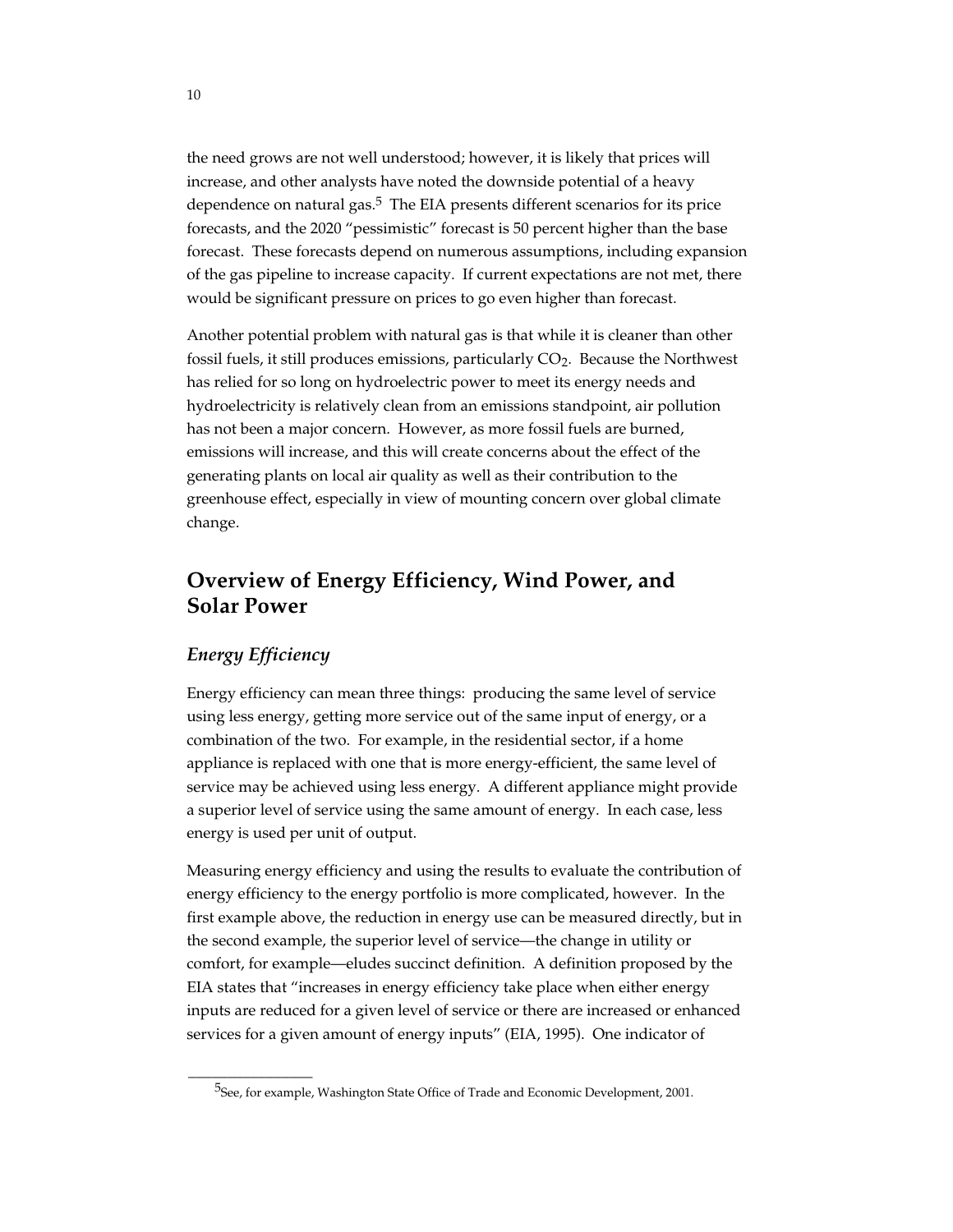aggregate energy efficiency for the Pacific Northwest region is energy used per gross regional product, but this rough measure does not consider structural changes in the market. For instance, changes in the industrial mix of the region to less energy-intense industries will change the aggregate energy intensity; however, this may not be considered energy efficiency per se.

Figure 2.4 shows energy intensity measured as energy use per gross state product of industry for the industrial sectors in Washington, Oregon, Idaho, and Montana from 1977 to 1997. With the exception of Montana, industrial energy intensity in the states declined during this period. While a shift away from energy-intensive industries may account for much of this decline, decreased energy consumption may also be the result of more efficient industrial production over the study period.

There are a variety of energy-efficiency opportunities for buildings. For homes or commercial and small businesses, energy efficiency could mean using less energy to heat, cool, and light buildings—the three largest energy-using activities. Reducing the energy consumed frees up income or revenues that can be spent on other activities.

Efficiency measures for the residential sector include more energy-efficient appliances (such as refrigerators, clothes washers and dryers, and dishwashers), improved efficiency of heating and cooling equipment, improved building-shell



**Figure 2.4—Industrial Energy Intensity in the Pacific Northwest and the United States**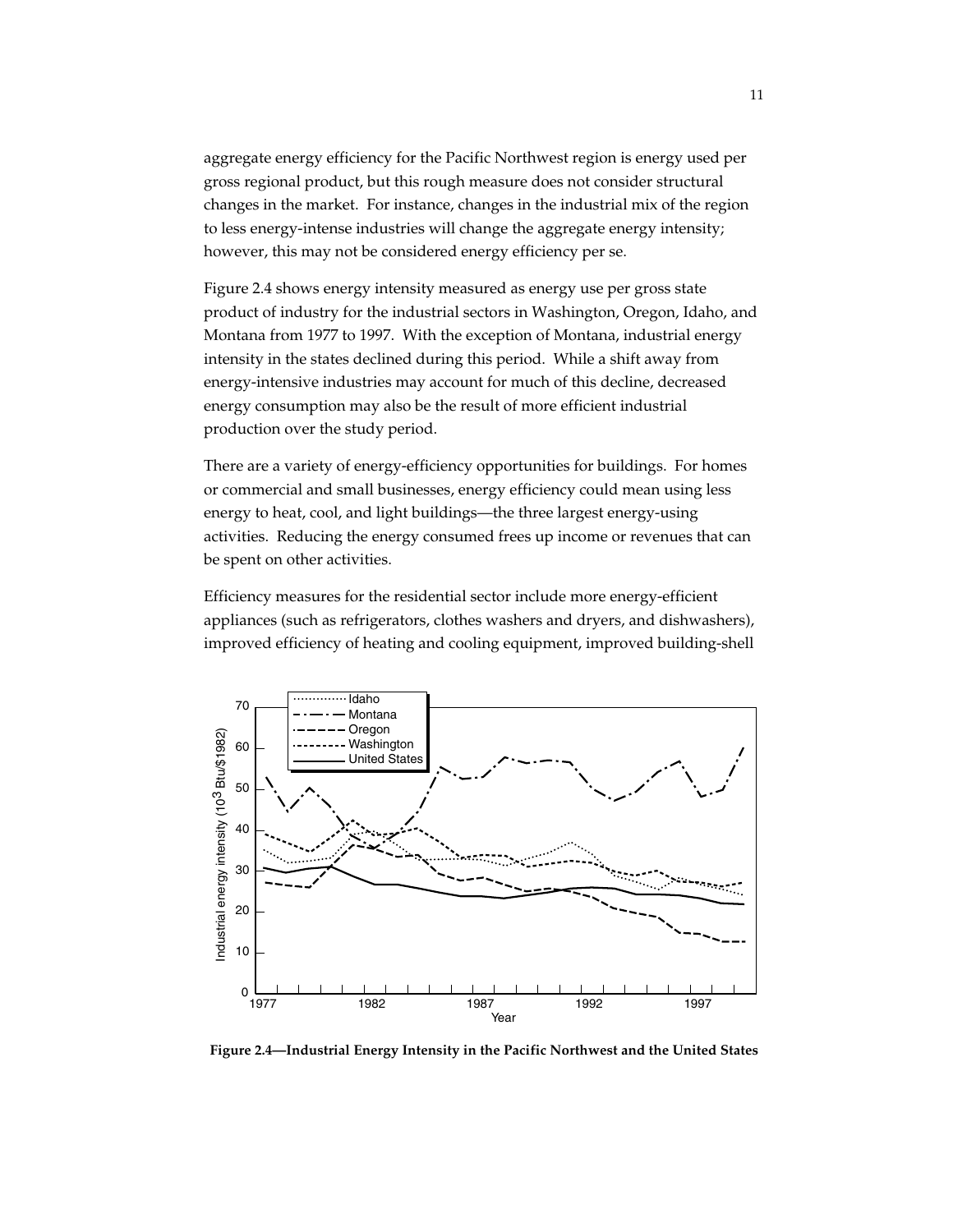efficiency, and compact fluorescent lighting. Building codes increase the efficiency of new homes, so as more new homes are built, energy intensity decreases.

In the commercial sector, better heating, ventilating, and air-conditioning controls, more efficient lights, and improved insulation and windows increase energy efficiency. Again, an increase in building stock will decrease intensity, as will commercial building energy codes, just as in the residential sector.

Our analysis includes a strategy that substitutes a percentage of future electricitygeneration growth with energy efficiency. Due to the limitations in the macroeconomic framework, only two scenarios of average cost of energy efficiency are used, one assuming approximately 1.5¢/kWh and one assuming approximately  $3¢$ /kWh, with an average technology lifespan of 10 years.

#### *Wind Power*

Wind has been used as a source of power at least since it filled the sails of seafaring travelers 5,000 years ago. Windmills have been used since the early 1900s for agriculture and to pump water. In the early 1970s, increases in the cost of fossil fuels spurred new interest in wind power, and by 1997, wind energy was the fastest-growing energy technology worldwide, growing at a rate of 25 percent to a total installed capacity of almost 8,000 MW.

Like other technologies, wind power has both advantages and disadvantages. Wind is free, renewable, and clean. Wind systems can provide power to remote towns and residences that do not have traditional electricity transmission and distribution systems. Compared with other non-hydroelectric renewable technologies, wind power is cost-competitive. In fact, as a result of advancements in wind-turbine technology, wind has been able to compete in price with more-mainstream power-generation technologies. The cost of electricity from wind has dropped from  $35¢/kWh$  in 1980 to less than  $4¢/kWh$  in 2001 at good wind sites.

On the other hand, wind cannot be controlled or predicted with great accuracy. Wind power is therefore intermittent and needs to be considered differently from most fossil-fuel alternatives. Wind turbines also must be located at optimal wind sites, which may not be close to transmission lines. In addition to the higher cost to build these lines, transmitting the power over long distances incurs larger losses. Many of the issues of scheduling intermittent power can be overcome with large utility-sized wind farms, however, and the Pacific Northwest may be well suited to adding a large amount of wind generation because of the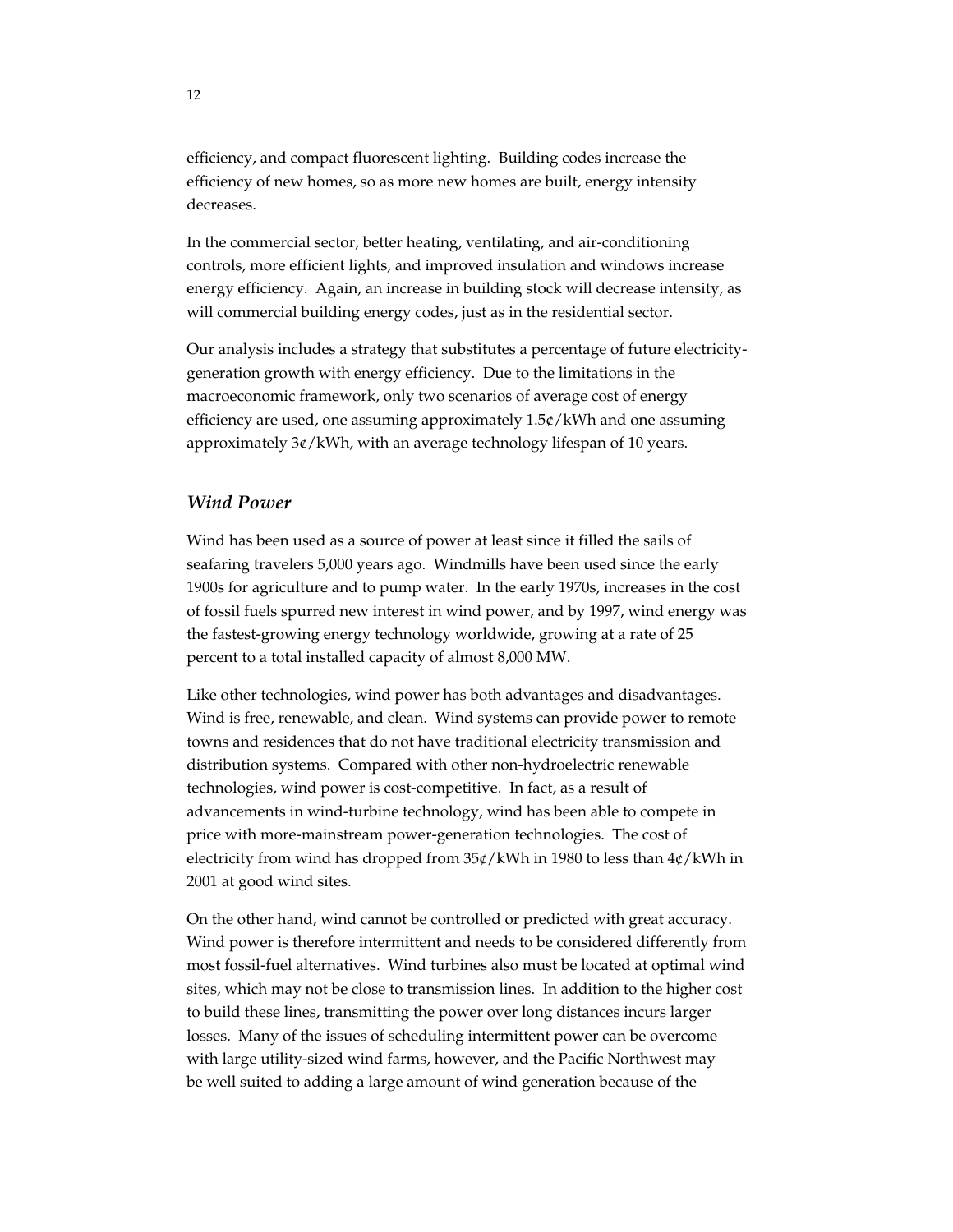flexibility of the hydroelectric system in shaping available energy to meet firm demand.

Growth of wind-powered energy generation slowed during the latter part of the 1990s because of low prices for wholesale power, coupled with uncertainties about deregulation and competition in the electric power industry. Nevertheless, the U.S. wind industry currently generates about 3.5 billion kWh of electricity each year, which is enough to meet the annual electricity needs of 1 million people. From 1998 to 2000, installed wind capacity grew from almost 1,900 MW to more than 2,500 MW. In 2001 alone, nearly 1,700 MW of wind-generation capacity was installed in the United States.6 Wind technology is considered mature, although it will benefit from additional economies of scale.

Hybrid systems, which include additional generating systems such as solar power, can provide improved reliability in times of low wind generation. Large utility-sized wind farms are the most cost-effective means of using wind generation, since they benefit from economies of scale.

FPL Energy, LLC, has erected the second-largest single wind farm in the world on the border between Oregon and Washington. The Stateline Wind Project contains 399 wind turbines with a combined output of about 263 MW. PacifiCorp Power Marketing has purchased the entire output of these turbines to hedge against price volatility in the West.<sup>7</sup> The power is being moved through BPA and PacifiCorp transmission lines. The BPA and other utilities plan to supply hydroelectric-power resources and associated services to "shape" the variable wind energy to create a more reliable and load-matched product for sale to customers.

#### *Solar Power*

\_\_\_\_\_\_\_\_\_\_\_\_\_\_\_\_\_

Simply put, solar photovoltaic technology harnesses solar radiation to create electricity. The technology to achieve this has been in development since the 1960s but has only recently begun to gain market share. Currently, solar power supplies less than 1 percent of the electricity in the United States.

Solar power has several advantages. Because it must be generated during the day, it may coincide with the normal peak demand of customers. Photovoltaic energy does not pollute the environment during generation. It can be controlled

 $6$ According to the American Wind Energy Association (www.awea.org). See the news clip at http://www.awea.org/news/news020319glo.html for further information.

<sup>7</sup>See www.statelinewind.com for more information.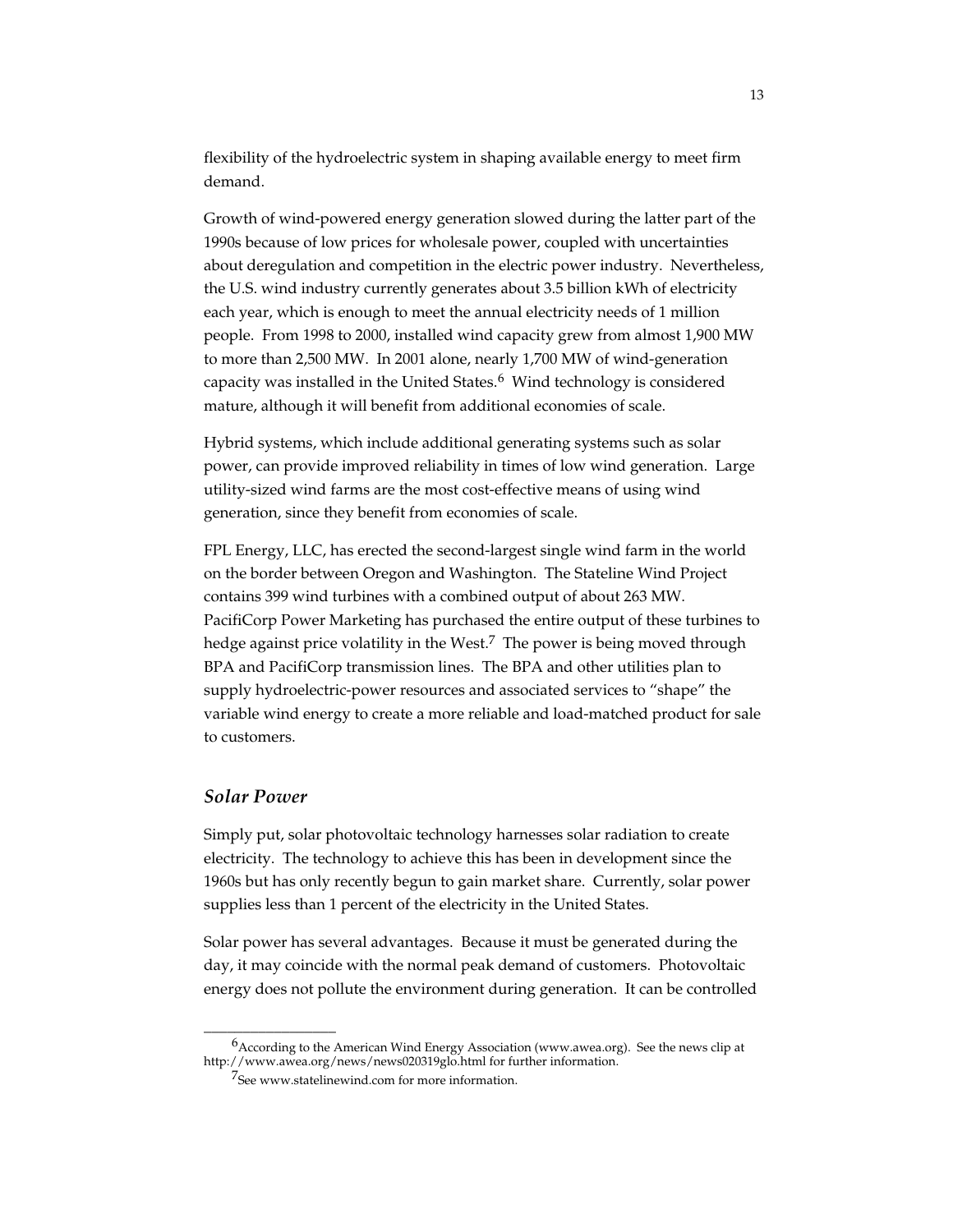by the customer and may be located near where it is used and where energy is most limited and most expensive. It can possibly delay investments in distribution and transmission systems by the utility companies. Because it is powered by a free, renewable, and abundant power supply, solar electricity helps to mitigate the risk of fossil-fuel price volatility and can improve grid reliability, thus providing a strategic contribution to an energy portfolio.

Where access to power transmission lines is possible, solar power can be connected to the power grid. In these cases, the solar power supplied to businesses and residential customers can be supplemented by power from the grid. Connections to the grid also allow consumers to take advantage of net metering laws in Montana, Oregon, and Washington.<sup>8</sup>

On the other hand, solar power, like wind, is intermittent and not easily predictable on a day-to-day basis. In addition, the price of solar electricity is not competitive with bulk, base-load power; prices for solar power are in the range of \$5/W for large installations. However, the high costs of solar power are expected to decrease in both the near and far term. $9$  The technology is still considered new and will enjoy the benefits of increased learning as production rates increase and manufacturing inefficiencies are worked out.

In our analysis, we used a few different linear improvement rates of the technology, from a 20 percent decline in price between 2004 and 2020 to a 60 percent decline. In the scenarios developed here, the assumption for solar (and wind) power is that the utilities and power producers need to sell "firm" power. This means that to sell 1 MW of average power, it is necessary to construct about 4 MW of peak capacity (see the Appendixes for further information on availability rates of these technologies). This is a conservative assumption because it essentially quadruples the costs of the renewable technologies, but in the actual market, these technologies might not sell "firm" power. For example, solar-power producers would most likely sell power at peak times during the middle of the day when the output is in general more predictable. The utilities may need to supply some backup capacity, but not three or four to one. In addition, solar technologies would likely substitute for peak-load generation, which is more costly and more polluting than gas-fired combined-cycle base-load generation.

\_\_\_\_\_\_\_\_\_\_\_\_\_\_\_\_

 $8$ Net metering entails sending excess power generated onsite into the electrical grid. A meter at the site of the power generator monitors the net difference between power input to the grid and power used from the grid and charges consumers for only the power they take from the grid, net of the power generated onsite.

<sup>9</sup>See Kydes, 1999.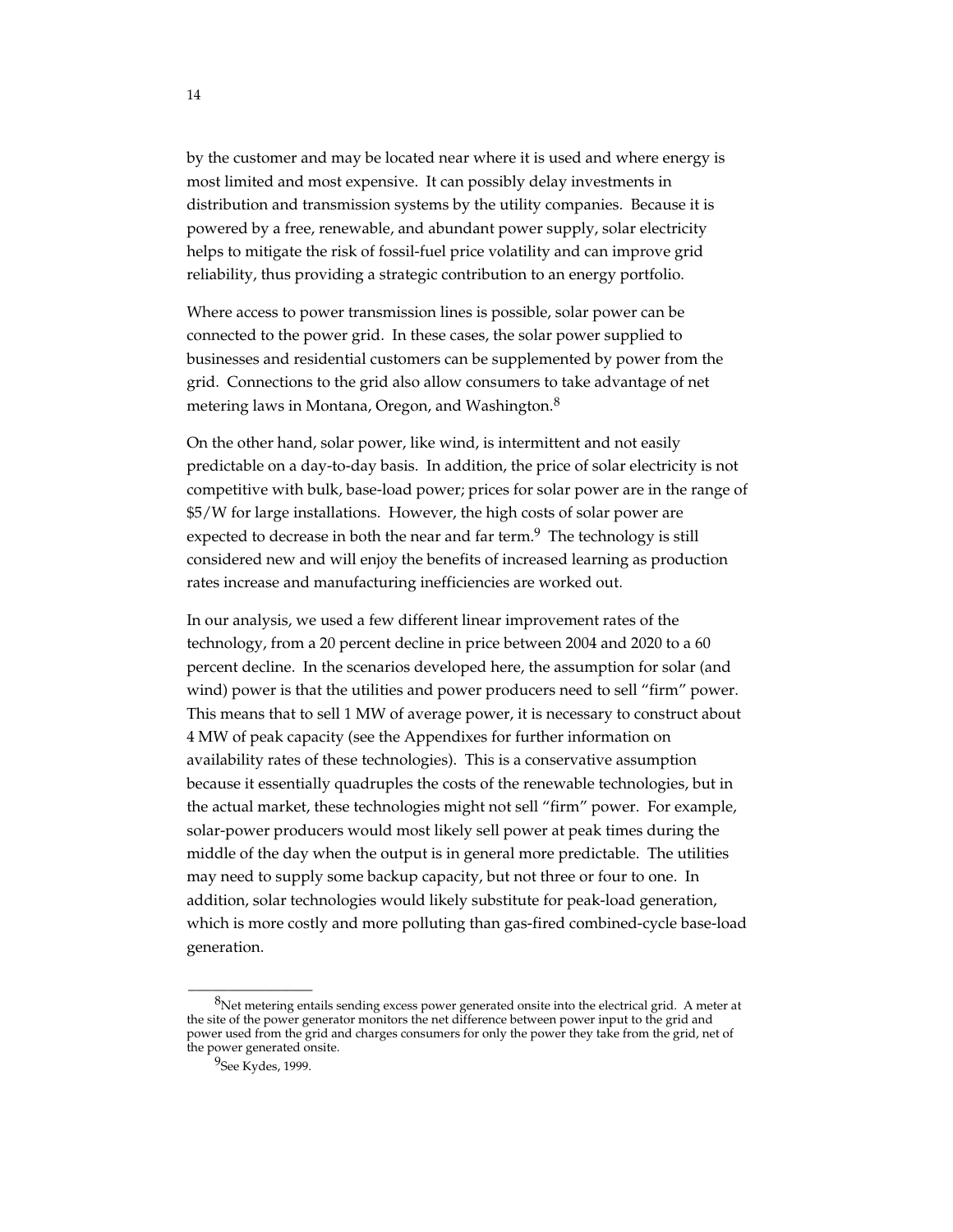### **3. Methodology**

### **Defining Options in Terms of Alternative Energy Portfolios**

The electricity environment in the Northwest is analogous to a financial portfolio. Some recent studies<sup>1</sup> use aspects of portfolio theory to show that increasing the diversity of the electricity mix, in particular adding the use of renewable-energy sources, can reduce risk and improve the expected benefits from electricity. This concept provides some insights into the analysis and the tradeoffs associated with each of the choices for the future.

The portfolio contains assets that have different risks and returns. These vary across time, some returning short-term benefits, and others, long-term benefits. Energy-related policies and alternative technologies serve as options to hedge against risk and uncertainty. Diversification of the portfolio can yield an "efficient set" of energy and environmental assets that have lower risk and higher returns than any one asset has alone. The levels of risk and returns are relative to goals to be achieved from the portfolio. These might include economic growth, employment, lower emissions or environmental impacts, and productivity, among others. For the Northwest, the near-term goal could be supplying low-cost power with minimal risk and minimal impact on the environment.

Some portfolios maximize the expected economic value of the power system at some defined level of risk; conversely, some portfolios minimize risk at some defined level of economic value. Balancing the interplay of risk and value is beyond the scope of this project, but the analysis should help us understand the importance of the drivers.

The performance of the portfolio might be measured by the effects of changes in energy costs and availability of energy on the economy. Another portfolio measure might be the effects of the mix of energy sources on the diversity and vulnerability of the supply. These measures reflect the uncertainties and risks of the underlying assets. As mentioned above, hydroelectric power and natural gas both entail certain risks—the volatility associated with price (in the case of gas)

 $\overline{\phantom{a}}$  , where the contract of the contract of  $\overline{\phantom{a}}$ 

<sup>&</sup>lt;sup>1</sup>See, for example, Awerbuch, 1996; Awerbuch et al., 1996.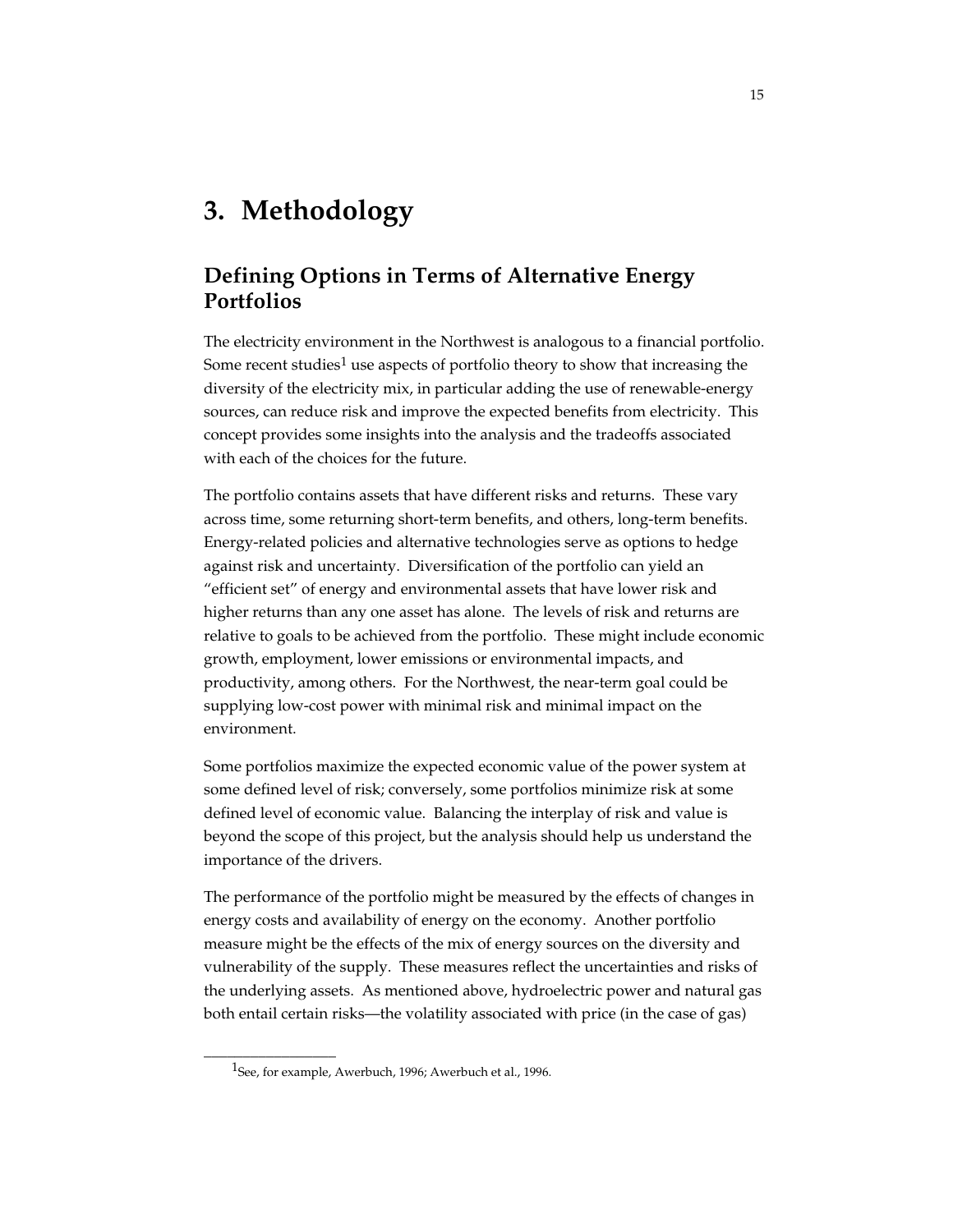and availability (in the case of hydroelectric power). Each of these risks affects the expected return of the asset. In contrast, certain renewable-energy sources, such as solar and wind power, have capital risks (they are more expensive to implement) and uncertain capacity-peaking benefits, but their longer-term costs and availability are fixed and predictable. Therefore, they can provide higher value to the portfolio with respect to the risk value, even though they have higher capital costs.

In the present study, the portfolio value is defined as the change in economic growth and net employment. Alternative options are compared to the "status quo" portfolio, which assumes that all new demands are met through natural-gas combined-cycle generation.

Another important value of the portfolio might be the ways the energy sources affect the environment. There are benefits to reducing air pollution, from reductions in health-related costs to reductions in impacts on the built environment from acid rain, to name only two. These are difficult to quantify and are not measured in this analysis, but the amount of potential reductions is discussed.

### **Estimating Economic Impacts**

To estimate the economic effects of alternative energy policies, the project team used the well-documented REMI Policy Insight Model,<sup>2</sup> an economic and demographic forecasting and simulation model with elements of econometric, input-output, and computable general-equilibrium (CGE) models. The model is explained in more detail in Appendix A. The version used in this study models 53 economic sectors (49 private and four government sectors) in the Pacific Northwest region, which comprises Idaho, Montana, Oregon, and Washington.

Our work with the model can be generalized to three steps: collection of economic impact data, data preparation and input, and interpretation of results.

### *Data Collection*

Collecting the appropriate data for the REMI model requires identification of the direct economic impacts of each energy-use scenario. These impacts can be categorized into several general types: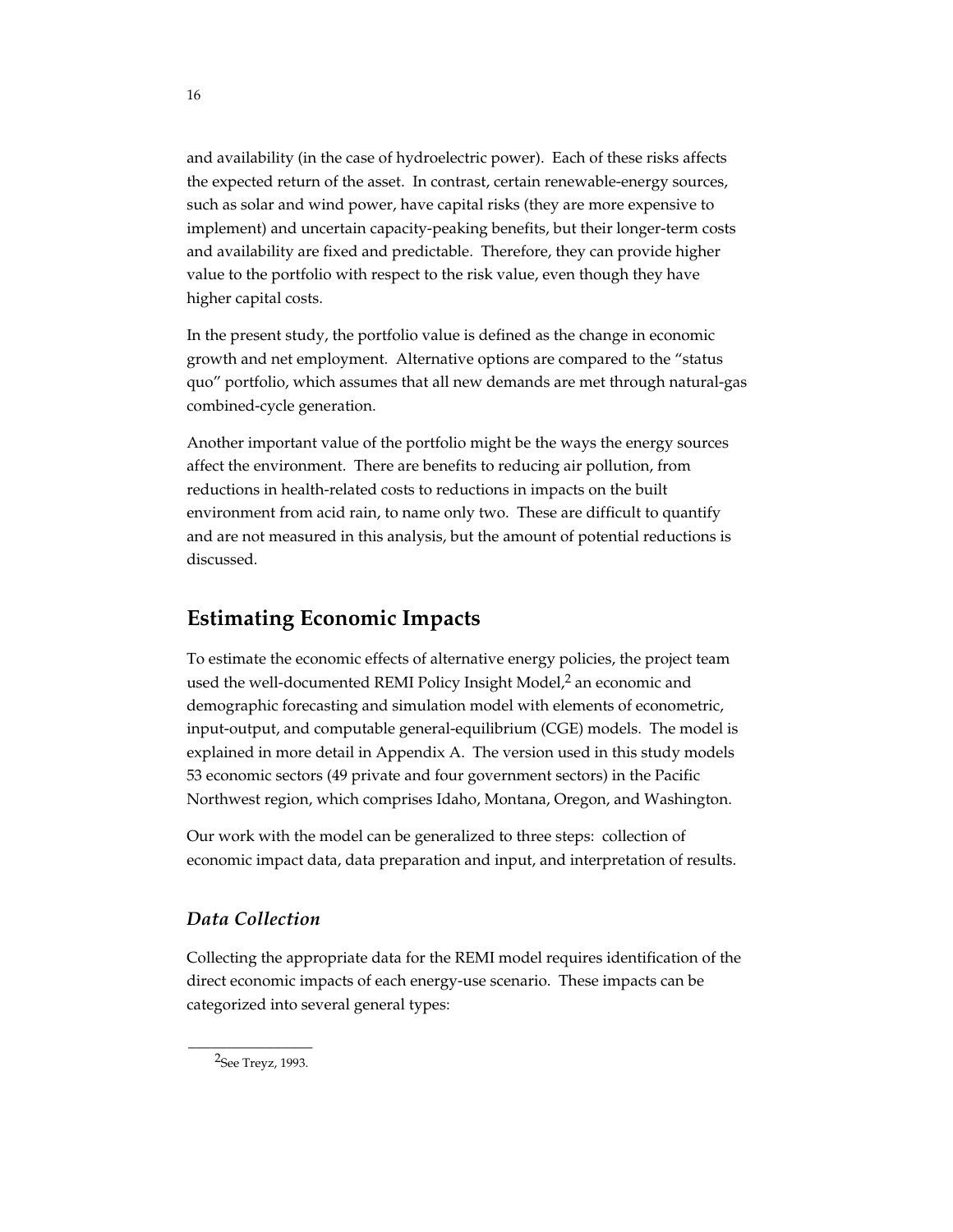- Changes in energy rates (prices for electricity, natural gas, and fuel oil) for different classes of consumers (residential, commercial, and industrial).
- Changes in demand for various sources of energy (electricity, natural gas, and fuel oil) used by different classes of consumers.
- Changes in the mix of available energy sources to consumers.
- Changes in demand for specific goods and services from specific economic sectors by both energy producers and consumers.

### *Data Preparation and Input*

Once the data are aggregated, the impacts are assigned to appropriate REMI policy variables. (The policy variables used for each scenario are described in Appendix A.)

To assess the impacts of different choices in technologies, we changed the mix of technologies projected to 2020 from that projected by the EIA to a mix containing more renewable-energy technologies and energy efficiency. In our scenarios, 20 percent of *new* natural-gas combined-cycle generation each year is replaced with either increased efficiency, solar or wind power, or a combination of these. For example, in the scenario where wind power is the only replacement technology, 20 percent of *future* installations of combined-cycle generation in each year are replaced with wind generation. $3$  Our choice of wind turbines and solar photovoltaic generation as renewable-energy sources is illustrative, in that the costs of wind power tend to be on the low side, whereas those of solar photovoltaic generation tend to be on the high side. This is not to say that these are always the highest- and lowest-cost technologies available in an area. For instance, the Pacific Northwest has an abundance of potential biomass-fueled generation and geothermal electricity production, the latter of which is projected to grow by a factor of six over the next 20 years.<sup>4</sup> Including these as renewable options was beyond the scope of this study, but it should be noted that wind and solar are not the only renewable-power-generation technologies.

In some of our scenarios, the power generated by the four lower Snake River dams was replaced with different combinations of natural-gas combined-cycle generation, energy efficiency, and wind power. We included costs of removing the dams over a period of two years and of building the replacement power

 $\overline{\phantom{a}}$  , where the contract of the contract of  $\overline{\phantom{a}}$ 

 $3$ We assume approximately 14,000 MW of new capacity in the regions; therefore, by 2020, we replace 2,800 MW of gas-generated power with enough wind power to cover the expected generation from the gas-fired plants. This is approximately 8,000 MW of installed capacity.

<sup>4</sup>See footnote 4 of Section 2.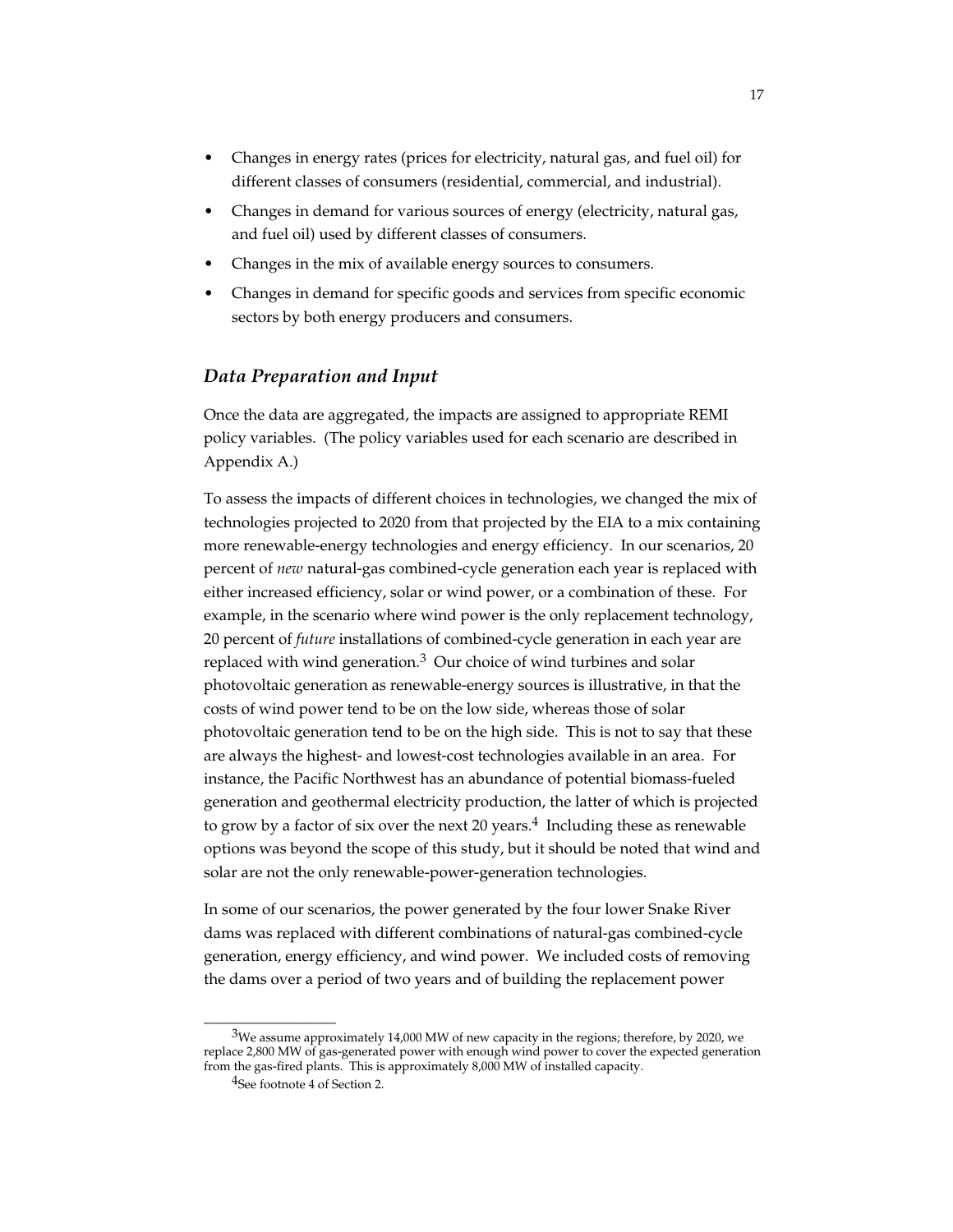generation over the same period. The effects of increasing energy efficiency to replace the power consumed by the DSIs were also estimated. The amount of generation was estimated, and overnight (i.e., in a single year of the analysis) costs of installing the replacement power were incurred.

Output from the model includes the effects of changing the investments in each technology on the regional economy and net employment. First, investments in a business-as-usual strategy were determined. Then changes in investments that would occur if the combined-cycle generation were replaced with other technologies were estimated. These different investment strategies affect the cost of electricity. The changes in investments and costs in the regional sectors were then input into the REMI model.

#### *Interpretation of Results*

Once the data were assigned to the appropriate policy variables, the REMI model was run. The results were produced at the same level of aggregation as the inputs and were then disaggregated using the same Department of Commerce databases that were used to aggregate the input data. Forecasts are reported for changes in employment, industry output, and industry value-added. When the value-added contributions for all the industries in a region are summed, the result is known as the gross regional product. The results presented in this analysis are change in gross state product from the base case and change in net employment (job-years) from the base case. This type of model is useful because it allows for tracking flows in the economy and assesses the implications of changing mixes on industrial sectors as well as on energy consumers.

Many assumptions go into the model. One assumption is that input-output analysis is static, and while REMI has some dynamic elements built in, the basic technological mix in the industrial sectors stays fixed. This is not a problem for short-term analysis, but over the long term, it can have impacts. It is important to note that these impacts are small economic changes. Other assumptions include the costs of technologies and the industries that produce components for those technologies (the input data are presented in Appendix A). Clearly, the results will be affected by assumptions of technology cost and efficiency. To better understand the impacts of these costs, we have used two cases of technology innovation—a base-technology case and an advanced-technology case. For the most part, changes in the results for the different technology assumptions are small.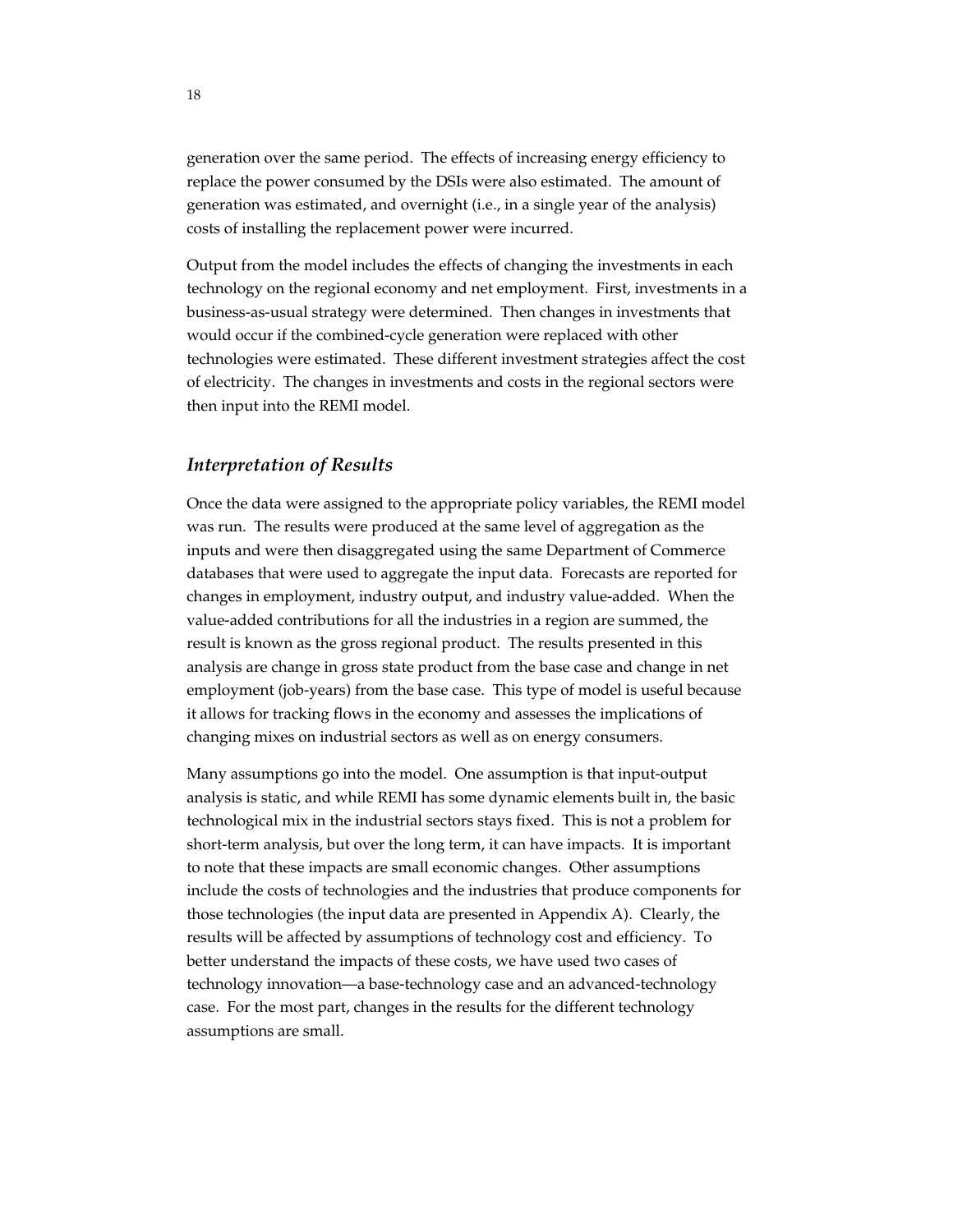### **4. Findings from the Analysis**

This section reviews the results of the different options and discusses the impacts of different assumptions on those options. We begin with an examination of the options for replacing future gas generation; we then address the implications of different scenarios for the DSIs; finally, we look at the impacts of removing the lower Snake River dams. The impacts of all of the alternative options, either positive or negative, on the regional economy are very small, in most cases less than one-half of 1 percent of the gross regional product. Given the uncertainty in the assumptions and the model, it is difficult to say that any of the results are distinct from having no impact on the economy. Because of errors associated with the model and the data, the small perturbations in the economy are not statistically or analytically significant.

The results of the analysis depend on the structure of the economy in the Northwest and how it is reflected in the model. The gas and electric sectors have a larger impact on the Northwest regional economy than they have on the nation as a whole, so a reduction in demand for gas and electricity has a relatively large negative effect.

### **Diversifying the Portfolio with Energy Efficiency and Renewable Generation**

As previously noted, expectations are that, absent policy incentives and significant price changes, most new power generation in the Northwest will be natural-gas combined-cycle generation. This means that almost 90 percent of the portfolio will continue to be based on hydroelectricity and natural-gas-fired generation. The mix is thus exposed to both weather-related and natural-gasprice-related uncertainties. What are the consequences of adding more renewable generation and energy efficiency to the mix? We include efficiency as a "supply-side" option, since the investments can be made as if they are supplying an equivalent amount of generation. As previously noted, we examine the implications of replacing 20 percent of future generation with efficiency, and we examine the impacts separately and together. We also look at the implications of rising gas prices and improved technologies. For each of the strategies, we start with the assumption that gas prices remain at \$3/mcf (million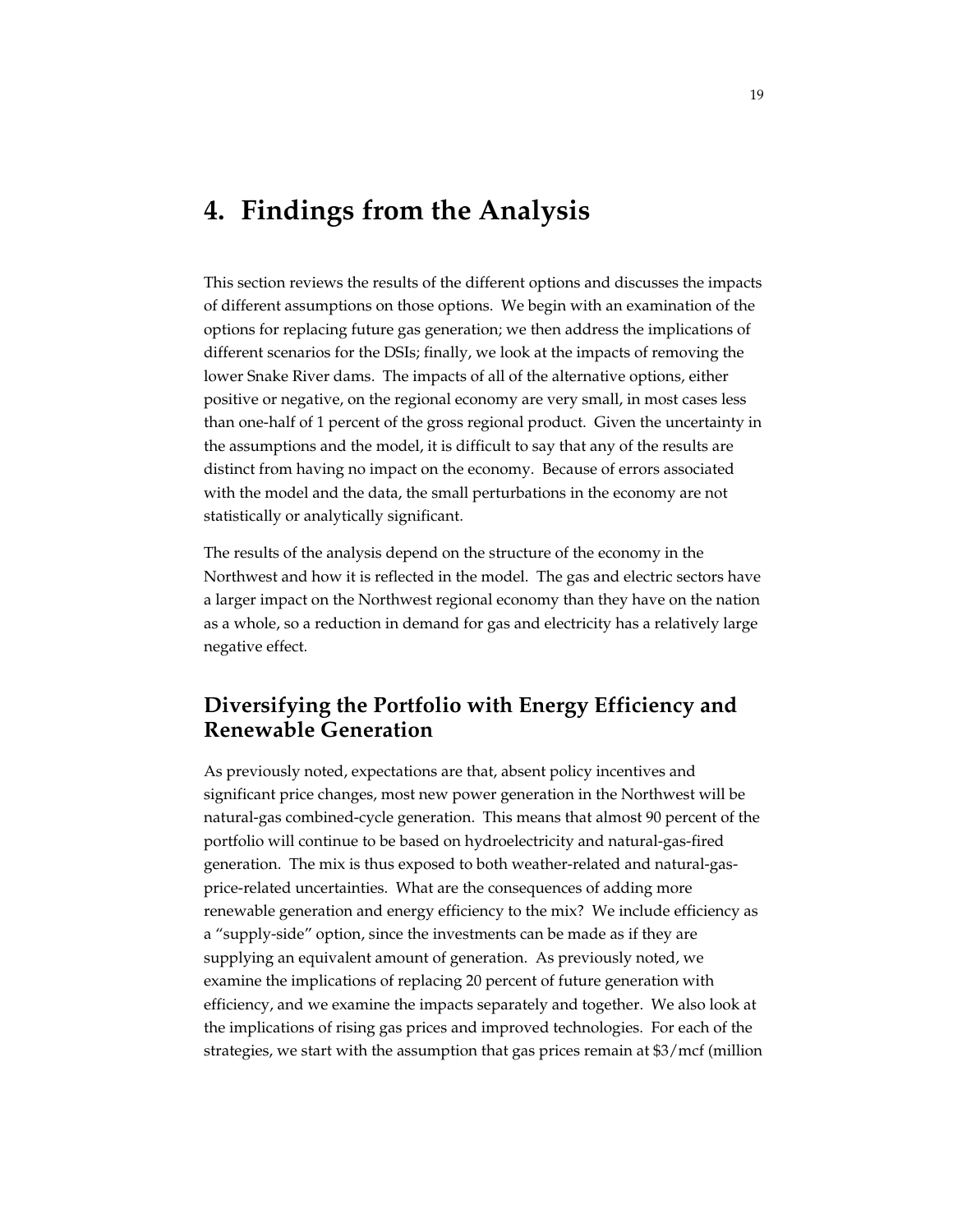cubic feet) through  $2020$ .<sup>1</sup> We then examine the impacts of different gas-price paths, including having the price rise to \$6/mcf by 2020, and also having it rise to \$6/mcf by 2010 and remain steady thereafter. We also examine the impacts of changing technologies, including the impacts of learning effects, which bring down the costs of all the technologies.

Figures 4.1 through 4.9 show a range of impacts for each of the technology mixes. The lower bound is the impact when gas prices are at \$3/mcf and the basetechnology costs are as described in Appendix A. The upper bound reflects reduced technology costs for renewable generation, 1.5¢/kWh for energy efficiency, and \$6/mcf for natural gas by 2010. All other combinations of technology development and natural-gas prices fall between these bounds. Therefore, we use these two limits as upper and lower bounds. The shading represents the range of other possible futures that fall between them.

Figure 4.1 shows the impact on gross regional product in the Pacific Northwest region for three cases: replacing 20 percent of future installed capacity with (1) wind power, (2) wind power and energy efficiency, and (3) wind power, energy efficiency, and solar power. Table 4.1 summarizes the capacity installed in 2020 in each of these three cases.



**Figure 4.1—Economic Impact of Replacing 20 Percent of Future Combined-Cycle Generation with Renewable Energy and Efficiency**

\_\_\_\_\_\_\_\_\_\_\_\_\_\_\_\_

 $1$ Gas prices throughout this report are in real terms (year 2000 dollars).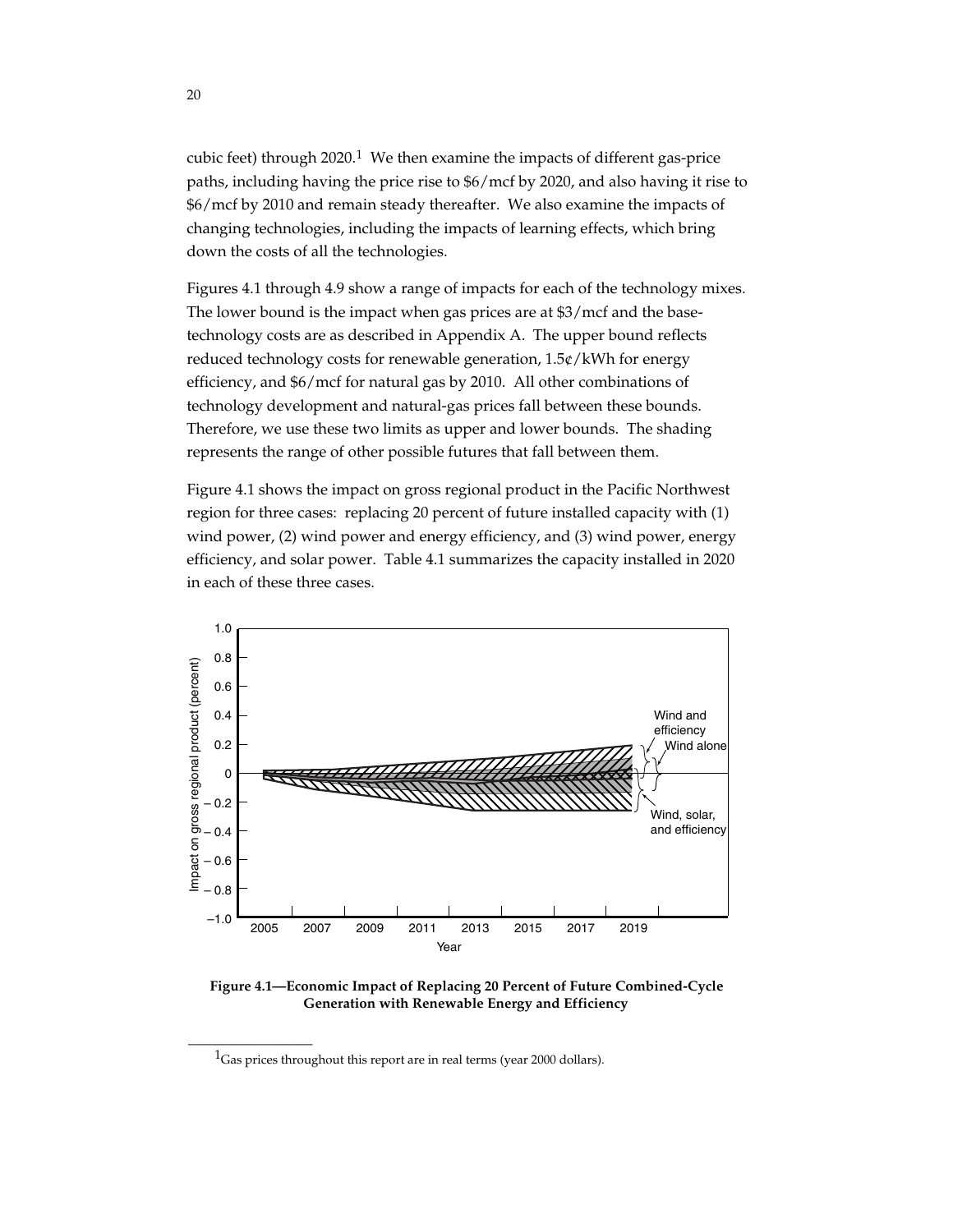#### **Table 4.1**

| Power Source Replacing 20 Percent of<br>Future Combined-Cycle Generation | Combined<br>Cycle | Solar<br>Power | Wind<br>Power | Energy<br>Efficiency |
|--------------------------------------------------------------------------|-------------------|----------------|---------------|----------------------|
| Wind power                                                               | 8,170             | 116            | 5,470         | 0                    |
| Wind and energy efficiency                                               | 8.170             | 116            | 2,800         | 669                  |
| Wind, energy efficiency, and solar<br>generation                         | 8.170             | 1.010          | 2,260         | 535                  |
| EIA projection <sup>a</sup>                                              | 9.950             | 116            | 123           | ΝA                   |

**Projections of Capacity in 2020 from Different Mixes of Power Generation (MW)**

 $a$ Taken from projections of the NWPP that were scaled for the four states in the study, based on state-level data provided by the EIA.

At the lower bound of the "wind alone" case in Figure 4.1, the economy grows a little slower than it does in the base case, but the difference is small (less than two-tenths of 1 percent). At the upper bound, the economy grows slightly faster than it does in the base case. When energy efficiency is added to the mix (the "wind and efficiency" case), the economy grows a little faster because the cost of energy efficiency is lower than that of wind power. Adding solar power reduces the growth in the economy, because solar power is more expensive. None of the scenarios shows large changes from the base case, and none of them can be construed as significantly different from no change from the base case.

Explaining the impacts of these technology mixes on the economy is complicated. The first impact is the reduction in natural-gas and electricity use and the reduction in revenues from the companies that sell gas and electricity in the region. Significant amounts of natural-gas combined-cycle generation are being displaced, and this has a negative impact on economic growth. At the same time, imports of natural gas are reduced, which has some positive impact on growth. Adding wind power to the mix makes the electricity price slightly more expensive, which then has another negative impact, but because some of the wind-power-generating components are made in the Northwest, there is some positive rebound. It is not possible to disaggregate the magnitude of each of these effects.

When future combined-cycle generation is replaced with energy efficiency, the use of gas and revenues by the utilities is reduced, and in addition, investments are made in efficiency-related equipment. Expenditures by industries and consumers are also reduced, which may have a positive impact on industry. Moreover, consumers respend those savings, which also produces a positive economic impact.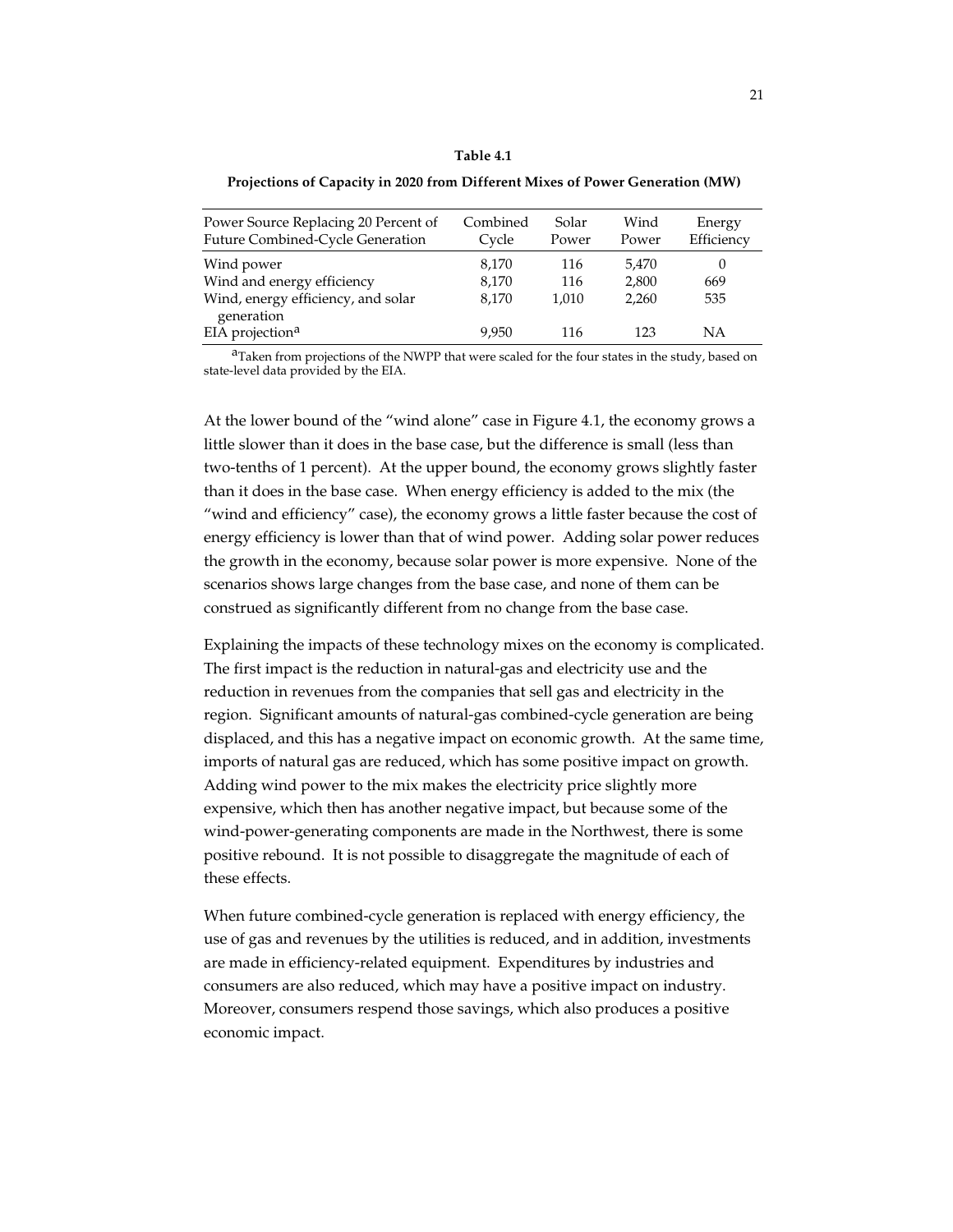As noted above, when solar power is added to the mix, economic growth generally slows, because solar power is more expensive than the other alternatives. For example, the model uses a 1998 base in which no solar systems are produced in the Northwest, so these systems must be imported to the region. Even so, the upper bound of the mix that includes solar power does become positive at the end of the study period.

Renewable technologies are expected to improve rapidly as more of them are deployed. As manufacturers and users gain experience with the technologies and sell more products, the costs per unit should decline. For example, in the case of solar cells, significant economies of scale may be gained in the manufacturing process. This can sharply reduce the costs of producing and installing the technology in the coming years. Such technology improvements result in only small increases in economic growth relative to the basic-technology cases. The costs of the technologies account for only a portion of the differences in the lower and upper bounds in the figures, and the outputs are not very sensitive to the relatively small changes in costs we tested. However, if naturalgas prices rise above those in the base case, the advanced technologies become more cost-competitive.

The next critical issue relates to the impact on the portfolio of rising or volatile natural-gas prices. It is possible that natural-gas prices will rise to \$6/mcf by 2020 if assumptions about gas-technology improvements and pipeline expansion are not met (EIA, 2002b). For example, the EIA's natural-gas-price forecast assumes more than 6 trillion cf/day of increased delivery capability. If this is not built in time, there will be significant upward pressure on prices. It is also possible that gas prices could rise quickly when the United States starts coming out of the recession, which could lead to a high demand for gas used in electricpower generation across the West. This is reflected in the scenario that has gas prices rising to \$6/mcf by 2010 and stabilizing thereafter. This scenario is seen in the upper limit of the range shown in the figures. Gas prices staying level at \$3/mcf and gas prices rising to \$6/mcf are only two of many possible price paths that gas may follow.

Examining the effects of the different gas-price scenarios on each option helps to elucidate the energy portfolio as a hedge against natural-gas price volatility. In the analysis, a more diverse portfolio provides positive economic growth when gas prices rise significantly. The EIA notes that including 10 or 20 percent of renewables in the U.S. electricity mix (in the form of a renewable portfolio standard) would reduce pressure on gas prices and lower the forecast price of gas by 5 to 10 percent. Therefore, the inclusion of a mix of wind power, solar power, and energy efficiency could reduce pressure on prices and provide a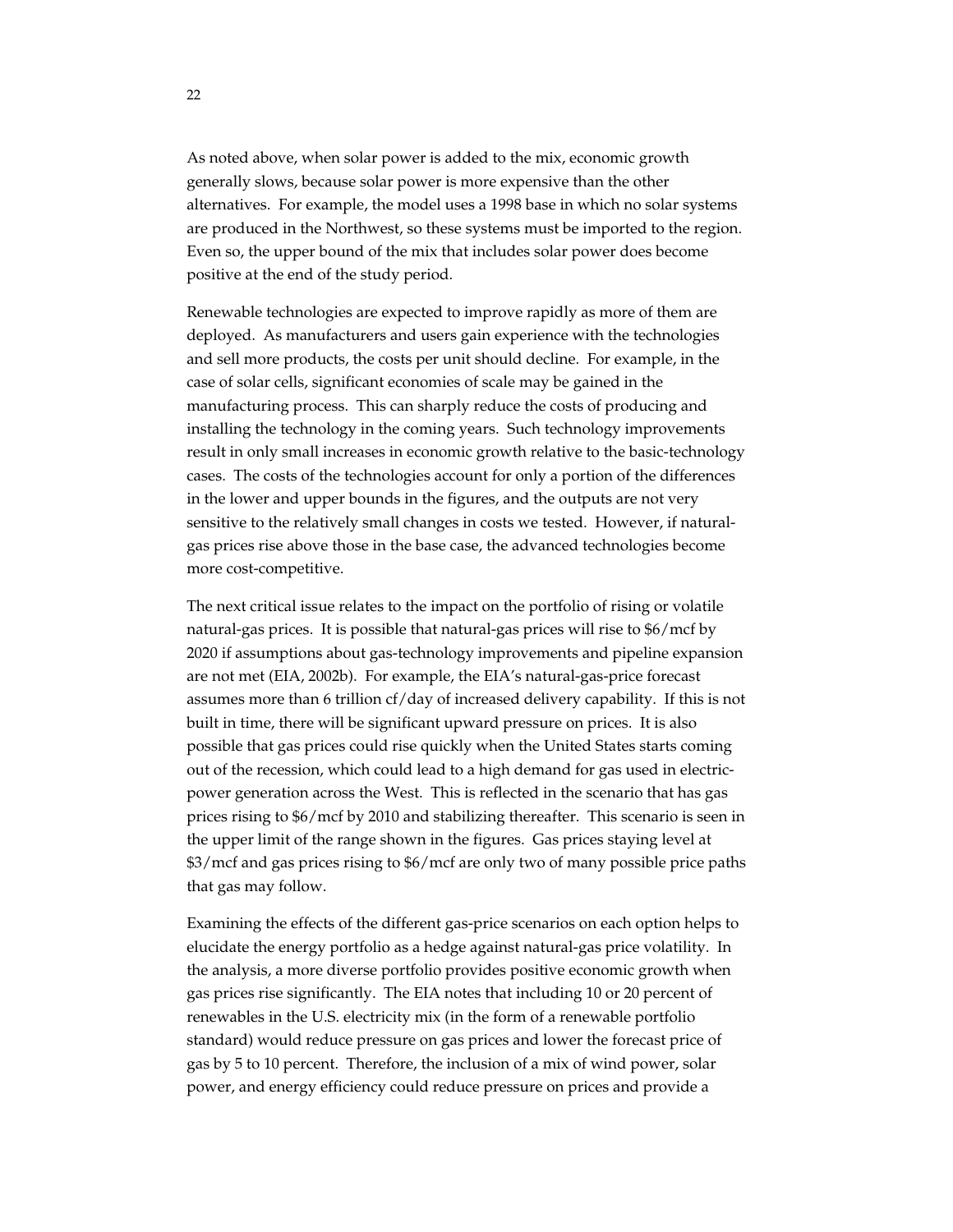positive hedge. If natural-gas prices rise higher than expected, the different mix options produce positive economic growth.

The value to the portfolio of reducing natural-gas demand that can lower fuelprice uncertainty could be approximated by the differences between the economic impacts of the scenarios—at the extreme, the difference between the upper and lower ranges. It is likely that if alternatives were introduced at the levels estimated, the reduction in new gas use would reduce pressure on prices, and we will never know if gas prices would have risen without them. Finally, the reduction in gas prices from a 10 percent renewable portfolio standard "just about offsets the higher costs of the new renewables" (EIA, 2002a, p. 19).

The effects on employment mirror those on the economy, although net employment tends to be affected more positively in the scenarios than does gross state product. Figure 4.2 shows net-employment impacts from the same sets of technologies shown in Figure 4.1. The range of net-employment impacts is plus or minus fewer than 20,000 jobs by 2020, less than one-third of 1 percent of potential jobs in the region (the expected population of persons aged 20 to 54 in the Pacific Northwest region in 2020 is almost 6 million (RAND California Databases, 2002)). Wind power alone and the wind power and efficiency mix show positive net-employment impacts, but they are all quite small, less than 10,000 jobs by 2020. Rising natural-gas prices positively affect the employment



**Figure 4.2—Changes in Net Employment from Replacing 20 Percent of Future Combined-Cycle Generation with Renewable Energy and Efficiency**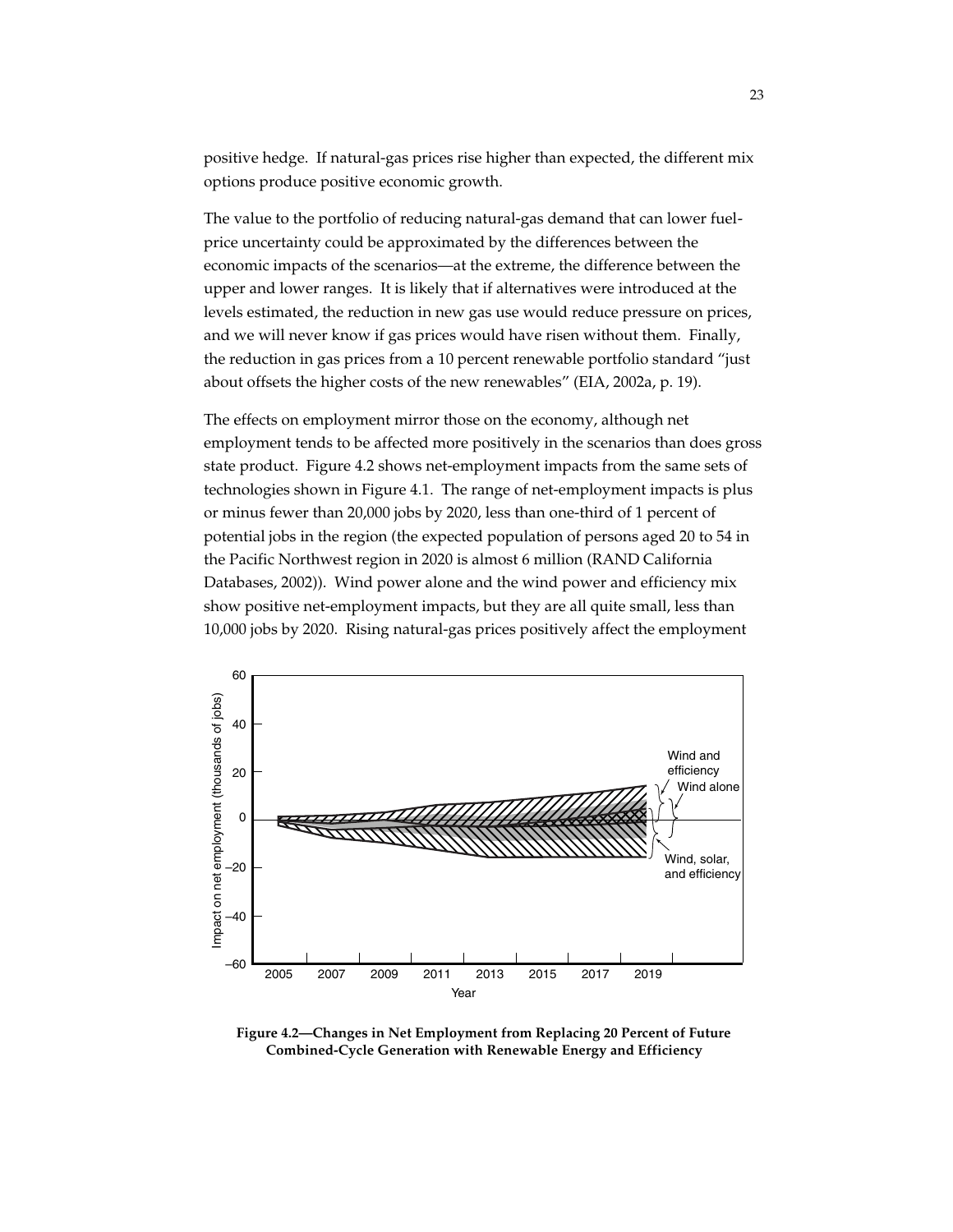benefits from diversifying the mix. The wind power, solar power, and efficiency option, with improved technology and gas prices of \$6/mcf by 2010, would provide positive net employment by the end of the study period.

The economy depends heavily on intermediate product and consumer imports, which have a number of impacts on the results. When energy costs are reduced through efficiency and the saved money is respent, the money does not necessarily remain within the regional economy. If the money is spent in proportion to the basic spending patterns, most of the products are imported and there is less positive impact. If patterns of consumption begin to change so that more regional products are purchased, or if more products for energy efficiency or renewable energy are produced in the region, efficiency and renewable energy will have a larger positive impact.

# **The Effect of Diversifying the Portfolio on Emissions**

Replacing the projected natural-gas-fired generation with energy efficiency and renewable generation can have an impact on the quantity of emissions produced during power production. Figure 4.3 shows the emissions displaced by replacing 20 percent of new combined-cycle generation with renewable resources that emit no pollution.



**Figure 4.3—Emissions Displaced by Replacing Future Combined-Cycle Generation with Renewable-Generation Mixes**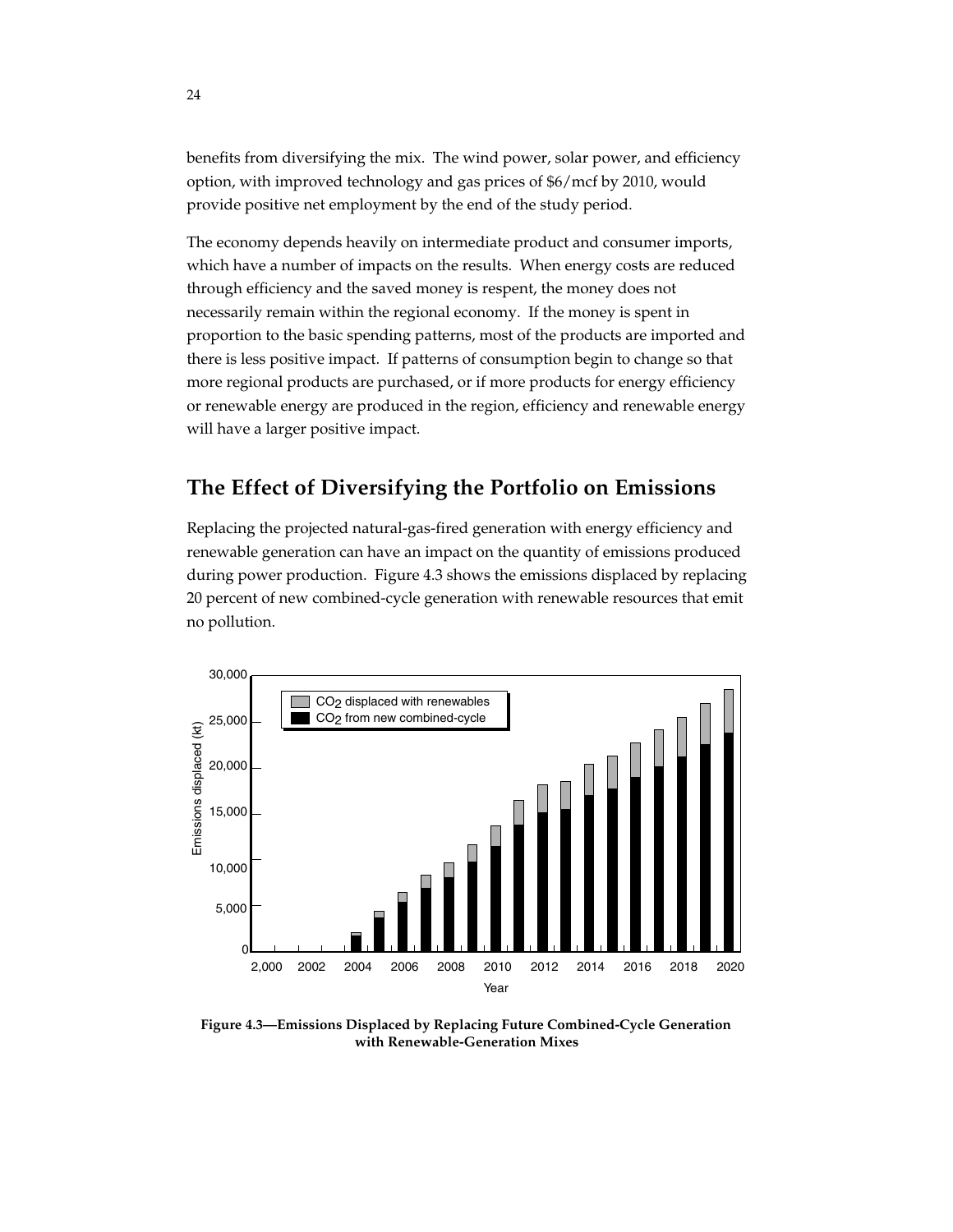Aggregate emissions data from a natural-gas combined-cycle plant were taken from the literature.<sup>2</sup> The total emissions displaced through 2020 from replacing 20 percent of new combined-cycle generation are listed in Table 4.2.

To put these findings in perspective, we also show the total emissions in 1998 from power production in the Pacific Northwest. Because of the low emission intensity currently enjoyed in the region, the effects on the regional emissions profile from replacing future fossil-fueled generation with more renewable generation can be substantial. In the scenario where 20 percent of future combined-cycle generation is replaced with nonpolluting renewable generation, the amount of  $CO<sub>2</sub>$  displaced over the study period is approximately equal to the emissions from all power plants during 1998. The amounts of sulfur dioxide  $(SO<sub>2</sub>)$ and nitrogen oxides  $(NO<sub>x</sub>)$  displaced in the renewable-generation scenario are substantially greater than the total amounts emitted in 1998 from the fossilfueled power plants.

#### **Table 4.2**

#### **Effects on Emissions of Replacing Future Combined-Cycle Generation with Renewable-Generation Mixes**

|             | <b>Total Emissions Reduced</b> |                                |
|-------------|--------------------------------|--------------------------------|
|             | Through 2020 by Replacing      | Total Emissions in 1998        |
|             | 20% of Future Combined-        | from Power Plants in the       |
| Emission    | <b>Cycle Generation</b>        | Pacific Northwest <sup>a</sup> |
| $NOx$ (kg)  | 10,802,738                     | 80,182                         |
| $SO_2$ (kg) | 227,426                        | 112,413                        |
| $CO2$ (kt)  | 46,534                         | 41,682                         |

aData from Environmental Protection Agency, 2000.

# **Meeting the Needs of the DSIs**

As noted previously, there has been some debate in the Northwest about the role of the energy-intensive industries in the region—primarily aluminum smelters that get electricity at low-cost, long-term rates from the BPA (through 2006, and perhaps longer). While these companies provide jobs and economic activity in the region, their power demands put a strain on the electricity-generation system, particularly in times of low water availability, such as the 2000–2001 period.

Two scenarios that include the DSIs are considered in this analysis. In one scenario, these industries have to pay market rates for power, which they have

\_\_\_\_\_\_\_\_\_\_\_\_\_\_\_\_\_

<sup>&</sup>lt;sup>2</sup>See Spath and Mann, 2000.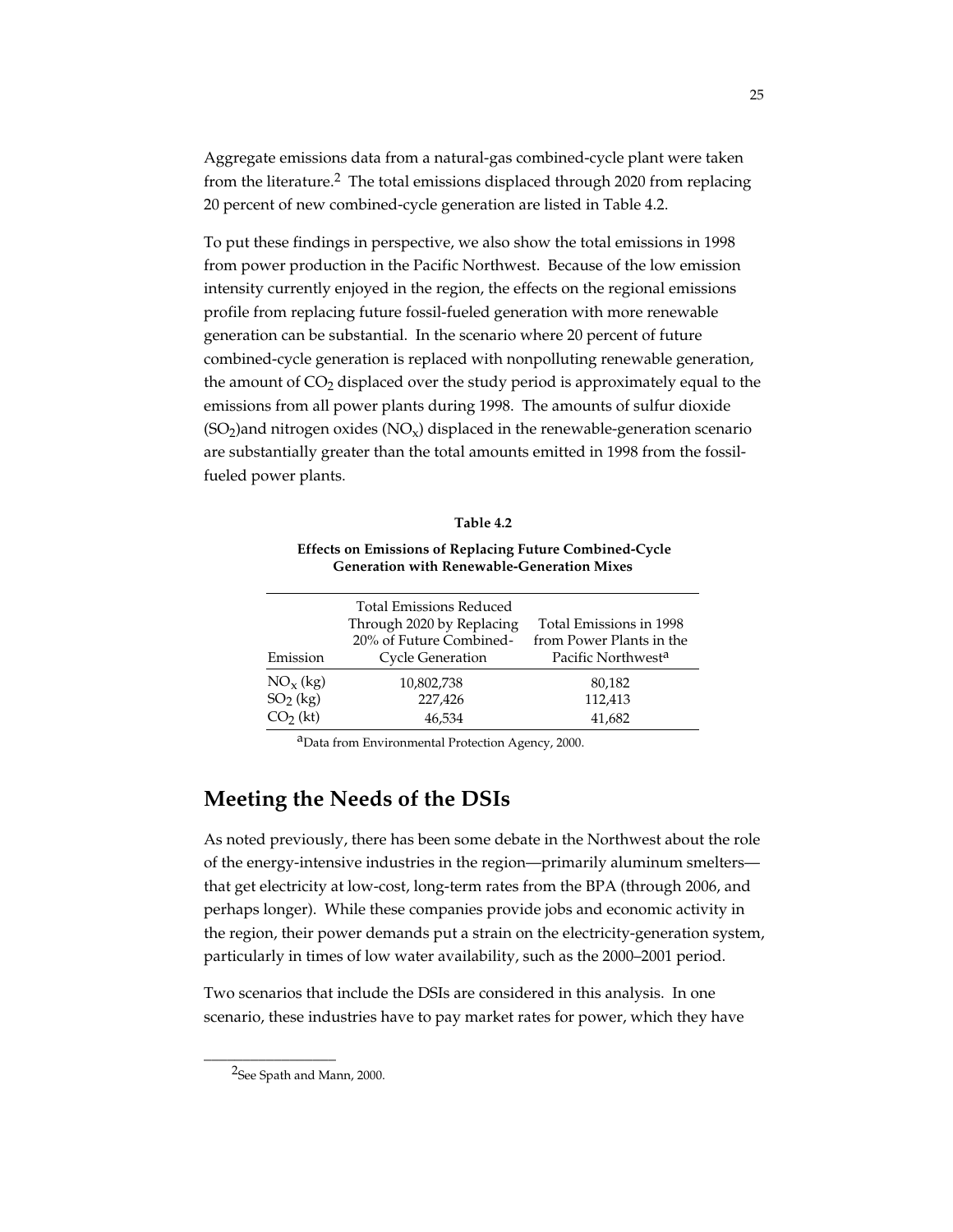claimed makes them unable to be competitive. In the other scenario, a level of energy efficiency equivalent to the industries' demands is created; this would reduce pressure on the electricity-generation system and avoid the building of new gas-fired power plants in the future. In this scenario, the DSIs would continue to receive subsidized electricity.

The results of the two scenarios are presented in Figures 4.4 and 4.5. Charging the DSIs market rates appears to have no impact on economic growth or employment. The model makes some adjustments for commodity prices and the competitiveness of the industries, but it does not deal completely with the competitiveness. This suggests that higher electricity prices may not have as great an impact as the industry predicts, but not much can be inferred from these results, since simply raising prices does not appear to reduce output significantly. A potentially better option would be to generate a level of energy efficiency over time that is equivalent to the DSIs' demands. This would provide slightly more economic growth and net jobs to the region. A greater impact is seen in these scenarios than in any of the other scenarios, probably because of the relatively large amount of energy efficiency that would be installed over the years. Net employment could increase by as many as 55,000 jobs by 2020, and the economy could grow six-tenths of 1 percent faster than in the base case.



**Figure 4.4—Economic Impacts of Creating an Equivalent Amount of Energy Efficiency to Replace the Power Demands of the DSIs or Having the DSIs Pay Market Rates**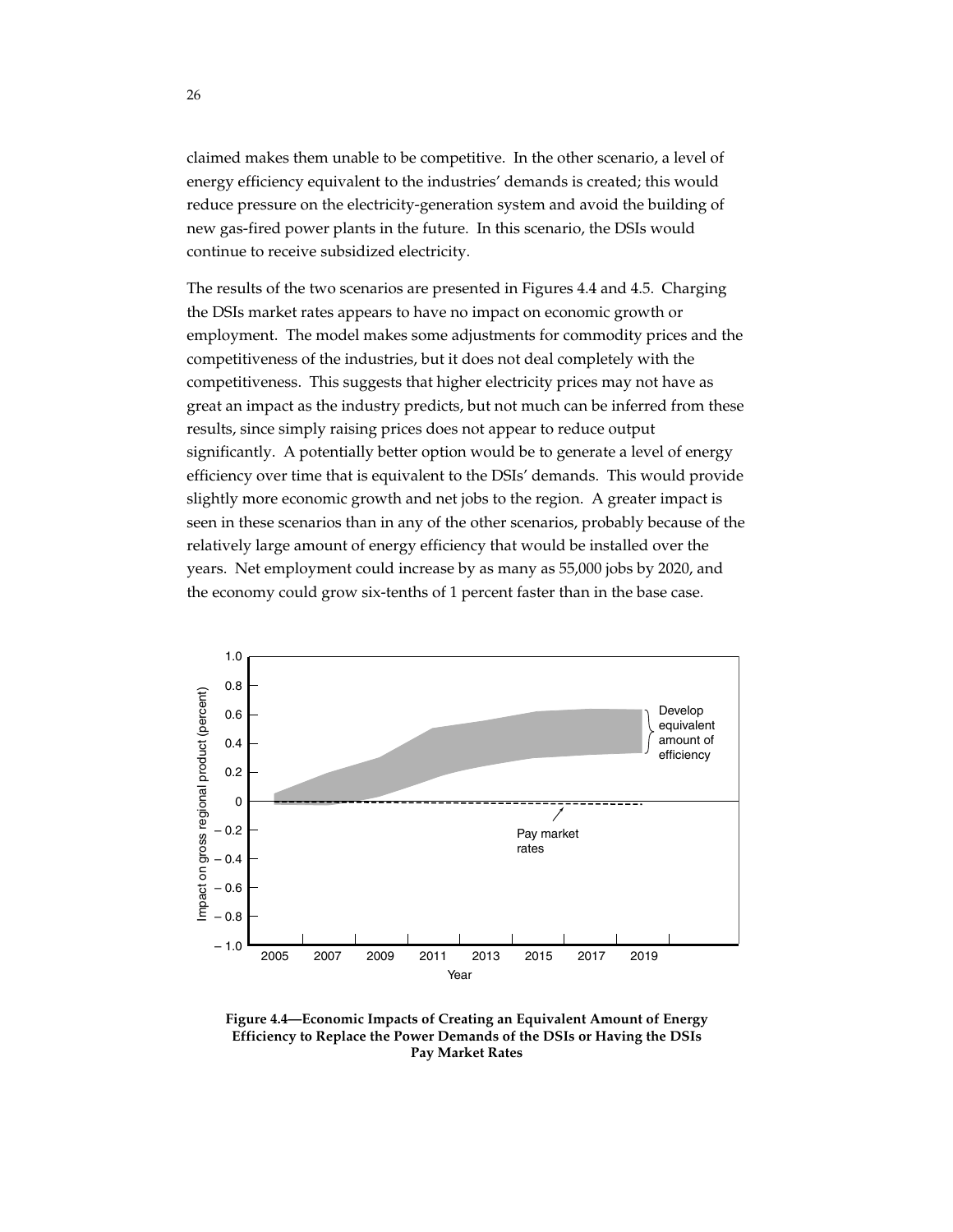

**Figure 4.5—Impacts on Net Employment of Creating an Equivalent Amount of Energy Efficiency to Replace the Power Demands of the DSIs or Having the DSIs Pay Market Rates**

# **Removing the Lower Snake River Dams**

While the dams along the Columbia and Snake rivers provide cheap hydroelectric power, enable upriver navigation, and benefit agriculture, they impede the passage of salmon between the rivers where they spawn and the open ocean where they live most of their adult lives. More than \$3 billion has been spent to restore Columbia River basin salmon runs by federal taxpayers and utility ratepayers since 1980 (Mapes, 1999).

To evaluate options for mitigating the adverse impacts of the dams on salmon migration on the lower Snake River, the U.S. Army Corps of Engineers conducted a study of the four dams operating there: Lower Granite, Little Goose, Lower Monumental, and Ice Harbor. Three approaches were considered: (1) maintain the existing system with planned improvements; (2) make major system improvements to bypass facilities; and (3) use natural river drawdown (dam removal).3

\_\_\_\_\_\_\_\_\_\_\_\_\_\_\_\_\_

 $3As$  an example, the 162-year-old Edwards Dam on the Kennebec River in Maine was removed in 1999 to reopen prime spawning habitat for 10 sea-run native species of fish. See http://www.state.me.us/spo/edwards/.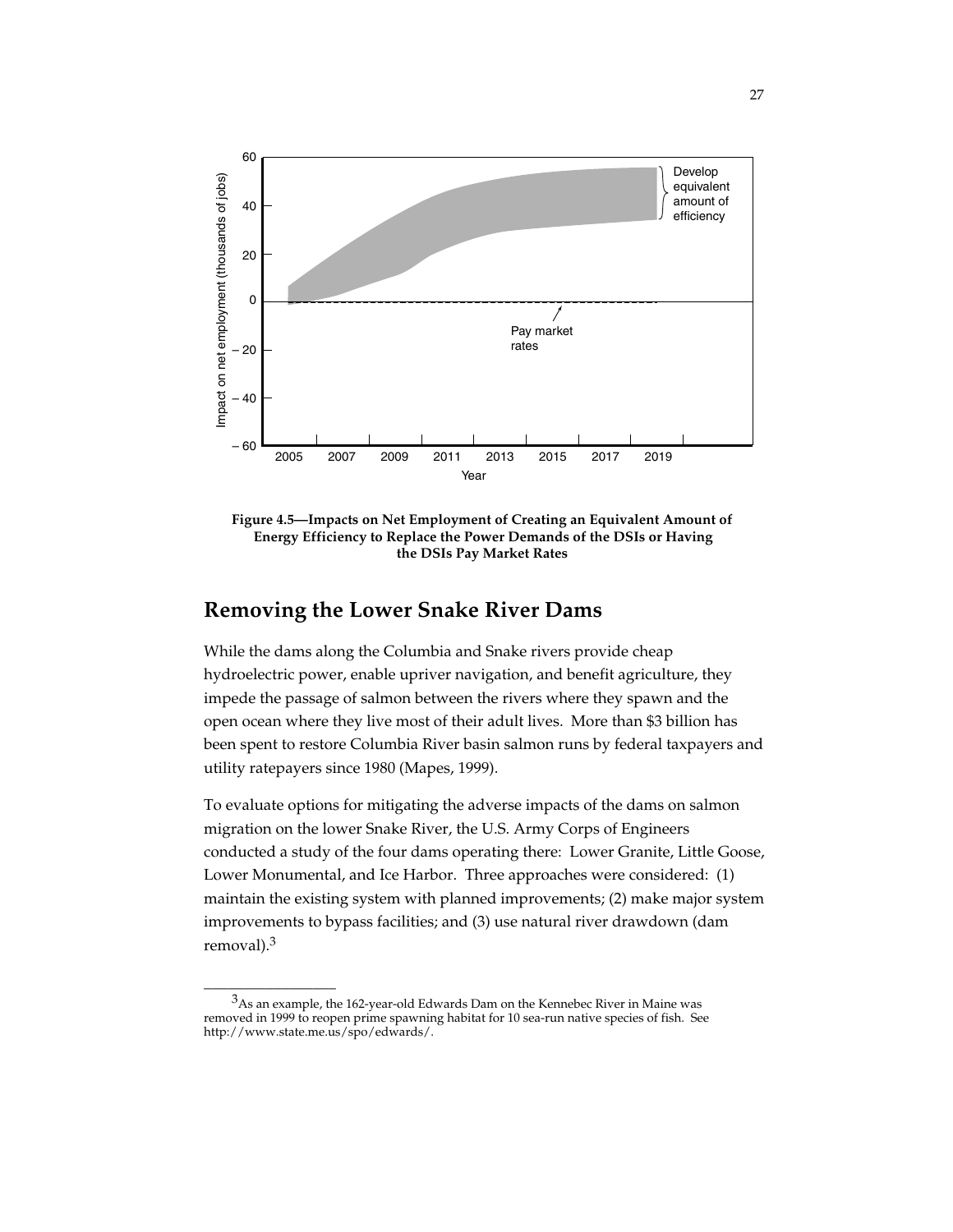If the four lower Snake River dams were breached, about 1,250 aMW of hydropower would be lost in a year with average rainfall. This amounts to approximately 5 percent of the total energy produced in the regional system. $4$ 

Removing the dams would provide economic benefits associated with fishing, recreation, and tourism and would have a significant environmental benefit. It would also have a negative impact on some agriculture. For example, farmers currently use the Ice Harbor Reservoir to irrigate about 37,000 acres on 13 farms.<sup>5</sup> Bypassing the four dams would require investments for modifications to the municipal and industrial water-use infrastructure, highway and rail infrastructure expansion, and creation of a new irrigation infrastructure. While these changes would cost taxpayer dollars, they might also create thousands of jobs, both short-term and long-term.<sup>6</sup> For example, sales from recreational activities would increase by an estimated \$230 million over the next 20 years. It is more difficult to assess the environmental benefits. In this analysis, we address only the potential impacts on the regional economy.

Three options are generated for replacing the power needed by the dams, and these are compared to the base case in which the dams remain in place. In each case, estimates from previous studies of the physical costs of removing the dams were used, as were numbers on the reduction in labor and activities that currently rely on the dams (all of these costs are addressed in Appendix B).<sup>7</sup> The options are to replace the 1,250 aMW with

- Natural-gas combined-cycle generation,
- Investments in energy efficiency, or
- A combination of wind power and energy efficiency.

Replacing the dams with combined-cycle generation appears to have no impact on gross regional product over the long term (Figure 4.6). There are some positive impacts before 2010, but they amount to less than one-tenth of 1 percent of the gross regional product.

If the 1,250 aMWs are made up with investments in energy efficiency, the results straddle the zero impact line. Once again, the lower bound assumes the higher cost of energy efficiency  $(3¢/kWh)$ , and the upper bound assumes the lower cost  $(1.5¢/kWh)$ . At the lower-cost energy efficiency, the economy grows slightly

\_\_\_\_\_\_\_\_\_\_\_\_\_\_\_\_

<sup>&</sup>lt;sup>4</sup>This number is an approximation compiled from a variety of sources.

<sup>&</sup>lt;sup>5</sup>See U.S. Army Corps of Engineers, 1999.

<sup>&</sup>lt;sup>6</sup>Ibid.

 $7$ It is assumed that the dams are removed by 2007 and the new generation is available by then.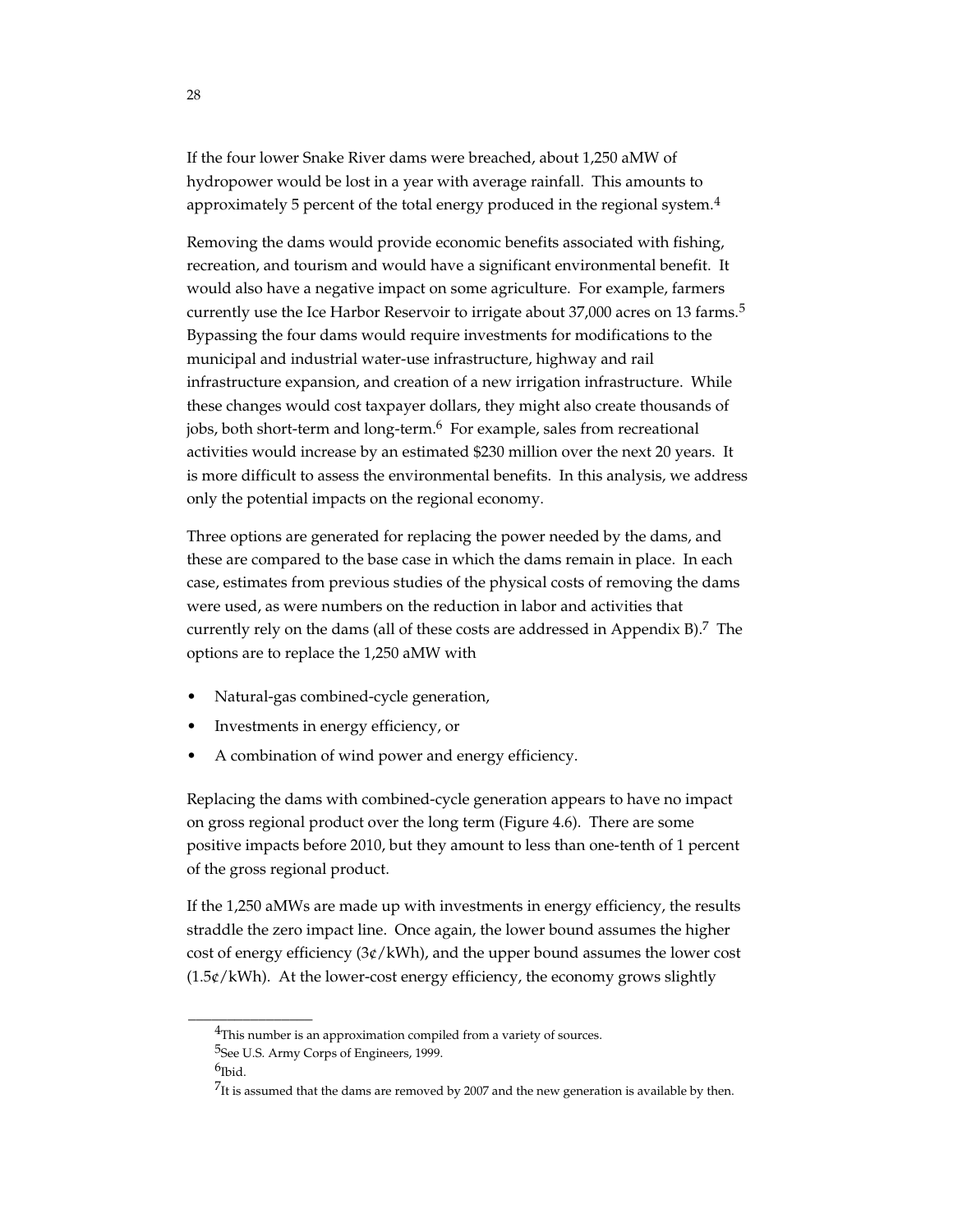

**Figure 4.6—Economic Impacts of Replacing the Four Lower Snake River Dams with Combined-Cycle, Efficiency, and a Combination of Wind Power and Efficiency**

faster (again, less than one-tenth of 1 percent) than it does in the base case, and it grows slightly slower at the higher-cost energy efficiency. If a mixture of wind power and efficiency replaces the dams (the lower range in Figure 4.6), the economy tends to grow more slowly, perhaps because of the large amount of capacity being replaced in a short period of time.

Net employment follows the same trend as gross regional product (Figure 4.7). Both replacing the dams with combined-cycle generation and replacing them with energy efficiency show modest positive net-employment impacts over the study period. The wind power and efficiency mix dips negative in the first part of the study period and returns to no net change by the end of the period.

When and how quickly alternative technologies are introduced and the breadth of the portfolio will make a difference in the impact on the economy. We combined a few of the scenarios developed earlier in this report to examine the impact of a combination of meeting the initial new load requirements with energy efficiency (replacing up to 3,000 MW with efficiency to cover the power used by the DSIs), removing the dams beginning in 2007 and replacing them with wind power and efficiency, and after that, meeting 20 percent of future growth with a mix of wind power and energy efficiency. This combination option is shown by the lower belt of light gray in Figure 4.8. The cross-hatched range is taken from Figure 4.6, where 20 percent of future generation is replaced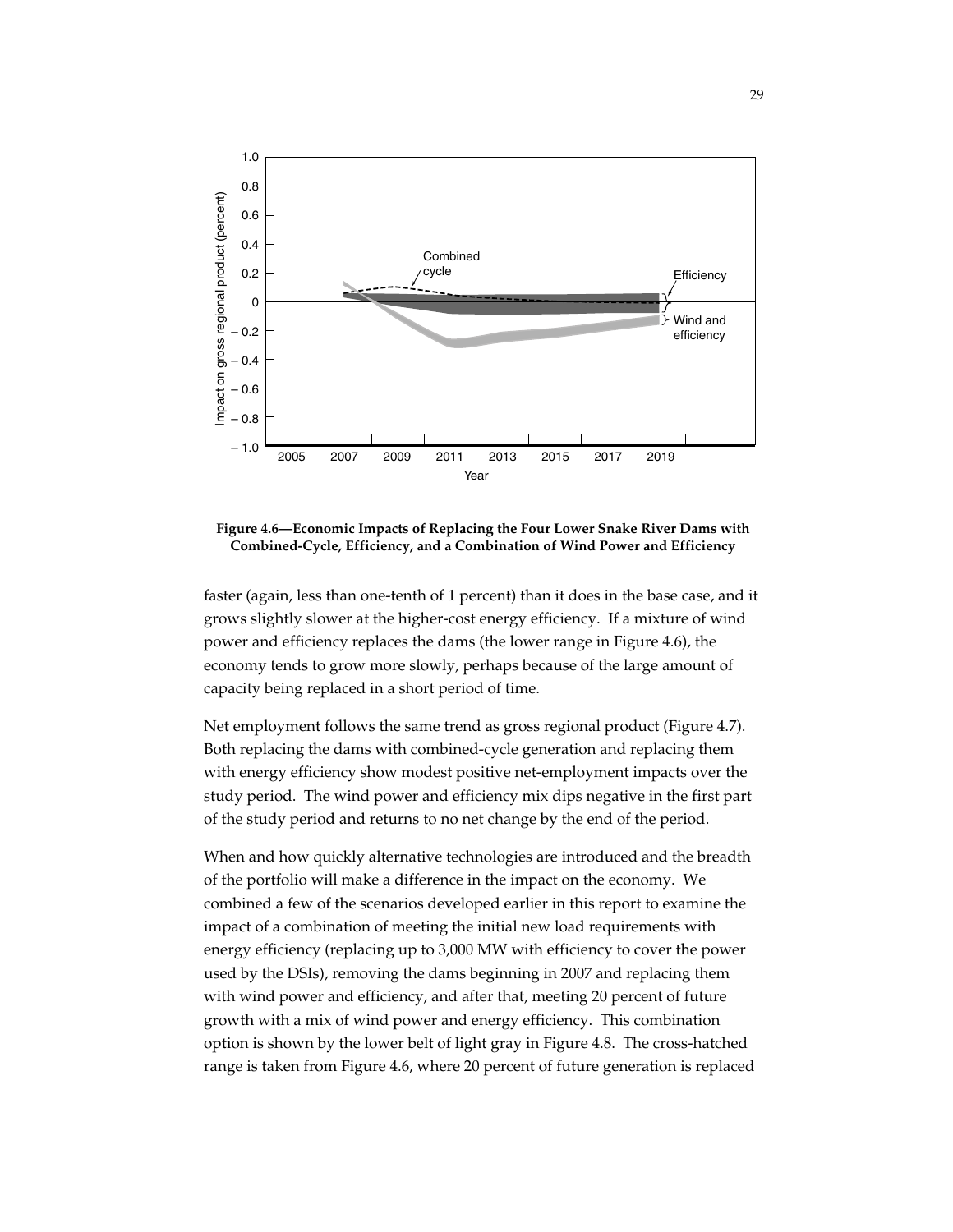

**Figure 4.7—Impacts on Net Employment of Replacing the Four Lower Snake River Dams with Combined-Cycle, Efficiency, and a Combination of Wind Power and Efficiency**



**Figure 4.8—Economic Impacts of the Combination Power-Replacement Scenario or Replacing 20 Percent of Future Generation with Energy Efficiency and Wind Power**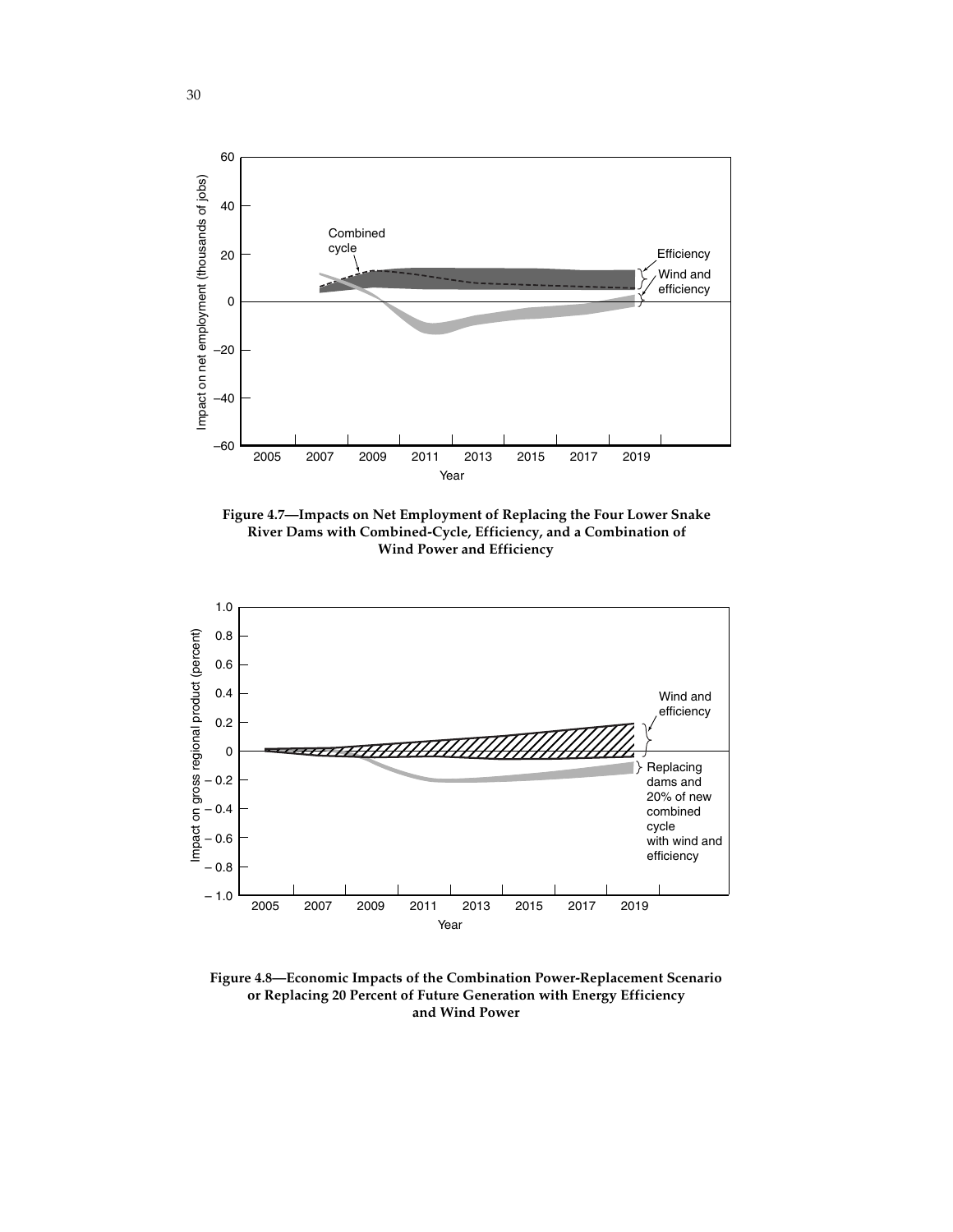with wind power and efficiency and is shown for comparison purposes. In the combination option, the economy grows more slowly due to the extensive penetration of wind power and efficiency that results from the heavy investments to replace the power used by the DSIs and power from the four lower Snake River dams. As noted previously, simply substituting 20 percent of new generation leads to growth larger than that in the base case, while substantially increasing that number in this scenario reduces the impact. On the other hand, net employment shows positive gains through 2010, goes slightly negative, and then becomes positive again at the end of the period (Figure 4.9).



**Figure 4.9—Impacts on Net Employment of the Combination Power-Replacement Scenario or Replacing 20 Percent of Future Generation with Energy Efficiency and Wind Power**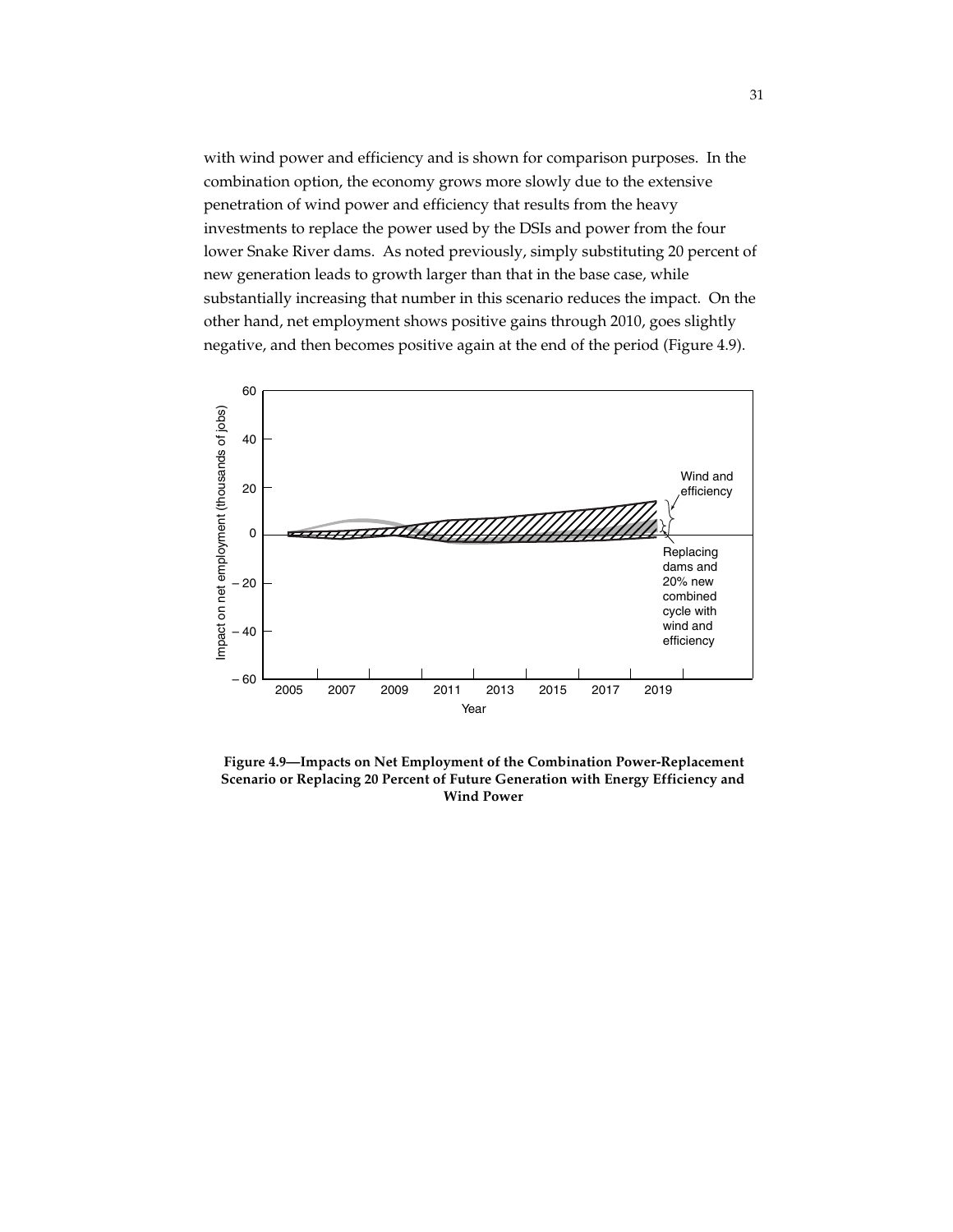# **5. Conclusions**

The results of our analysis indicate that diversifying the energy portfolio shifting some of the future potential natural-gas-fired combined-cycle generation to energy efficiency and some renewable options—is likely to have little impact on economic growth. Most likely, the economy will grow at the same rate whether the business-as-usual expansion occurs or 20 percent of the expansion is replaced with alternative energy sources. But hedging price uncertainty is an important policy and business factor, and a combination of efficiency measures, wind power, and solar power provides a potential reduction in fuel-price uncertainty.

Shifting away a portion of the potential natural-gas generation may also have environmental benefits. The new natural-gas-fired generation will add nearly 29,000 kt of  $CO_2$  emissions by 2020. Replacing 20 percent of those new plants with nonemitting sources would eliminate a cumulative  $47,000$  kt of  $CO<sub>2</sub>$  by 2020. These changes would accompany reductions in  $SO_2$  and  $NO<sub>x</sub>$  emissions that would be felt over the entire Pacific Northwest region.

It has been shown that innovative approaches could be used to meet the demands of the DSIs on the system. Investing in energy efficiency to match the energy demand of these industries could have a positive impact on economic growth. Given that energy-efficiency investments would be cheaper for these industries than paying market rates for 20 years, one possible policy option would be for the industries to make such investments (perhaps in conjunction with the states) to achieve the reductions in energy use. In this case, states could front-load the efficiency through investments by the DSIs. The industries would maintain their electricity subsidies, but everyone would gain, because the average price of power would be lower with the introduction of a large amount of energy efficiency. The industries could still compete effectively over the long term.

Finally, our results indicate that the lower Snake River dams could be removed without hurting economic growth and employment. There would be some job dislocations, and money would have to be spent for retraining and finding new jobs for those displaced, but the regional economy would not suffer from this change.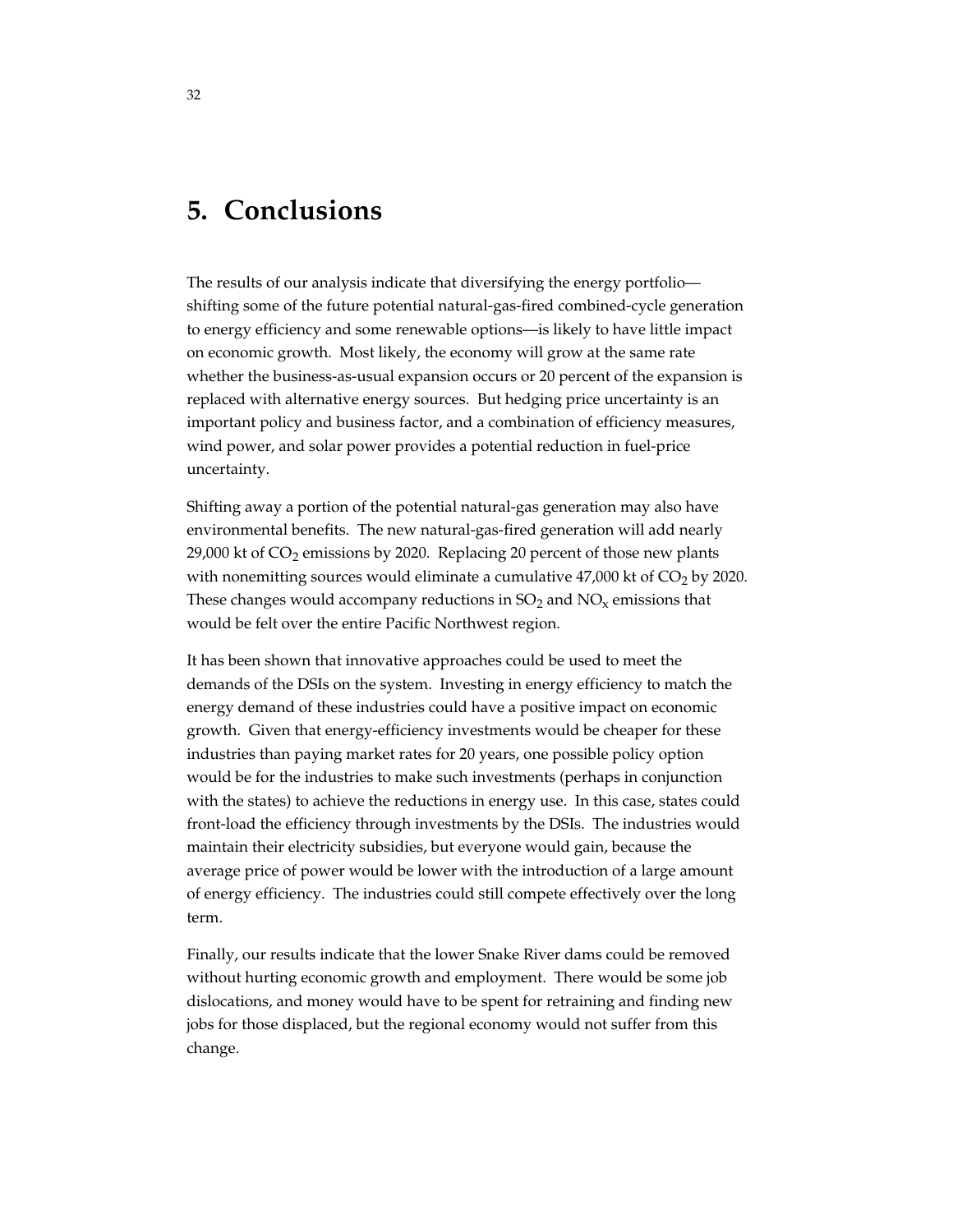We have not included all the benefits that might be achieved from having a more diverse mix of resources. For example, we have not addressed the increases in the distributed nature of the system or the potential restoration of fish habitats, although these might provide substantial benefits. Additionally, we are not certain that we have captured all costs, although our estimates tended to be conservative.

It is important to reiterate that while the estimates of impacts are forecasts based on the stated assumptions, the probability of these futures occurring has not been evaluated. Moving the markets and technologies and achieving these different mixes would require policy changes and would perhaps entail some additional costs. A study detailing these scenarios is beyond the scope of this project, but our estimates are useful for indicating whether changes in future expectations can have an impact on the economy. Given the assumptions that needed to be made and the macro level of the modeling, what can be judged from this analysis is that reasonable changes in the energy mix can be made without having any long-term impact on the economy.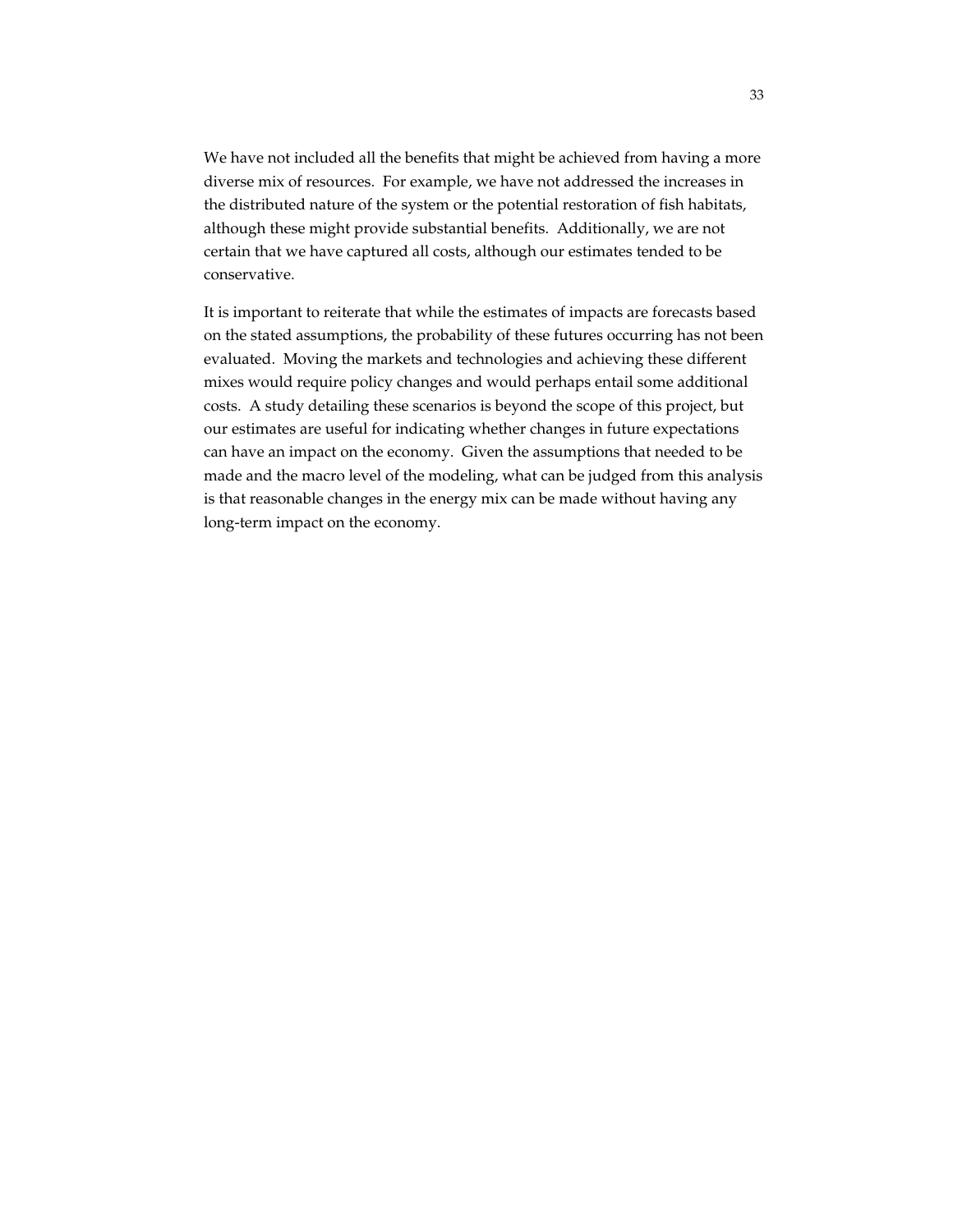# **Appendix**

# **A. Study Methodology**

The primary analytical tool used to study the economic impacts of varying the electricity-production mix of technologies in the Pacific Northwest between 2000 and 2020 was the REMI Policy Insight Model, an economic and demographic forecasting and simulation model. This model was used to evaluate a range of scenarios involving different alternatives and sources of uncertainty.

# **Introduction to the REMI Policy Insight Model**

REMI used elements of econometric, input-output, and CGE models in formulating its structural economic model. The econometric component uses panel data for all states from the past 25 years to estimate behavioral responses of the economy to policy actions. The model was calibrated for the Pacific Northwest region, which is represented by 53 economic sectors (49 private and four government sectors). The input-output component of the model incorporates interindustry transactions among all sectors and endogenous feedback from final demand.

CGE models address the fact that changes in relative factor costs cause substitution among the factors of production—labor, capital, fuel, and intermediate demand. While REMI incorporates this substitution, it does not require all product and factor markets to clear continuously. Changes in relative costs may also affect regional profitability, taxes, and wages, and thus the location of businesses. In this study, the REMI model calculates trade flows between the Pacific Northwest and the rest of the country.

The model also contains a demographic component. Population migration occurs in response to changes in expected income, which is a function of regional employment levels, occupational mix, and wages. Local labor-market conditions such as population, labor-force participation rates, and the number of people in various occupational categories influence local wages. Wage changes affect the cost of doing business, which feeds back into the regional level of employment.

REMI has been used extensively for similar work. For instance, when the Aluminum Industry Study Group commissioned a report to look at the macroeconomic effects of the loss of the aluminum industry on the regional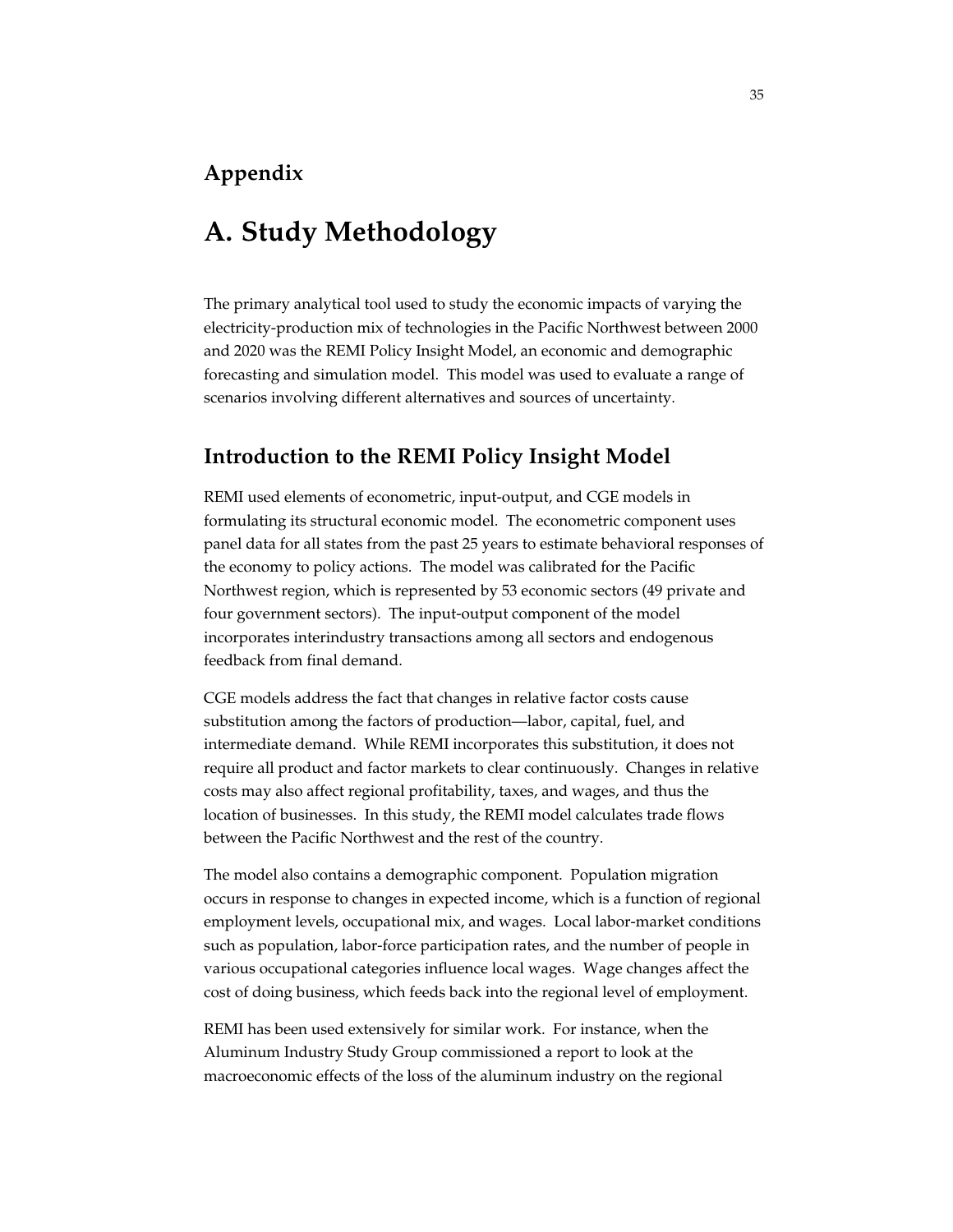economy in the Pacific Northwest, $1$  REMI was used to assess the macroeconomic and energy impacts that would occur in the region if the aluminum smelters were to be closed. The impacts were statistically insignificant, on the order of four-tenths of 1 percent of the regional economy over the study period.

The regional economic implications of energy price changes were also studied using the REMI model.2 A study for the Iowa Department of Natural Resources examined the effects of energy-efficiency consumer programs and utility rates on the Iowa economy. It looked at the effects on different industries of pricing and showed that the differences in value-added between industries are substantial (on the order of 1 percent) when an across-the-board rate change is implemented.

# **Model Structure**

The REMI model consists of five components, or blocks, which interact with each other in a simultaneous way:

- 1. Output
- 2. Labor and capital demand
- 3. Populations and labor supply
- 4. Market shares
- 5. Wages, prices, and profits

The output block is used to calculate the final demand for goods and services produced by different sectors of the economy. Interindustry relationships are represented by an input-output model. The total economic output of a region has several parts: government spending, capital investment, exports out of the region, and the share of the local market met by regional output. State and local government spending is dependent on the regional population. The optimal level of capital stock, calculated on the basis of the relative costs of labor, capital, and fuel, drives the amount of investment in the local economy. Regional exports and the share of the local market met by the regional economy are calibrated using economic data compiled and analyzed by REMI.

The labor and capital demand block determines the amounts of capital and labor that are necessary to meet the production requirements of the output block. Labor, capital, and fuel are substituted for each other, depending on their relative

\_\_\_\_\_\_\_\_\_\_\_\_\_\_\_\_

<sup>1</sup>See Backus and Kleemann, 2000.

<sup>&</sup>lt;sup>2</sup>See Weisbrod et al., 1995.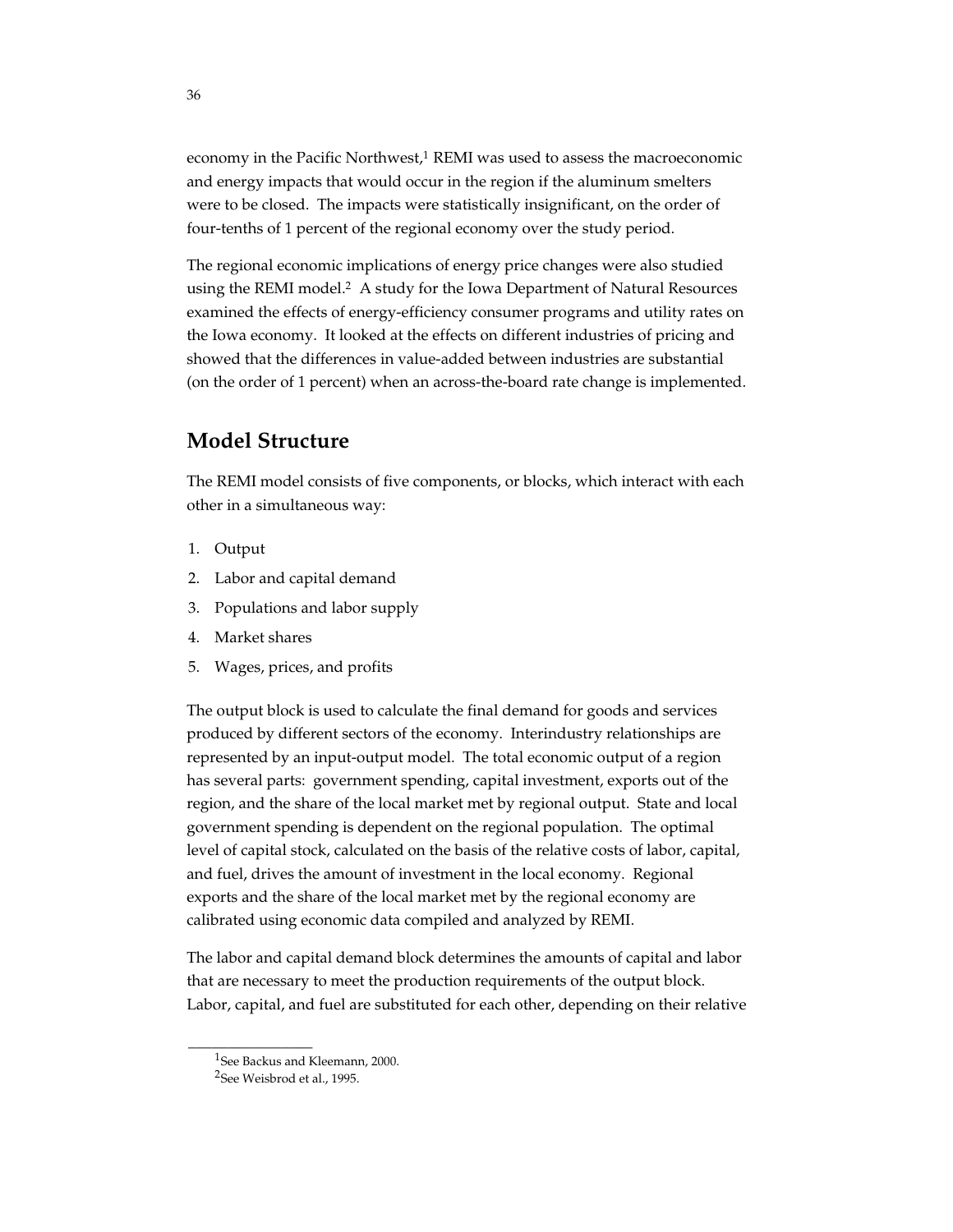costs. Employment is a function of the level of output and the labor-to-output ratio for each industry, which depends on the relative costs of labor, capital, and fuel.

The population and labor supply block predicts population for 600 cohorts segmented by age, ethnicity, and gender. This block also calculates demographic processes, such as births, deaths, and aging. Predictions of labor-force participation rates are used to estimate the size of the labor force.

The market shares block estimates the share of local and external markets met by local economic output. Increases in local prices relative to national prices result in some substitution away from local suppliers to external suppliers. Reductions in profitability for local factories lead to lower production from those factories.

The wages, prices, and profits block produces estimates of wage rates, housing prices, the consumer price index, production costs, and profitability. Changes in relative employment opportunities and relative employment demand by occupation determine changes in wage rates for local markets. Wage rates affect production costs and real disposable income. Housing prices increase with population density. The consumer price index is estimated from commodity prices weighted by historical data on shares of personal consumption. Changes in production costs feed into profitability or sales price. Industries that serve local markets can adjust their sales prices in response to changes in production costs. Industries that serve external markets have less ability to set prices and become less profitable when production costs rise.

## **Scenario and Data Generation**

To create the scenarios, we looked at two sets of interacting strategies, those that reduced electricity-generating capacity and those that replaced capacity. We examined three reduction scenarios: (1) removing the four lower Snake River hydroelectric dams, (2) reducing projected future growth in the capacity of combined-cycle power plants, and (3) a combination of both. The dams were removed by removing one dam a year for four years beginning in either 2007 or 2010. The EIA provides future estimates of planned capacity additions. For these scenarios, we reduced new combined-cycle capacity by 20 percent. We also looked at a set of specialized scenarios that addressed the DSIs (discussed below).

We examined a variety of scenarios that use mixes of solar power, wind power, and energy-efficiency measures to replace future combined-cycle generation or to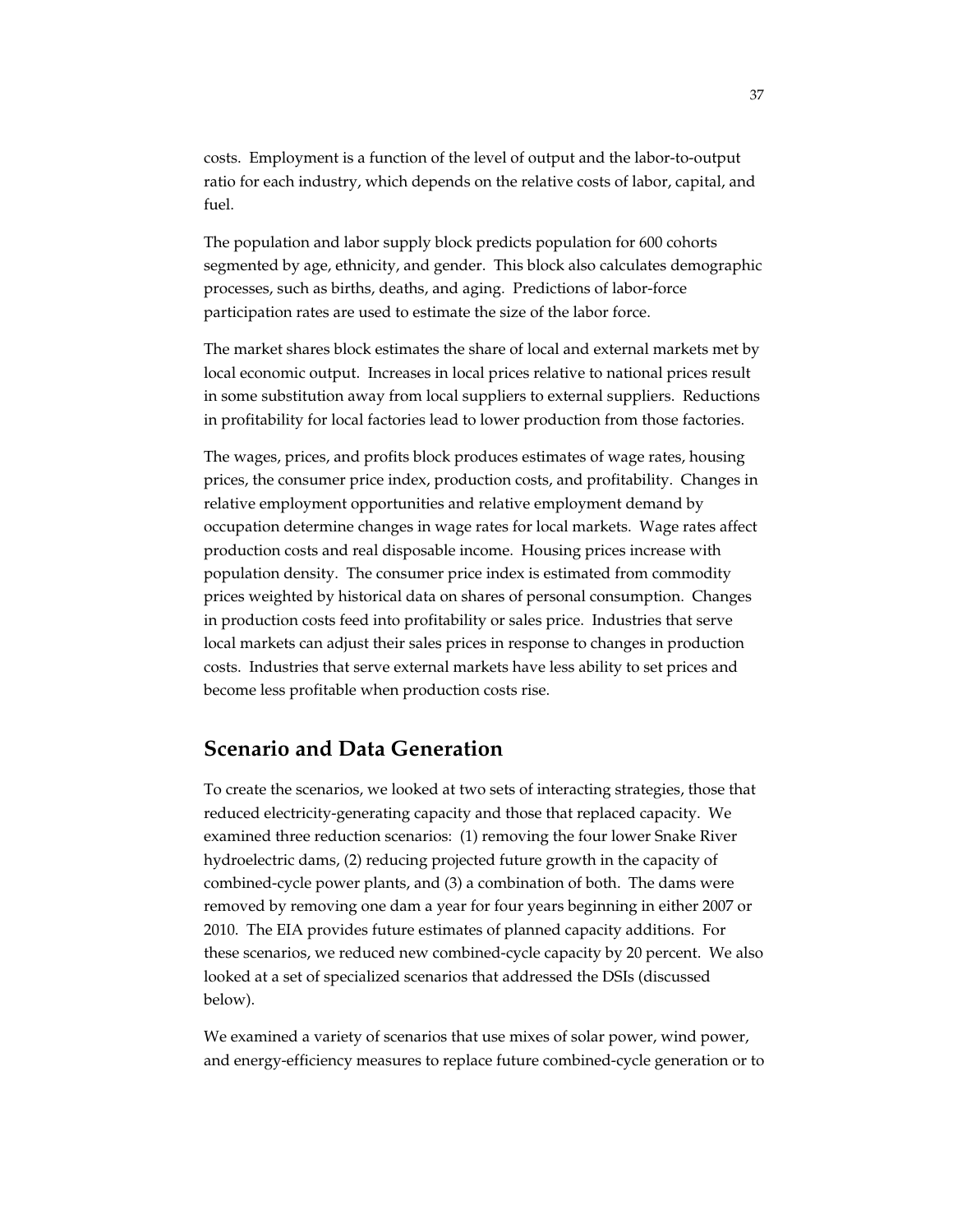replace the four lower Snake River dams. In combinations of all three renewable technologies, solar power constitutes 20 percent, and wind and efficiency measures each constitute 40 percent of the total new capacity replaced. We looked at two key variables, the price of natural gas and the impact of technological advancement on fixed costs. We allowed the price of natural gas to vary in two ways. First, we simply used a linear increase over 20 years, with gas increasing in price from \$3/mcf to \$6/mcf. Then we used "ramped" scenarios in which the price increased from \$3/mcf to \$6/mcf by 2010 and stayed at \$6/mcf out to 2020. In the base case, natural-gas prices remain at about \$3/mcf out to 2020.

The REMI model requires data on the direct economic impacts of each scenario. These impacts come from four general sources:

- 1. Changes in energy rates (prices for electricity, natural gas, and fuel oil) for different classes of consumers (residential, commercial, and industrial).
- 2. Changes in demand for various sources of energy (electricity, natural gas, and fuel oil) used by different classes of consumers.
- 3. Changes in the mix of available energy sources.
- 4. Changes in demand for specific goods and services from specific economic sectors by both energy producers and consumers.

The data were generated in a multistep process. First, we calculated the new capacities resulting from changing the technology mix. The EIA's *Annual Energy Outlook 2001* provided net-capacity projections for 14 electricity-producing technologies, $3$  listed in Table A.1.

Efficiency measures were also included as an alternative technology. Hydroelectric or combined-cycle capacity could be "replaced" with more efficient appliances, better insulation, or improved industrial processes that reduce the demand for electricity. The EIA projections were for the NWPP, which includes Idaho, Oregon, Montana, and Washington, as well as Utah, Nevada, and part of Wyoming and California. To match the capacity projections with the industry sectors in REMI, we scaled the original EIA data, weighting each technology by the four-state share of total NWPP generation. The scaling factors used for each technology are shown in Table A.2.

\_\_\_\_\_\_\_\_\_\_\_\_\_\_\_\_

<sup>3</sup>See EIA, 2001a, 2001d.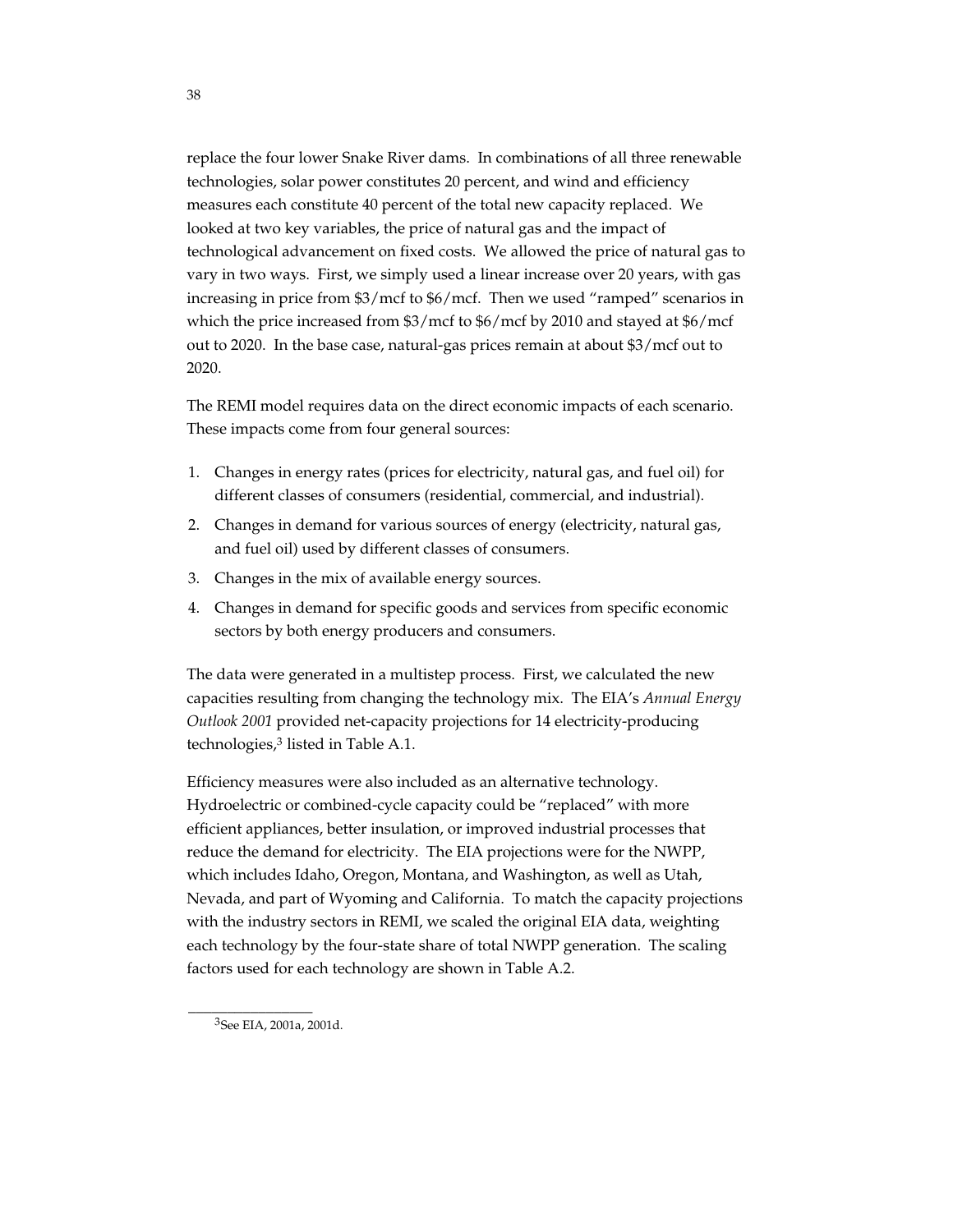#### **Generating Technologies Projected in EIA Forecasts**

| Coal steam                |
|---------------------------|
| Combined cycle            |
| Nuclear power             |
| Fuel cells                |
| Geothermal                |
| <b>Biomass</b>            |
| Solar photovoltaic        |
| Other fossil steam        |
| Combustion turbine/diesel |
| Pumped storage            |
| Conventional hydropower   |
| Municipal solid waste     |
| Solar thermal             |
| Wind                      |

### **Table A.2**

### **Scaling Factors for Various Technologies in the Pacific Northwest Region Relative to the NWPP**

|                       | <b>Scaling Factor</b> |
|-----------------------|-----------------------|
| Technology            | (percent)             |
| Coal Steam            | 29                    |
| Other fossil steam    | 62                    |
| Combined cycle        | 62                    |
| Combustion turbine    | 47                    |
| Nuclear power         | 100                   |
| Pumped storage        | 96                    |
| Fuel cells            | 77                    |
| Hydroelectric         | 96                    |
| Geothermal            | 77                    |
| Municipal solid waste | 77                    |
| Biomass               | 77                    |
| Solar thermal         | 77                    |
| Solar photovoltaic    | 77                    |
| Wind                  | 77                    |

SOURCE: Energy Information Administration, "State Electricity Profiles" (available at http://www.eia.doe.gov/ cneaf/electricity/st\_profiles/toc.html).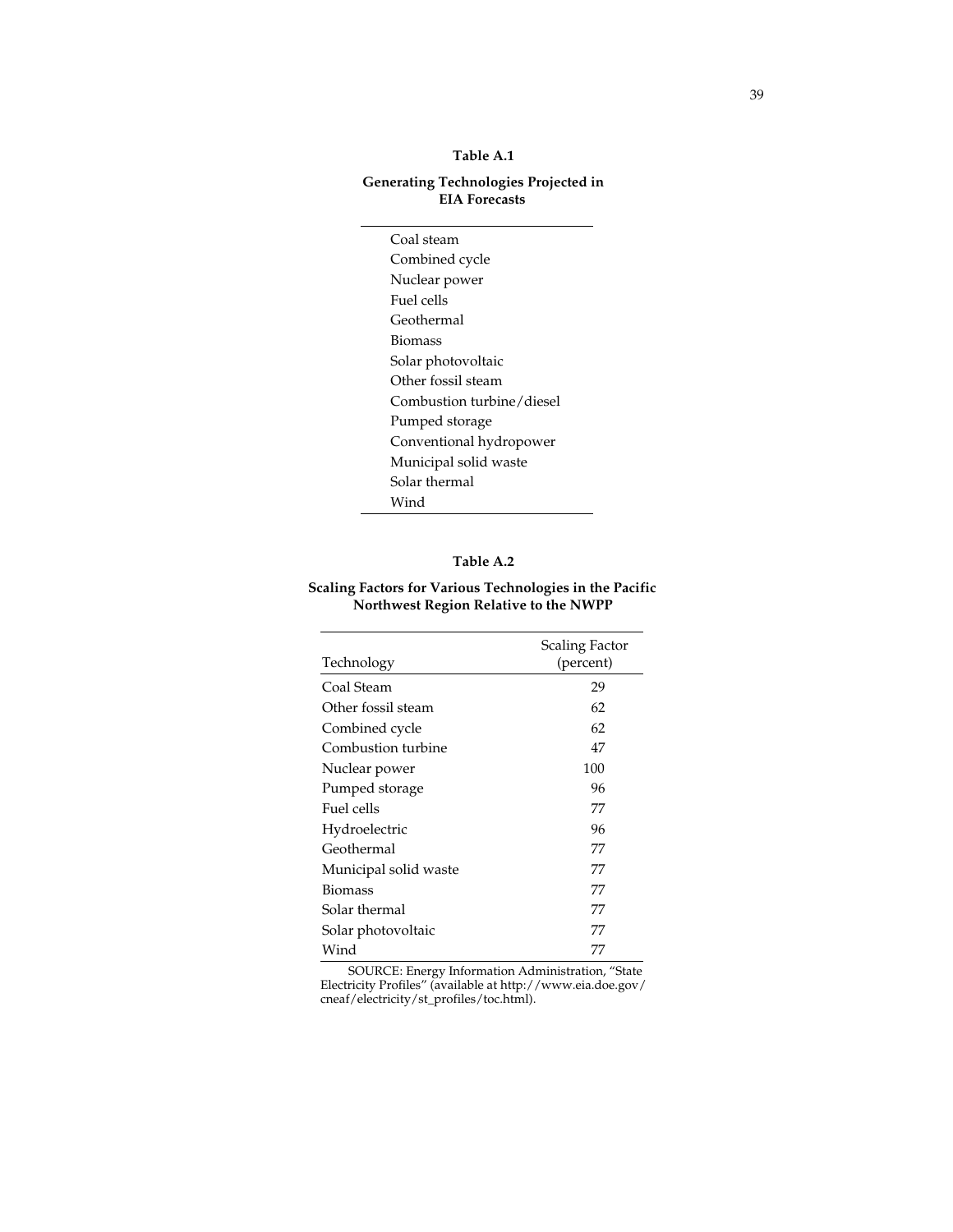For discussion purposes, the scenarios were grouped into three general cases:

- 1. Removing four hydroelectric dams with a total net capacity of 3.033 GW. In the scenarios, one dam was removed each year. Three of the dams had a capacity of 0.81 GW, while the last one had a capacity of 0.603 GW.
- 2. Replacing 20 percent of future additions of combined-cycle capacity with alternative renewable technologies and energy efficiency.
- 3. Exploring the effect of DSIs on the economy.4 In the Pacific Northwest, the primary DSI is the aluminum industry. We looked at having the aluminum industry pay market prices for electricity instead of its usual negotiated price, and the effects of having the aluminum industry continue to get a price subsidy but replacing its electricity consumption with an equivalent amount of efficiency measures.

Within each case, we ran several scenarios by varying the technology level and/or the price of natural gas.

Table A.3 shows EIA projections for combined-cycle capacity out to 2020. To replace either the dams or the new combined-cycle capacity with other technologies, we first converted those capacities to a replacement capacity. This transformation takes into account the fact that different technologies have different availability rates. For example, the availability rate for hydropower is about 41 percent, based on historical data. This means that a dam with a nameplate capacity of 0.81 GW produces a yearly average of about 0.33 GW. Table A.4 shows the availability rates for the main technologies in this study.

These same availability rates were then used to calculate the amount of new technology capacity needed. Figures A.1 and A.2 show how this works. Figure A.1 shows the baseline capacity projections for the five technologies of interest. These projections include no efficiency measures and very small capacities for solar and wind power, only about 0.12 GW each by 2020. Figure A.2 shows capacity over time when 20 percent of the new combined-cycle generation is replaced with energy efficiency and a renewable-energy mix (40 percent wind power, 40 percent energy efficiency, and 20 percent solar photovoltaic power). The total installed capacity is increased because of the differences in availabilities of the technologies. The firm power (aMW) does not change between the scenarios. The capacity projections for both scenarios are given in Table A.5.

\_\_\_\_\_\_\_\_\_\_\_\_\_\_\_\_

 $4$ In the Pacific Northwest, the aluminum industry is the main industry identified as a DSI. The DSIs often represent only a portion of a REMI economic sector. In addition, DSIs are not distributed uniformly across the Pacific Northwest. Using Department of Commerce databases, we allocated the REMI model results to the appropriate geographic and industrial divisions.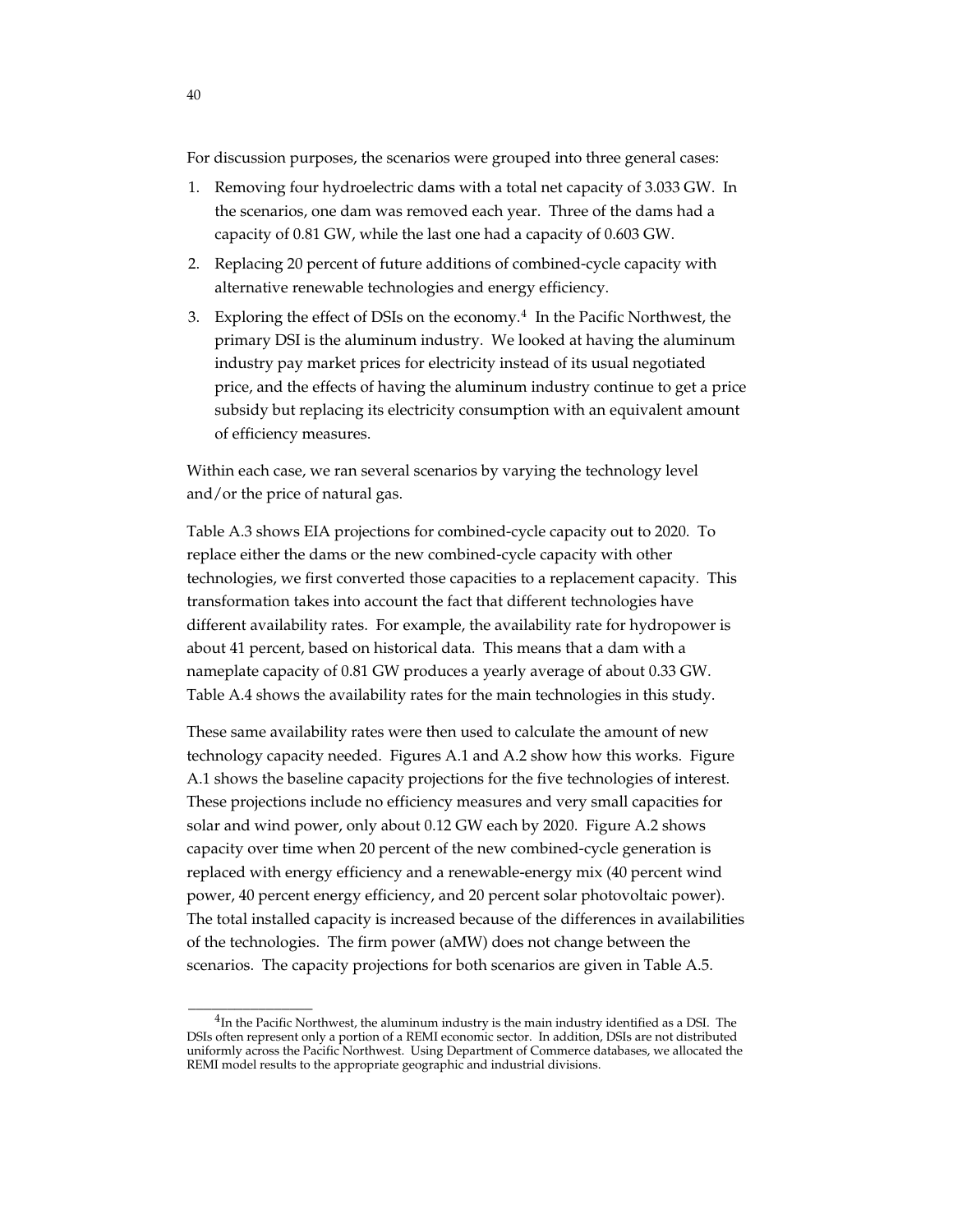## **Projected Future Growth of Combined-Cycle Capacity**

|      | Projected | $20\%$ of |
|------|-----------|-----------|
|      | Growth    | Growth    |
| Year | (GW)      | (GW)      |
| 1999 | 0.00      | 0.00      |
| 2000 | 0.00      | 0.00      |
| 2001 | 0.00      | 0.00      |
| 2002 | 0.00      | 0.00      |
| 2003 | 0.00      | 0.00      |
| 2004 | 0.64      | 0.129     |
| 2005 | 0.73      | 0.146     |
| 2006 | 0.64      | 0.130     |
| 2007 | 0.57      | 0.115     |
| 2008 | 0.42      | 0.084     |
| 2009 | 0.62      | 0.125     |
| 2010 | 0.64      | 0.129     |
| 2011 | 0.86      | 0.174     |
| 2012 | 0.50      | 0.101     |
| 2013 | 0.14      | 0.027     |
| 2014 | 0.59      | 0.119     |
| 2015 | 0.26      | 0.053     |
| 2016 | 0.46      | 0.093     |
| 2017 | 0.43      | 0.087     |
| 2018 | 0.41      | 0.083     |
| 2019 | 0.48      | 0.096     |
| 2020 | 0.47      | 0.094     |

aEIA, *Annual Energy Outlook 2001,* scaled for the four states.

### **Table A.4**

## **Availability Rates for Various Technologies**

| Technology              | Availability<br>Rate |
|-------------------------|----------------------|
| Combined cycle          | 0.75                 |
| Conventional hydropower | 0.41                 |
| Solar photovoltaic      | 0.3                  |
| Wind                    | 0.25                 |
| Efficiency measures     |                      |

SOURCE: DynCorp, 1995.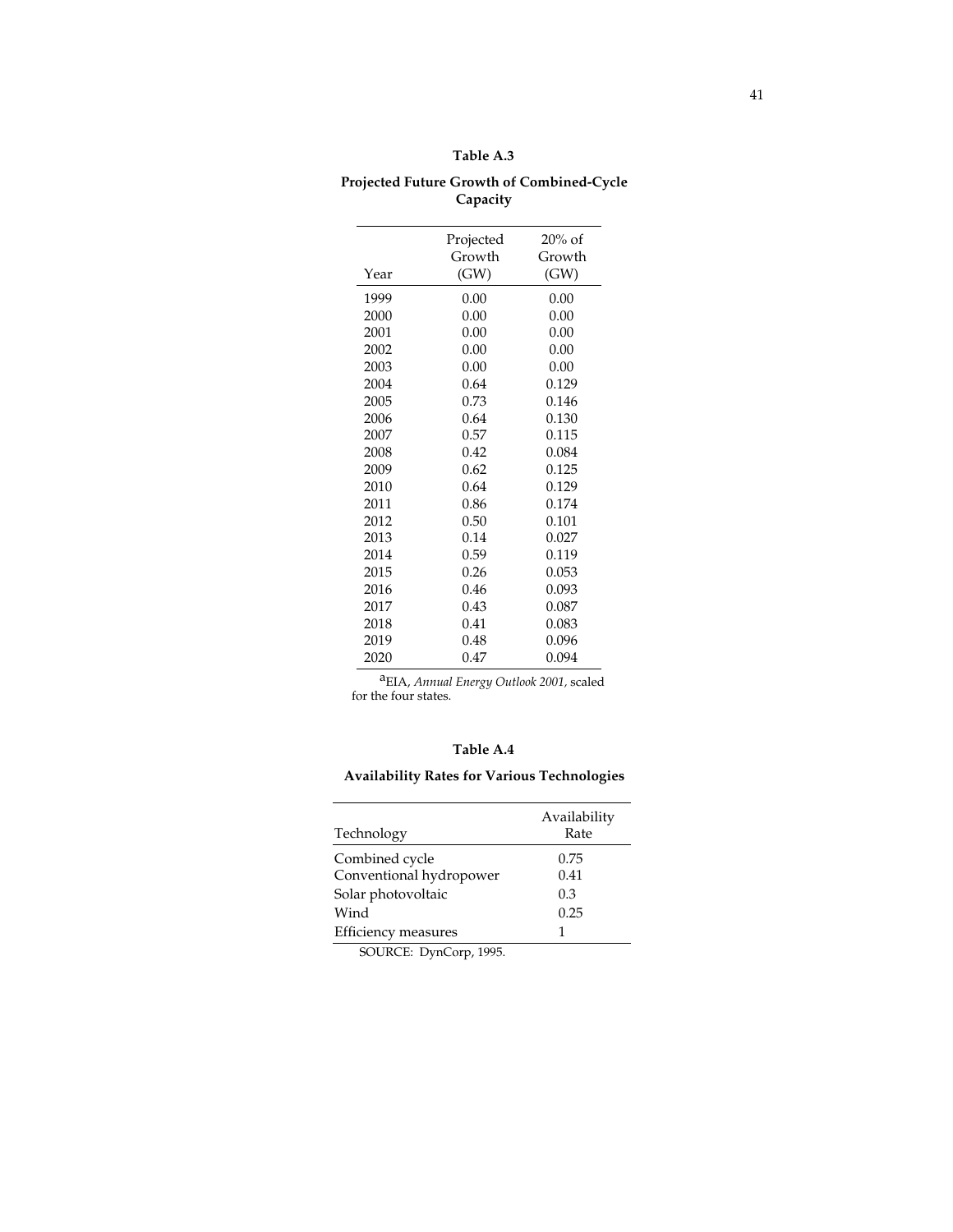

**Figure A.1—EIA Projections of Future Installed Capacity in the Pacific Northwest**



**Figure A.2—Projections of Future Capacity with 20 Percent of New Combined-Cycle Generation Replaced with a Mix of Energy Efficiency, Wind Power, and Solar Photovoltaic Power**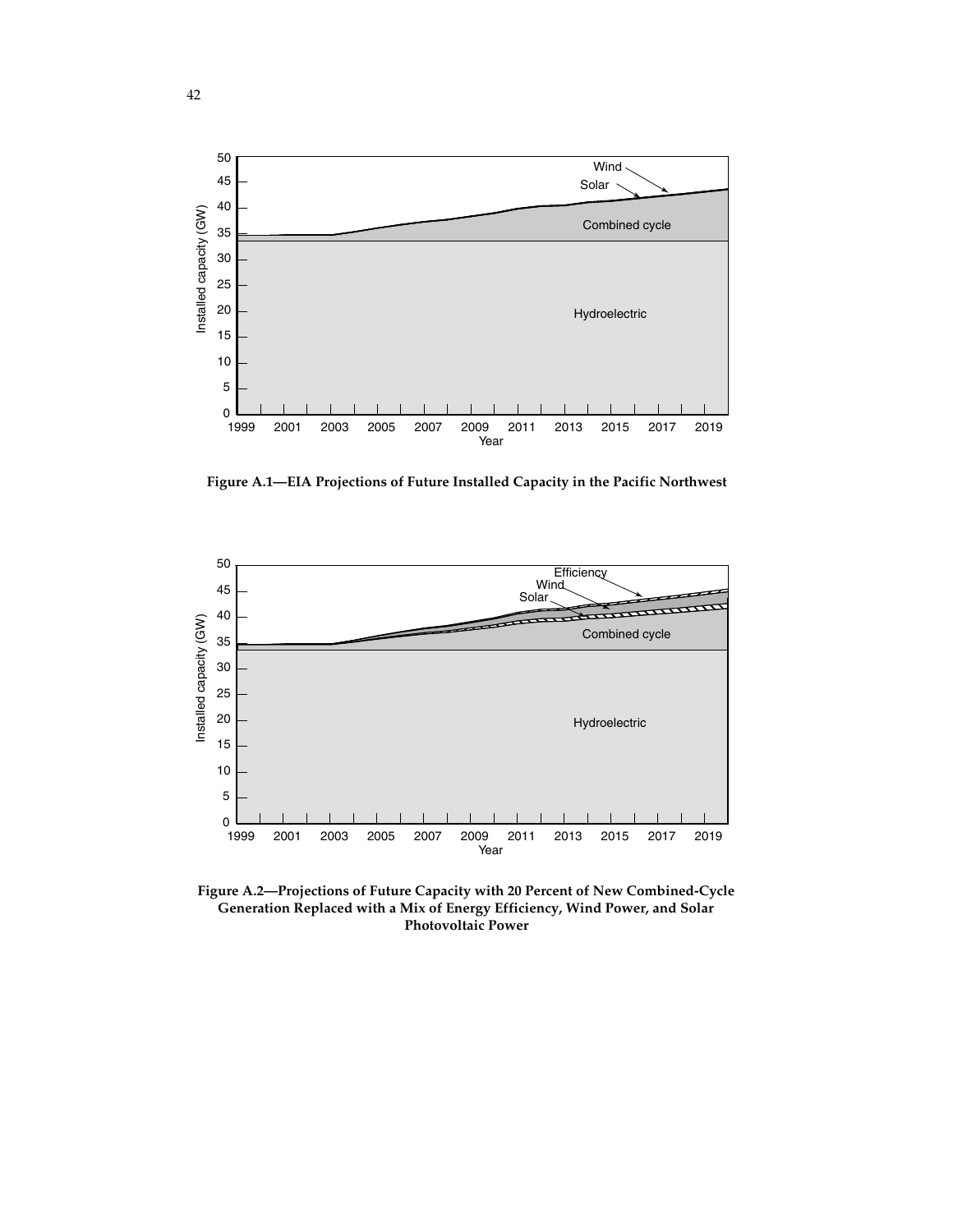|                    |                      | Capacity in 2020 with |
|--------------------|----------------------|-----------------------|
|                    |                      | 20 Percent of New     |
|                    |                      | Combined Cycle        |
|                    |                      | Replaced with Energy  |
|                    | <b>EIA</b> Projected | Efficiency, Wind      |
|                    | Capacity in 2020     | Power, and Solar      |
| Technology         | (GW)                 | Power (GW)            |
| Combined cycle     | 9.95                 | 8.17                  |
| Hydroelectric      | 33.6                 | 33.6                  |
| Solar photovoltaic | 0.116                | 1.01                  |
| Wind               | 0.123                | 2.26                  |
| Energy efficiency  | NΑ                   | 0.535                 |

#### **EIA Capacity Projections<sup>a</sup> and Projections for Replacing 20 Percent of New Combined-Cycle Capacity with Energy Efficiency, Wind Power, and Solar Photovoltaic Power**

<sup>a</sup>Projections of the NWPP scaled for the four states in the study, based on state-level data provided by the EIA.

The second step in generating the data was to calculate the various fixed and operating and maintenance (O&M) costs in dollars per kilowatt. There is a total fixed cost and an O&M cost associated with each technology. These costs are further broken down for each technology by an impact analysis for planning (IMPLAN) code. The costs and corresponding IMPLAN codes for each technology are taken from DynCorp (1995).<sup>5</sup> REMI uses these codes to assign costs to particular industry groups. For example, the O&M costs for combined cycle correspond to wholesale trade, chemicals and allied products, and other transportation and transportation services. Table A.6 shows the O&M costs associated with combined-cycle, solar, and wind technologies, and Table A.7 presents the fixed costs.

The fixed costs for combined-cycle generation, solar power, and wind power were amortized over 30 years with a 5 percent discount rate, while energyefficiency fixed costs were amortized over 10 years with a 5 percent discount rate. The industry purchasing the new technologies uses these amortized values, while the industries from which the technologies are purchased use the regular fixed costs, counting the purchases as revenue for the year in which they were purchased.

\_\_\_\_\_\_\_\_\_\_\_\_\_\_\_\_\_

<sup>5</sup>The DynCorp report is discussed in detail in Appendix C.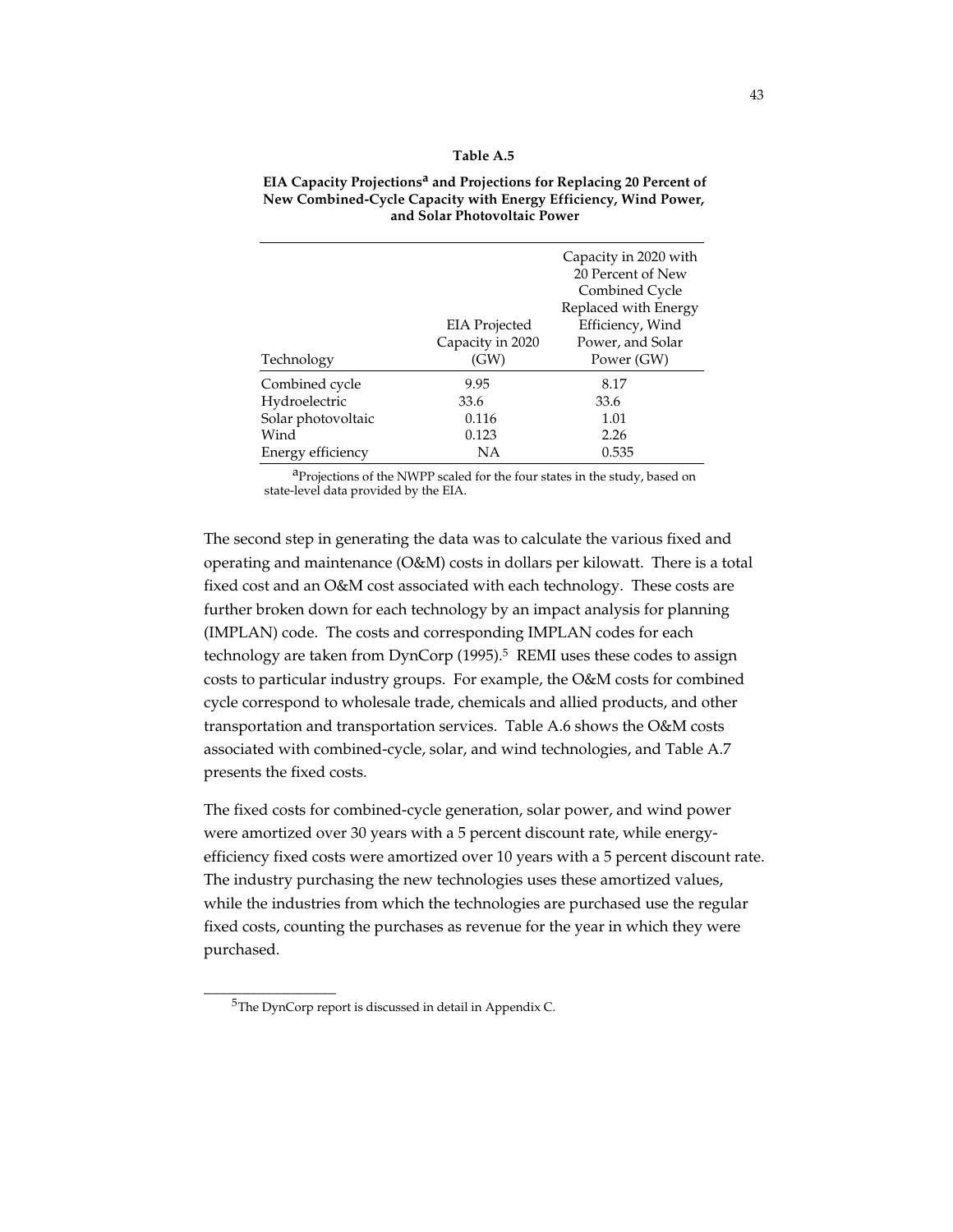## **O&M Costs for Various Technologies**

| Technology/Industry Sector           | Code | IMPLAN O&M Costs<br>$(\frac{5}{kW})$ |
|--------------------------------------|------|--------------------------------------|
| Combined cycle                       |      |                                      |
| Engineer supervision                 | 508  | 3                                    |
| Boiler plate                         | 284  | 9                                    |
| Other                                | 443  | 19                                   |
| Natural gas                          | 444  | 101                                  |
| Solar power                          |      |                                      |
| Array cleaning and plant operations  | 443  | 11                                   |
| Array—materials                      | 377  | 14                                   |
| Array—labor                          | 506  | 7.4                                  |
| Power conditioning unit-materials    | 360  | 7.6                                  |
| Power conditioning unit—labor        | 506  | 3.6                                  |
| Wind power                           |      |                                      |
| Engineer supervision                 | 508  | 7                                    |
| Other                                | 443  | 2                                    |
| Machine routine maintenance          | 472  | 5                                    |
| Emergency repairs                    | 506  | $\overline{2}$                       |
| Parts inventory fund—major component | 307  | 5                                    |

SOURCE: DynCorp, 1995.

## **Table A.7**

## **Fixed Costs for Various Technologies**

| Technology/Industry Sector                   | IMPLAN<br>Code | <b>Fixed Costs</b><br>$(\frac{5}{kW})$ |
|----------------------------------------------|----------------|----------------------------------------|
| Combined cycle                               |                |                                        |
| Combustion turbine AUX                       | 307            | 180                                    |
| Steam generator                              | 284            | 65                                     |
| Steam turbine                                | 307            | 58                                     |
| Fuel handling facilities                     | 284            | 5                                      |
| Balance of plant                             | 50             | 196                                    |
| Engineering and construction management      | 506            | 56                                     |
| Solar power                                  |                |                                        |
| Modules                                      | 377            | 2,262                                  |
| Array structure                              | 282            | 540                                    |
| Power conditioning unit                      | 360            | 528                                    |
| Installation and facility expenses           | 50             | 780                                    |
| Engineering and construction management      | 506            | 1,080                                  |
| Wind power                                   |                |                                        |
| Turbine (rotor, blades, housing, drive)      | 307            | 557                                    |
| Tower                                        | 282            | 113                                    |
| Balance of system                            | 50             | 106                                    |
| Engineering and construction management      | 506            | 237                                    |
| Transmission and distribution infrastructure | T&D            | 70                                     |
| Efficiency measures                          |                | 2,000                                  |

SOURCE: DynCorp, 1995.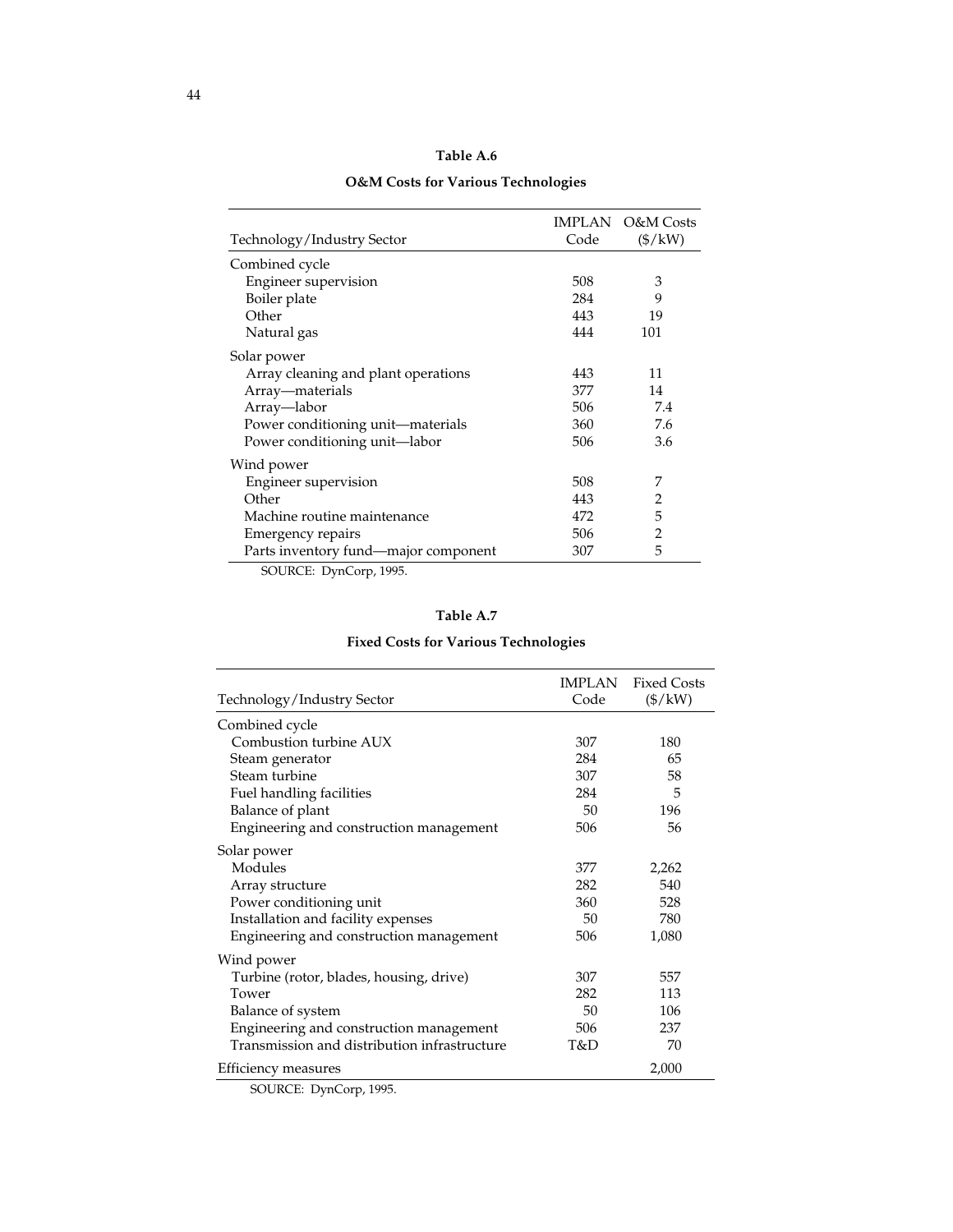The IMPLAN codes are mapped to the REMI model as shown in Table A.8. Almost all adjustments to industry demand assume that the demand will be split between regional Pacific Northwest production and imports from the rest of the country. The REMI model allocates demand changes between regional production and imports by using a regional purchase coefficient (RPC) estimated for each industry sector, based on historical data. The only industry sector for which we modified this assumption was the natural-gas sector. Almost all of the natural gas used in the Pacific Northwest is produced outside of the region. Because the natural-gas extraction industry is aggregated within the mining sector, demand changes would have been split using an RPC of 32 percent, instead of an RPC of 0 percent, which more accurately reflects the natural-gasextraction sector. We set the RPC for the mining sector to 0 percent for scenario runs that involved reductions in demand for natural gas, forcing all reductions to come out of imports.

In the scenarios involving the removal of the hydroelectric dams, more information was required than just the usual fixed costs: These scenarios also required estimates of the costs for removing the dams.<sup>6</sup> Table A.9 outlines the major costs and benefits anticipated from the removal.7

| <b>IMPLAN</b> Code                      | REMI Code                                         |
|-----------------------------------------|---------------------------------------------------|
| 50 New Utility Structures               | 23 Construction                                   |
| 282 Fabricated Structural Metal         | 5 Fabricated Metal Products                       |
| 284 Fabricated Plate Work (Boiler Shop) | 5 Fabricated Metal Products                       |
| 307 Steam Engines and Turbines          | 6 Machinery and computer equipment                |
| 360 Electrical Industrial Apparatus     | 7 Electrical equipment, exp.computers             |
| 377 Semiconductors and Related Devices  | 7 Electrical equipment, exp.computers             |
| 443 Electric Services                   | 30 Electric, gas, and sanitary services           |
| 444 Gas Production and Distribution     | 22 Mining                                         |
| 472 Services to Buildings               | 42 Business Services                              |
| 506 Engineering, Architectural Services | 46 Legal, engineering, and management<br>services |
| 508 Management and Consulting Services  | 46 Legal, engineering, and management<br>services |
| T&D                                     | 23 Construction                                   |

## **Table A.8 Conversion of IMPLAN Codes to REMI Codes**

\_\_\_\_\_\_\_\_\_\_\_\_\_\_\_\_\_

 $7$ The costs used in the study and their origins are discussed in detail in Appendix B.

<sup>6</sup>See Foster Wheeler, 1999.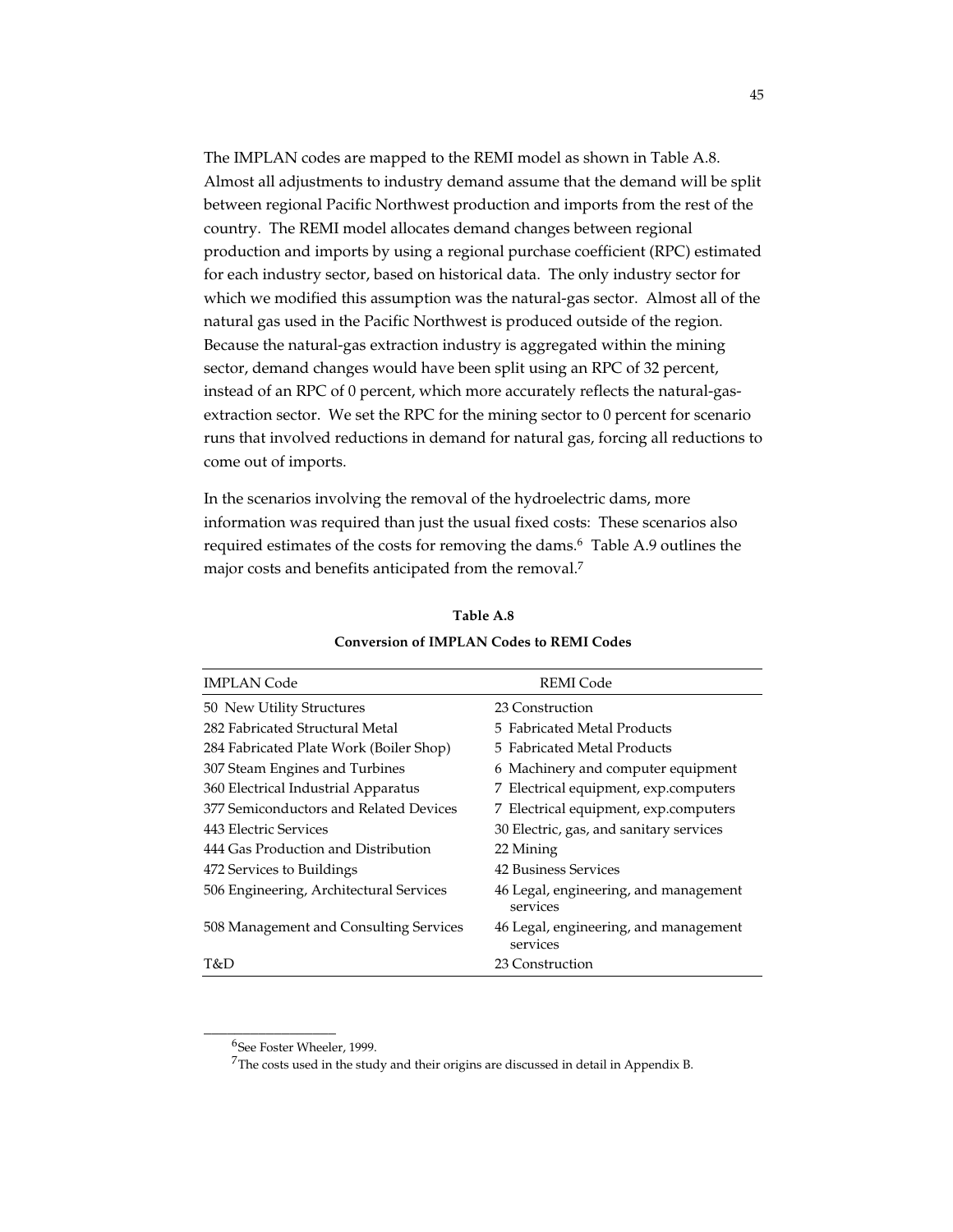#### **Costs and Benefits Associated with Lower Snake River Dam Removal**

| Activity                                     | Cost/Benefit                                                                  |
|----------------------------------------------|-------------------------------------------------------------------------------|
| Reservoir recreation                         | Forgone revenues to the region from removing the dams                         |
| Grain transportation                         | Costs due to higher transportation costs                                      |
| Other commodities<br>transportation          | New costs to other commodities                                                |
| Farmland                                     | Reduced value of farmland due to loss of irrigation                           |
| pump stations                                | Municipal and industrial Costs associated with providing new sources of water |
| Privately owned wells                        | Costs associated with new sources of water                                    |
| River recreation                             | Calculated benefits from new types of recreation along the river              |
| Recreational fishing                         | Calculated benefits from increased recreational fishing                       |
| Commercial fishing                           | Benefits associated with increased commercial fishing                         |
| Anadromous Fish<br><b>Evaluation Program</b> | Avoided costs from discontinuing the program                                  |
| Turbine rehabilitation                       | Avoided costs of having to maintain the dam turbines                          |
| Nonproject OMRR&R <sup>a</sup>               | Avoided yearly maintenance costs of the dams                                  |
| Surplus property                             |                                                                               |
| Investment costs                             | One-time costs associated with dam removal                                    |
| OMRR&R <sup>a</sup> costs                    | O&R Costs associated with dam removal, entered as a single-<br>year cost      |

aOperation, maintenance, repair, replacement, and rehabilitation.

\_\_\_\_\_\_\_\_\_\_\_\_\_\_\_\_

In some scenarios, the fixed costs for solar power and wind power were also affected by the level of technology. We assumed that future advancements in these technologies could lower the expected fixed costs.<sup>8</sup> Figure A.3 shows the three technological-advancement levels and the associated costs for each technology. In the low-technology scenarios, solar-power fixed costs decreased by 20 percent between 2000 and 2020, while wind-power fixed costs decreased by 10 percent. In the average-technology scenarios, the corresponding rates were 40 percent and 20 percent; and in the high-technology scenario, the rates were 60 percent and 30 percent. For energy efficiency, a cost of \$2,000/kW (approximately  $3¢/kWh$ ) is assumed for the base case, and a cost of \$1,000/kW (approximately 1.5¢/kWh) is assumed for the advanced-technology case.

 $8$ Advances for combined-cycle generation were neglected in the advanced-technology analysis because of the difference in its progress ratios (i.e., the corresponding change in price for the doubling of cumulative volume) relative to those of the other technologies. For instance, the progress ratios for wind (82 percent) and solar photovoltaic (65 percent) are much more dramatic than those for combined cycle (96 percent) and supercritical coal (97 percent) (see International Energy Agency, 2000).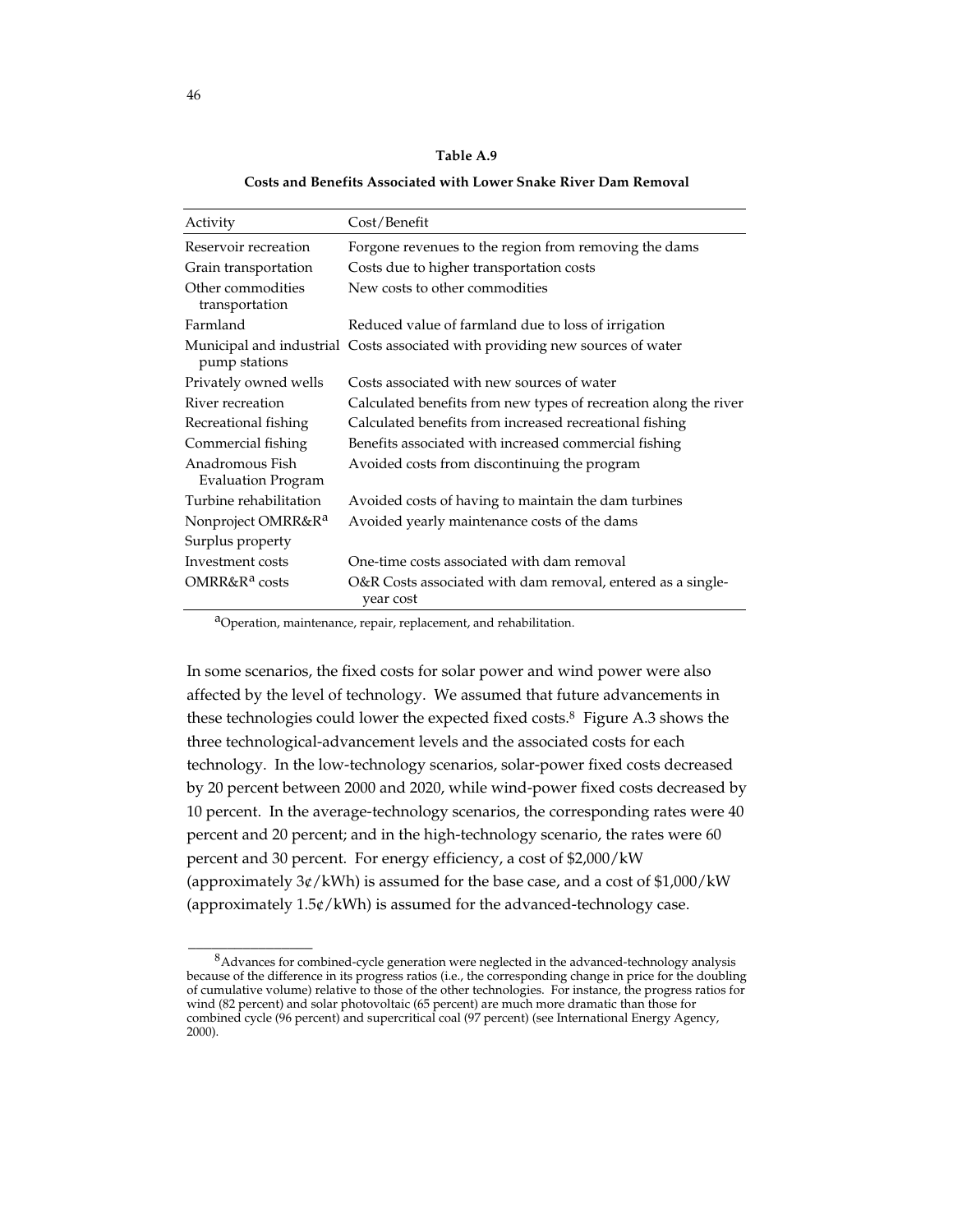

**Figure A.3—Costs of Technology Improvements for Low-, Average-, and High-Technology Cases**

Finally, we used two assumptions concerning the price of natural gas. In the base case, we assumed a constant cost of \$3/mcf for gas (in real terms) out to 2020. In the other scenarios, we assumed that the price of gas began at \$3/mcf in 2000 and then increased linearly to \$6/mcf in 2010, where it remained through 2020. The price of natural gas affects the O&M costs of any technologies that use it, e.g., combined cycle and fossil steam. These costs are identified by an IMPLAN code that is linked to the transportation industry sector.

We calculated the difference between the baseline costs and the scenario costs generated by applying the reduction and replacement mixes. The data were grouped by IMPLAN code, which REMI feeds into the appropriate industry sector.

The third step in the data-generation process involved estimating changes in electricity prices. For each technology, we estimated a total cost of production, based on the fixed and O&M costs calculated above. The cost for each technology was then weighted by its market share (based on net capacity), and the costs were summed to create a predicted electricity "price." We created a percentage change in price from the base case as described above. Applying the reduction and replacement scenarios then created a new set of expected prices. We report the percentage change between the new prices and the base case prices for every year.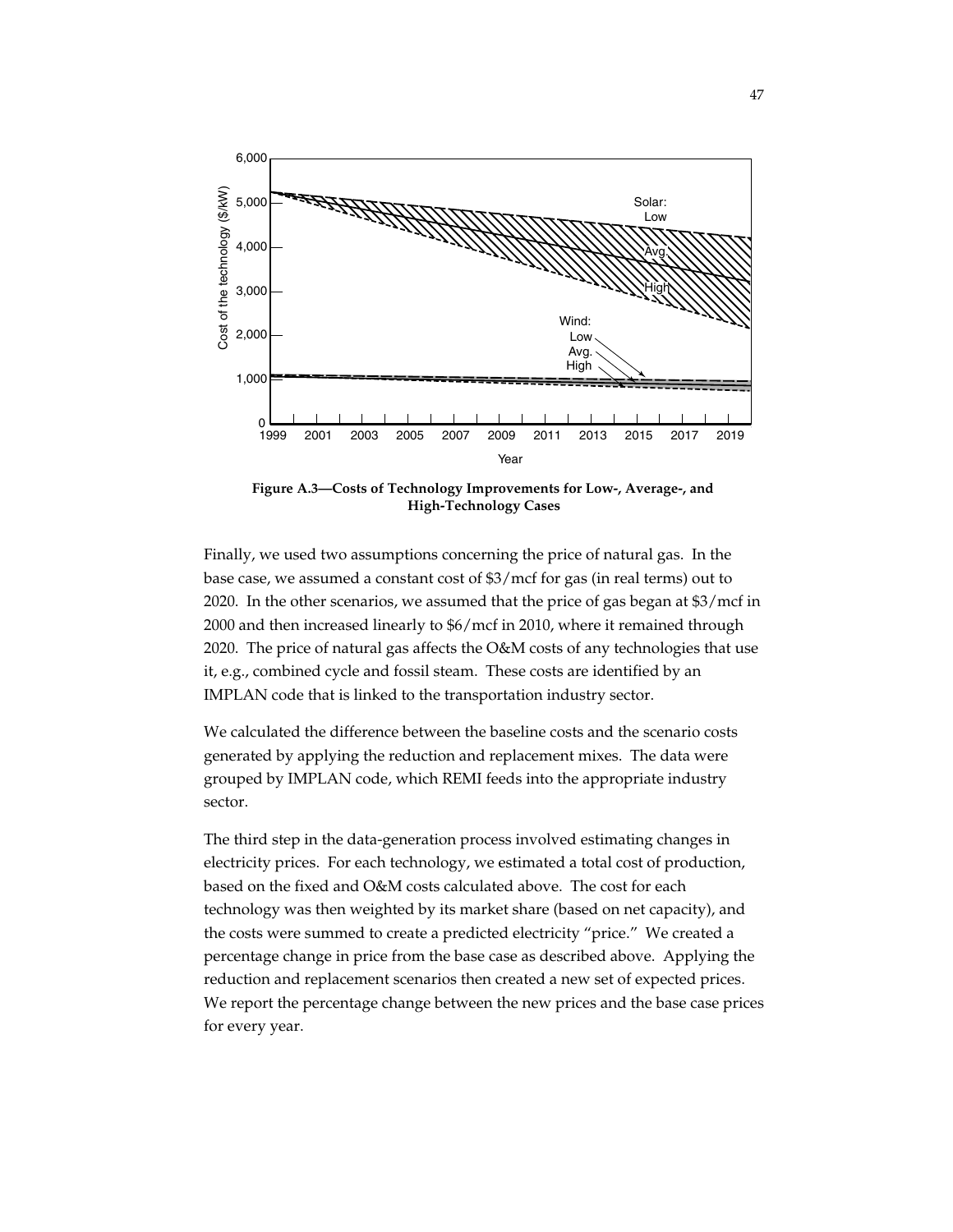The REMI model is highly aggregated, with the entire national economy separated into only 53 economic sectors and two geographic regions—the Pacific Northwest and the rest of the United States. The collected data must be aggregated to the same levels as those represented in the model. Data collected on a per-firm basis were aggregated to appropriate industry and regional levels by using business and industry statistics in the *County Business Patterns* and the *Statistics of U.S. Business* published by the U.S. Department of Commerce.

Once the data were aggregated, the impacts were assigned to appropriate REMI policy variables. Table A.10 describes the policy variables used for each scenario.

| Table A.10 |  |
|------------|--|
|------------|--|

### **REMI Policy Variables Used in Analysis of Impacts on Electricity Producers and Consumers**

| <b>REMI Policy Variable</b>                         | Types of Data                                                                                                                                                                                      |  |
|-----------------------------------------------------|----------------------------------------------------------------------------------------------------------------------------------------------------------------------------------------------------|--|
|                                                     | Impacts on electricity producers                                                                                                                                                                   |  |
| Industry Demand for 49<br><b>Industrial Sectors</b> | Purchases of dam removal services.<br>Purchases of new natural gas electric power generation<br>(equipment and construction).                                                                      |  |
|                                                     | Additional natural gas purchases by utilities for new<br>generation.                                                                                                                               |  |
| Labor or Factor Productivity                        | Changes in employees per unit of output or the total labor<br>and capital used per unit of output in electricity<br>generation.                                                                    |  |
| Capital Costs                                       | Additional capital spending on combined cycle.                                                                                                                                                     |  |
| Impacts on electricity consumers                    |                                                                                                                                                                                                    |  |
| <b>Electricity Fuel Costs</b>                       | Changes in electricity prices for commercial, industrial, and<br>residential customers due to change in generation mix.<br>Can also be broken down by 49 separate industries.                      |  |
| Natural Gas Fuel Costs                              | Changes in Northwest natural gas prices due to increased<br>demand. Prices are determined exogenously, so if the<br>change in prices is believed to be significant, we must<br>enter it ourselves. |  |

**Remove dams and replace 1250 aMW of hydroelectricity with 1250 aMW of natural-gas generation**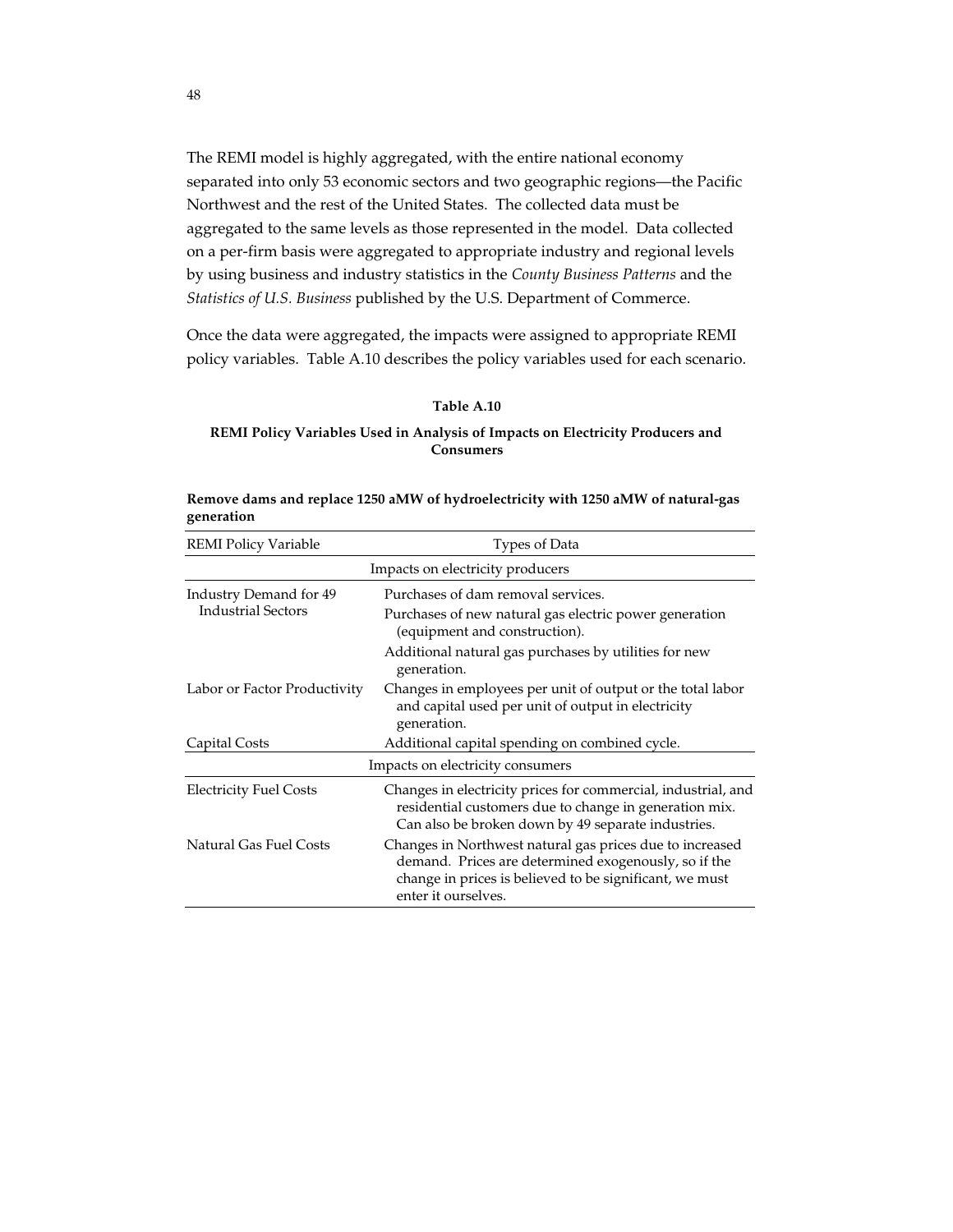## **Table A.10 (continued)**

| Remove dams and replace 1250 aMW of hydroelectricity with 1250 aMW of renewables |  |  |
|----------------------------------------------------------------------------------|--|--|
| and energy-efficiency mixes                                                      |  |  |

| <b>REMI Policy Variable</b>                         | Types of Data                                                                                                                                                                 |
|-----------------------------------------------------|-------------------------------------------------------------------------------------------------------------------------------------------------------------------------------|
|                                                     | Impacts on electricity producers                                                                                                                                              |
| Industry Demand for 49                              | Purchases of dam removal.                                                                                                                                                     |
| <b>Industrial Sectors</b>                           | Purchases of new renewable generation (equipment and<br>construction).                                                                                                        |
| Labor or Factor Productivity                        | Changes in employees per unit of output or the total labor<br>and capital used per unit of output in electricity<br>generation.                                               |
| <b>Electric Utilities Sales</b>                     | Reduced sales for electric utilities (unless offset by sales of<br>energy efficiency service sales by utilities).                                                             |
| Capital Costs                                       | Additional capital spending on renewable generation.                                                                                                                          |
|                                                     | Impacts on electricity consumers                                                                                                                                              |
| <b>Electricity Fuel Costs</b>                       | Changes in electricity prices for commercial, industrial, and<br>residential customers due to change in generation mix.<br>Can also be broken down by 49 separate industries. |
| Industry Demand for 49<br><b>Industrial Sectors</b> | New purchases of electrical equipment and gas appliances,<br>building and insulation materials, and installation and<br>engineering services.                                 |
| Capital Costs                                       | Increases in capital spending for energy efficient<br>equipment.                                                                                                              |

#### **Replace a portion of future natural-gas combined-cycle generation with renewables and energy-efficiency mixes**

| <b>REMI Policy Variable</b>                         | Types of Data                                                                                                                                                                 |
|-----------------------------------------------------|-------------------------------------------------------------------------------------------------------------------------------------------------------------------------------|
|                                                     | Impacts on electricity producers                                                                                                                                              |
| Industry Demand for 49<br><b>Industrial Sectors</b> | Purchases of new renewable generation (equipment and<br>construction).                                                                                                        |
| Labor or Factor Productivity                        | Changes in employees per unit of output or the total labor<br>and capital used per unit of output in electricity<br>generation.                                               |
| <b>Electric Utilities Sales</b>                     | Reduced sales for electric utilities (unless offset by sales of<br>energy efficiency service sales by utilities).                                                             |
| Capital Costs                                       | Additional capital spending on renewable generation and<br>energy efficiency equipment.                                                                                       |
|                                                     | Impacts on electricity consumers                                                                                                                                              |
| <b>Electricity Fuel Costs</b>                       | Changes in electricity prices for commercial, industrial, and<br>residential customers due to change in generation mix.<br>Can also be broken down by 49 separate industries. |
| Industry Demand for 49<br><b>Industrial Sectors</b> | New purchases of electrical equipment and gas appliances,<br>building and insulation materials, and installation and<br>engineering services.                                 |
| Capital Costs                                       | Increases in capital spending for energy efficient<br>equipment.                                                                                                              |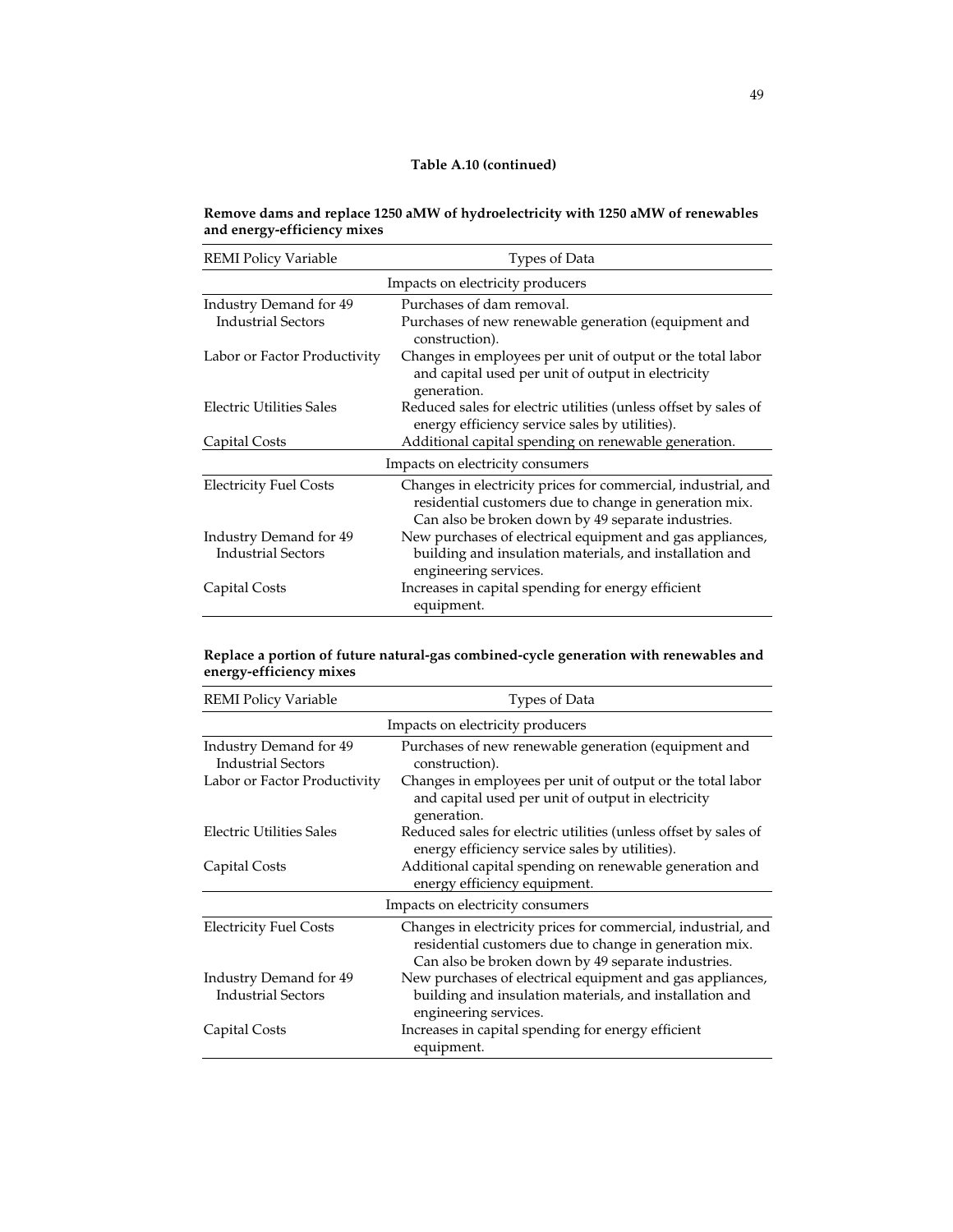#### **Table A.10 (continued)**

#### **Have DSIs pay market prices for electricity**

| <b>REMI Policy Variable</b>     | Types of Data                                         |  |
|---------------------------------|-------------------------------------------------------|--|
|                                 | Impacts on electricity producers                      |  |
| <b>Electric Utilities Sales</b> | Increased sales for electric utilities.               |  |
|                                 | Impacts on electricity consumers                      |  |
| <b>Electricity Fuel Costs</b>   | Increased electricity costs for DSI industry sectors. |  |

#### **Keep DSI subsidy and replace new DSI consumption with energy efficiency**

| <b>REMI Policy Variable</b>                         | Types of Data                                                                                                                                 |  |
|-----------------------------------------------------|-----------------------------------------------------------------------------------------------------------------------------------------------|--|
|                                                     | Impacts on electricity producers                                                                                                              |  |
| <b>Electric Utilities Sales</b>                     | Reduced sales for electric utilities (unless offset by sales of<br>energy efficiency service sales by utilities).                             |  |
|                                                     | Impacts on electricity consumers                                                                                                              |  |
| Industry Demand for 49<br><b>Industrial Sectors</b> | New purchases of electrical equipment and gas appliances,<br>building and insulation materials, and installation and<br>engineering services. |  |
| Capital Costs                                       | Additional capital spending on energy efficient equipment.                                                                                    |  |

# **Interpretation of Results**

After we assigned the data to the appropriate policy variables, the REMI model was run to produce a set of results. These results were produced at the same level of aggregation as the inputs and had to be disaggregated. We disaggregated them using the same Department of Commerce databases that were used to aggregate the input data, as required. For example, the regional employment results for the Pacific Northwest were disaggregated to produce results for each state in the region, using the percentage share of total regional employment for each state. Disaggregating to more-detailed industry sectors can be performed in a similar manner. Forecasts are reported for changes in employment, industry output, and industry value-added. REMI defines the value-added of an industry as the value of its output minus the value of its material inputs. Value-added consists of labor, capital, and fuel inputs. When the value-added contributions for all the industries in a region are summed, the result is the gross regional product.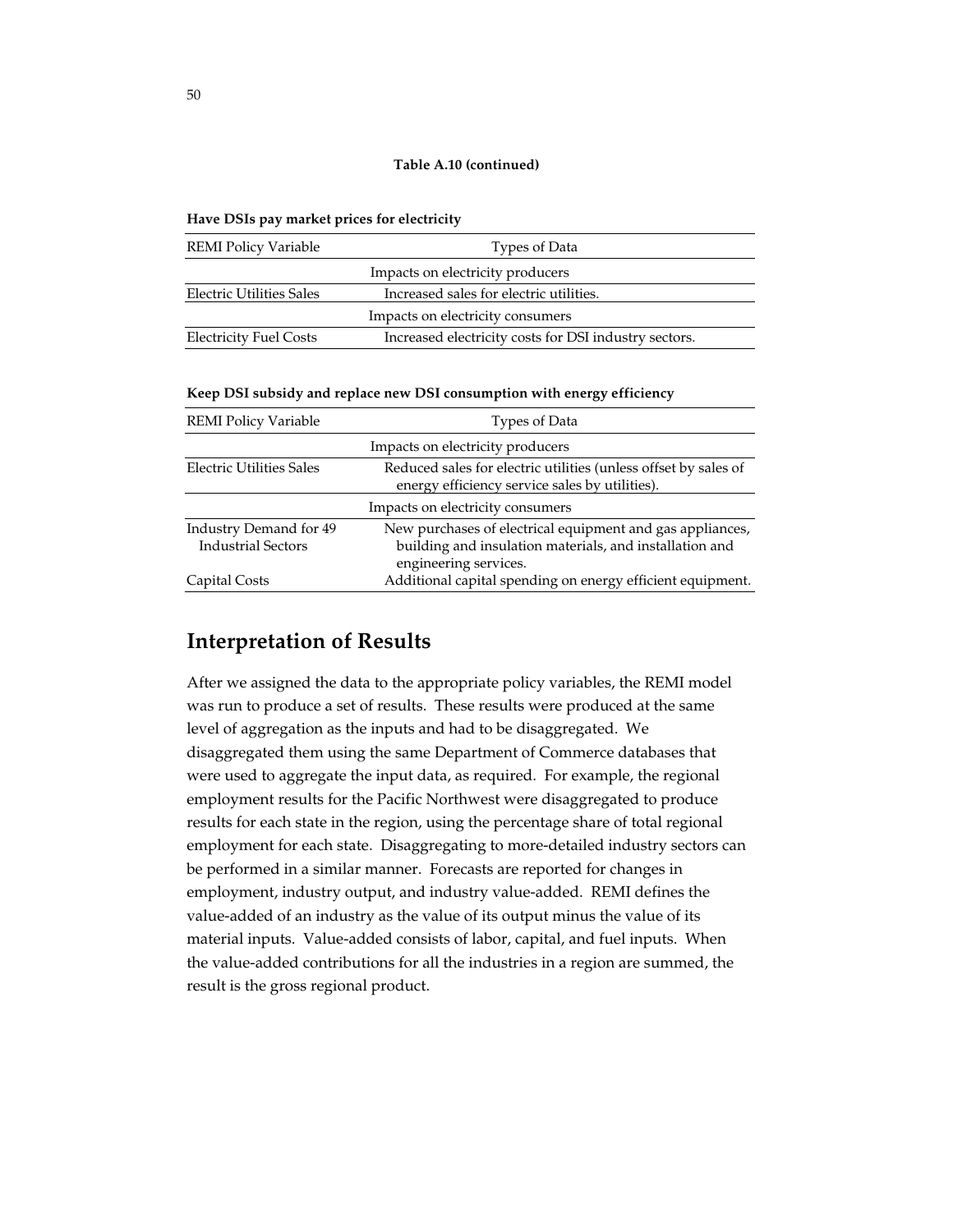# **B. Estimated Costs and Benefits from Removing the Lower Snake River Dams**

This appendix describes the study from which we obtained the majority of the cost data on the removal of the four lower Snake River dams (Foster Wheeler, 1999).

## **Study Assumptions**

A 100-year period of analysis was used to assess all project impacts. The base year for the analysis was fiscal year 1998, but the 100-year period extends from the implementation year (2005) through 2104. Benefits and costs incurred during the period of analysis are discounted to the beginning of 2005. The costs and benefits are converted into 1998 dollars and annualized to provide an average annual value for each alternative. Three different discount rates were used: 6.875 percent, 4.75 percent, and 0 percent.

The Foster Wheeler study looked at four alternatives, but we are concerned with only two. Alternative 1, existing conditions, is the status quo. Alternative 4, dam breaching, allows the reservoirs to be drained, resulting in a free-flowing river. This would involve removing the earthen embankment sections of the four dams, then developing a channel around the powerhouses, spillways, and navigation locks. Navigation locks would no longer be operational, and navigation for large commercial vessels would be eliminated. Some recreation facilities would close, others would be modified, and new facilities could be built in the future.

The study reported national economic development (NED) costs and benefits, i.e., the decrease or increase in the value of the national output of goods and services, expressed in dollars. NED figures reflect costs and benefits to the nation and not to a particular region. They address power, recreation, transportation, water supply, commercial fishing, some tribal issues, flood control, and implementation/avoided costs.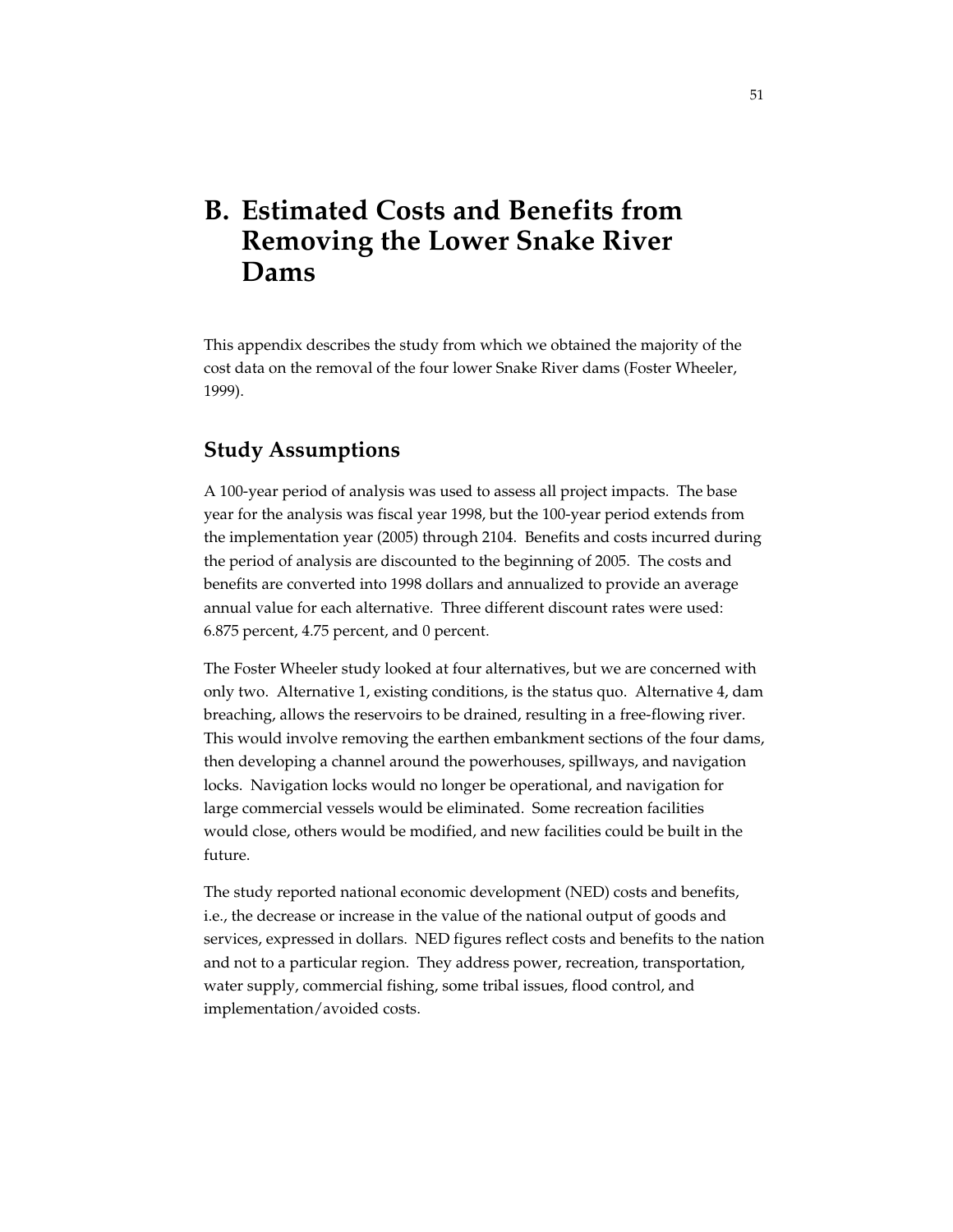## **Power**

For the dam-breaching alternative, the study used three economic costs:

- 1. A point estimate of system costs, \$238 million.
- 2. A point estimate of transmission reliability costs, \$25 million.
- 3. An estimate of ancillary service costs, \$8 million.

Total annual net economic costs were calculated to be \$271 million. We, however, used our own calculations of the cost of power, the effects of power choice on the price of electricity, and other factors described elsewhere in the study.

## **Recreation and Tourism**

The Foster Wheeler study used five surveys to identify and value recreation use. Existing reservoir use and annual benefits consisted of 500,172 trips worth \$33,254,000. Existing recreation use consisted of 640,685 trips worth \$38,524,000 a year. Future use was generated from a composite of high and low estimates.

## **Transportation**

Transportation costs are the costs for commodities currently transported by barge on the lower Snake River that would need to be shipped by rail or truck. Direct economic effects were measured in terms of opportunity costs rather than market rates. A perfectly competitive market was assumed, and possible increases in rail and truck transportation rates were not taken into account. The majority of the average annual cost increase, about 83 percent, would be associated with grain.

## **Water Supply**

Breaching the dams would directly affect the operation of river pump stations and wells used for irrigation and other activities. Approximately 37,000 acres of irrigated farmland currently rely on water pumped from the Ice Harbor Reservoir. Additional farmland is irrigated by private wells. The cost of modifying the Ice Harbor pumping stations to provide current water supplies would be more than twice the value of the land they currently irrigate.

52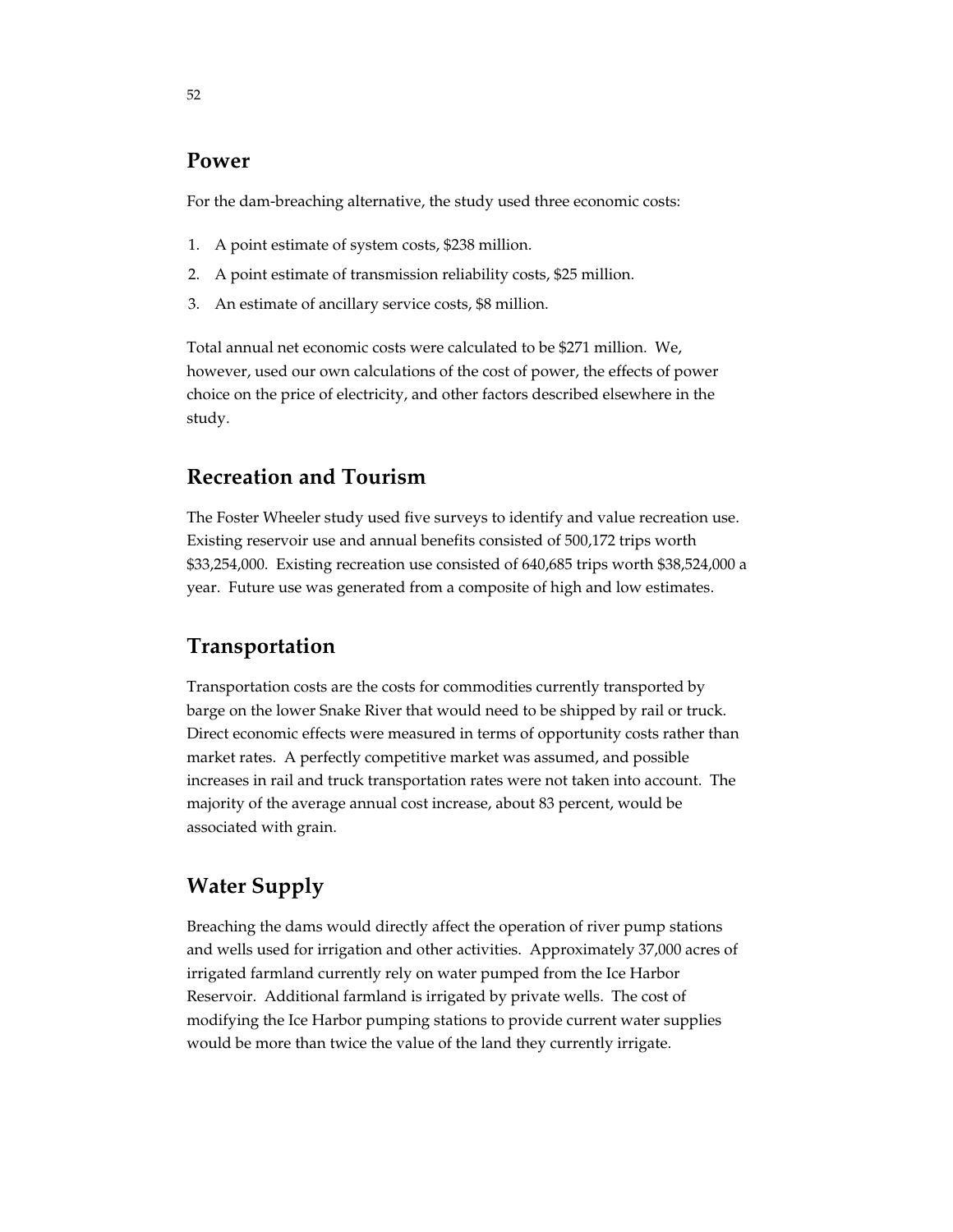The municipal and industrial pump stations that draw from the lower Snake River are all located on the lower Granite Reservoir. These are used for watersystem backup, golf-course irrigation, industrial process water for paper production, and concrete-aggregate washing. The costs in the analysis are estimates of what it would take to modify these systems. The Army Corps of Engineers also estimates that 95 (40 percent) of the wells within 0.6 km of the river would require modification in the dam-breaching case. Using a 0 percent discount rate results in average annual costs ranging from \$2,021,900 to \$4,458,900.

## **Anadromous Fish**

The study also looked at the economic costs associated with changes in the commercial and ocean recreational fish harvest, using a process called Plan for Analyzing and Testing Hypotheses (PATH). The analysis provided data for seven stocks of spring/summer chinook salmon, a review of fall chinook, and an evaluation of the correlation between chinook and steelhead. The analysis included all Snake River wild and hatchery stocks. Most of the benefits are associated with in-river treaty fishery contributed by fall chinook and in-river recreational fishery. Under the 0 percent discount rate, the net economic impact was a benefit of \$3,485,740.

## **Implementation/Avoided Costs**

The implementation costs included all project-related construction and acquisition costs and OMRR&R costs. The major categories are

- Construction costs for breaching the dams, including wildlife and culturalresources protection and mitigation at each of the dams.
- Interest during construction.
- Anadromous Fish Evaluation Program.
- OMRR&R costs associated with new fish-habitat improvement projects, such as the purchase of water.

These costs are listed in Table B.1. The study estimated average annual economic effects of the dam-breaching scenario (0 percent discount rate) to be \$8,298,000.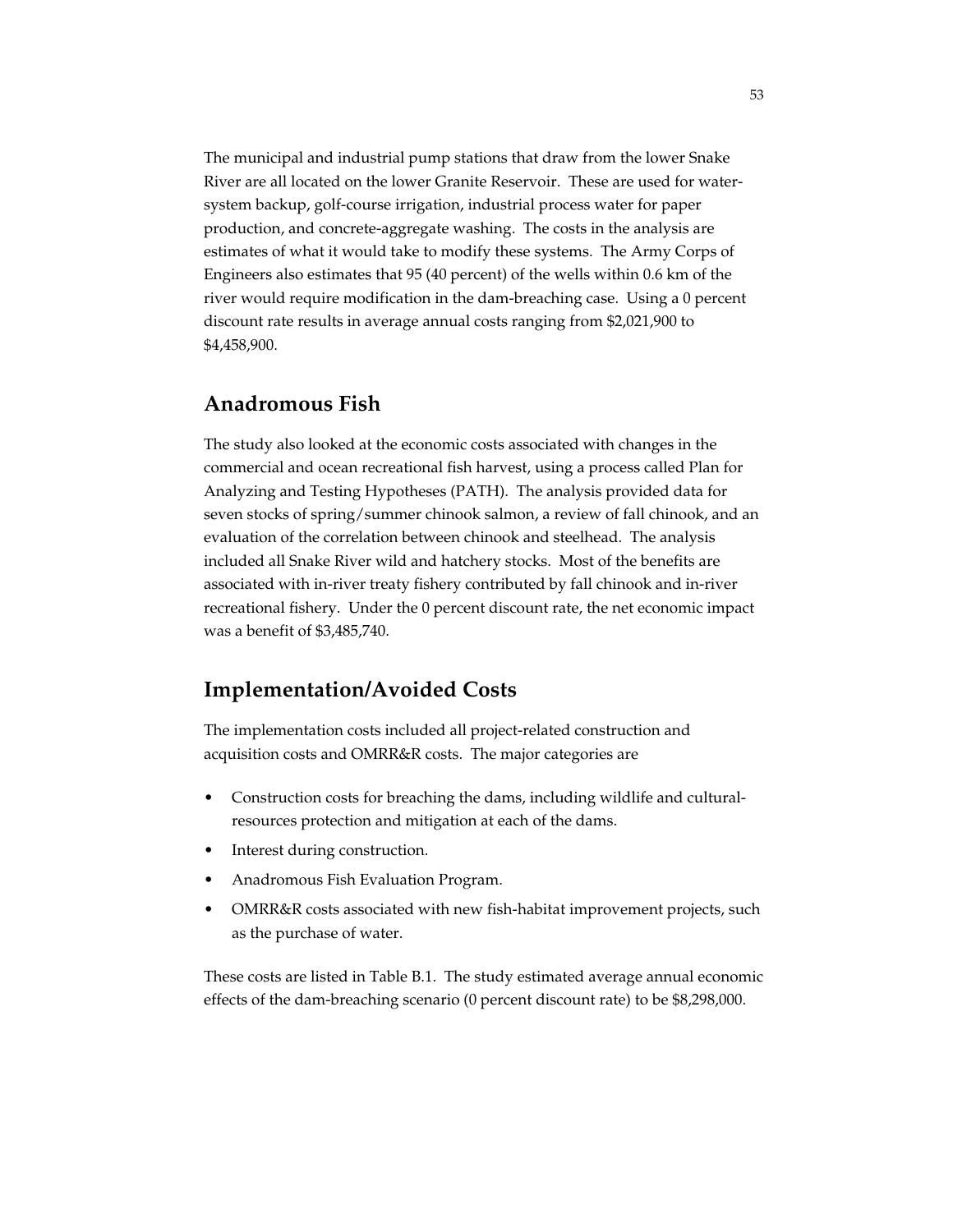| Table B.1 |  |
|-----------|--|
|-----------|--|

| Activity             | Dam Removal<br>Cost(S/kW) |
|----------------------|---------------------------|
| Reservoir recreation | 52.5                      |

**Implementation Costs of Dam Removal**

| Grain transportation                   | 38.5  |
|----------------------------------------|-------|
| Other commodities transportation       | 8.1   |
| Farmland                               | 2.2   |
| Municipal and industrial pump stations | 0.6   |
| Privately owned wells                  | 0.9   |
| River recreation                       | 188.2 |
| Recreational fishing                   | 54    |
| Commercial fishing                     | 5.8   |
| Anadromous Fish Evaluation Program     | 1.2   |
| Turbine rehabilitation                 | 6.4   |
| Non-project OMRR&R                     | 41.6  |
| Surplus property                       | 0.2   |
| Investment costs                       | 13.6  |
| OMRR&R costs                           | 1.4   |

The avoided costs include costs that would no longer be required to operate and maintain the lower Snake River dams and associated lands, such as costs associated with major upgrades, including major improvements to fish bypass; future annual O&M costs and repair costs associated with maintaining the dams; and disposition of equipment that would no longer be needed. The study estimated the avoided costs per year for the dam-breaching alternative to be \$29,050,000. The costs and benefits of removing the dams are summarized in Table B.2.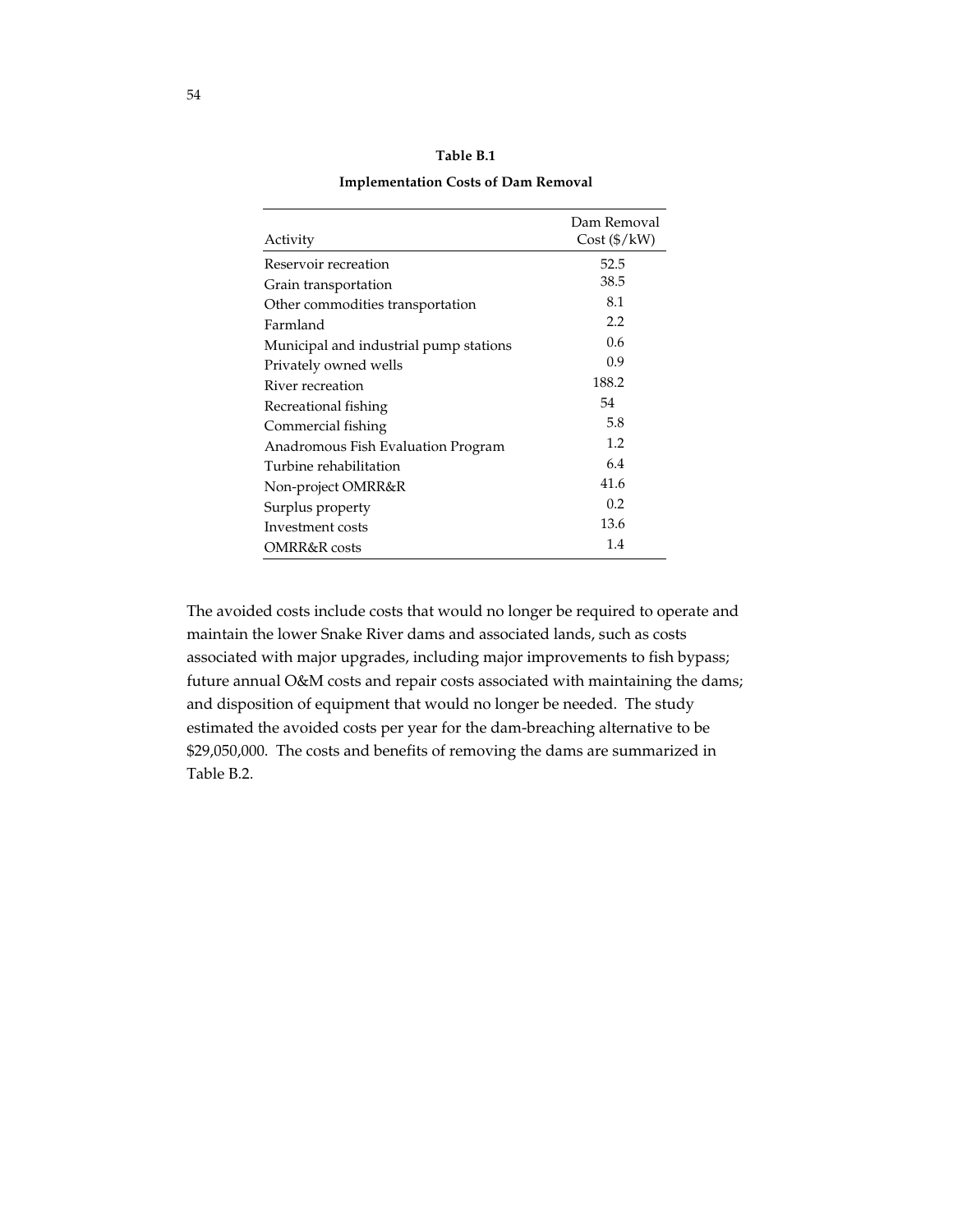**Costs and Benefits of Removing the Lower Snake River Dams**

| Item                                                                                                                   | Average<br>Annual<br>Economic<br>Effects,<br>$0\%$<br>Discount<br>Rate | Total<br>Economic<br>Effects $(\$)$              | Yearly Values,<br>5% Discount<br>Rate over 100<br>Years | Value<br>$(\frac{6}{kW})$ |
|------------------------------------------------------------------------------------------------------------------------|------------------------------------------------------------------------|--------------------------------------------------|---------------------------------------------------------|---------------------------|
|                                                                                                                        | Costs                                                                  |                                                  |                                                         |                           |
| Recreation and tourism<br>Reservoir recreation                                                                         | \$31,600                                                               | \$3,160,000,000                                  | \$159,210,716                                           | 52.49                     |
| Transportation<br>Grain<br>Non-grain commodities                                                                       | \$23,156<br>\$4,904                                                    | \$2,315,600,000<br>\$490,400,000                 | \$116,667,195<br>\$24,707,891                           | 38.467<br>8.15            |
| Water supply<br>Loss of irrigated farmland value<br>Municipal and industrial pump<br>stations<br>Privately owned wells | \$1,342<br>\$334<br>\$565                                              | \$134,240,000<br>\$33,350,000<br>\$56,450,000    | \$6,763,432<br>\$1,680,278<br>\$2,844,128               | 2.23<br>0.55<br>0.94      |
| Implementation costs<br>Investment cost<br>OMRR&R cost                                                                 | \$8,218<br>\$813                                                       | \$821,800,000<br>\$81,300,000                    | \$41,404,863<br>\$4,096,149                             | 13.65<br>1.35             |
|                                                                                                                        | <b>Benefits</b>                                                        |                                                  |                                                         |                           |
| Recreation and tourism<br>River recreation<br>Recreational fishing                                                     | \$113,300<br>\$32,485                                                  | \$11,330,000,000<br>\$3,248,500,000              | \$570,840,954<br>\$163,669,624                          | 188.21<br>53.96           |
| Anadromous fish<br>Commercial, ocean<br>Commercial, in river<br>Recreational, ocean                                    | \$736<br>\$2,543<br>\$207                                              | \$73,590,000<br>\$254,308,000<br>\$20,676,000    | \$3,707,695<br>\$12,812,835<br>\$1,041,722              | 1.22<br>4.22<br>0.34      |
| Implementation costs<br>Anadromous Fish Evaluation<br>Program                                                          | \$733                                                                  | \$73,300,000                                     | \$3,693,084                                             | 1.22                      |
| Avoided costs<br>Turbine rehabilitation<br>Non-project-related OMRR&R<br>Surplus property                              | \$3,871<br>\$25,030<br>\$149                                           | \$387,100,000<br>\$2,503,000,000<br>\$14,900,000 | \$19,503,313<br>\$126,108,995<br>\$750,709              | 6.43<br>41.58<br>0.25     |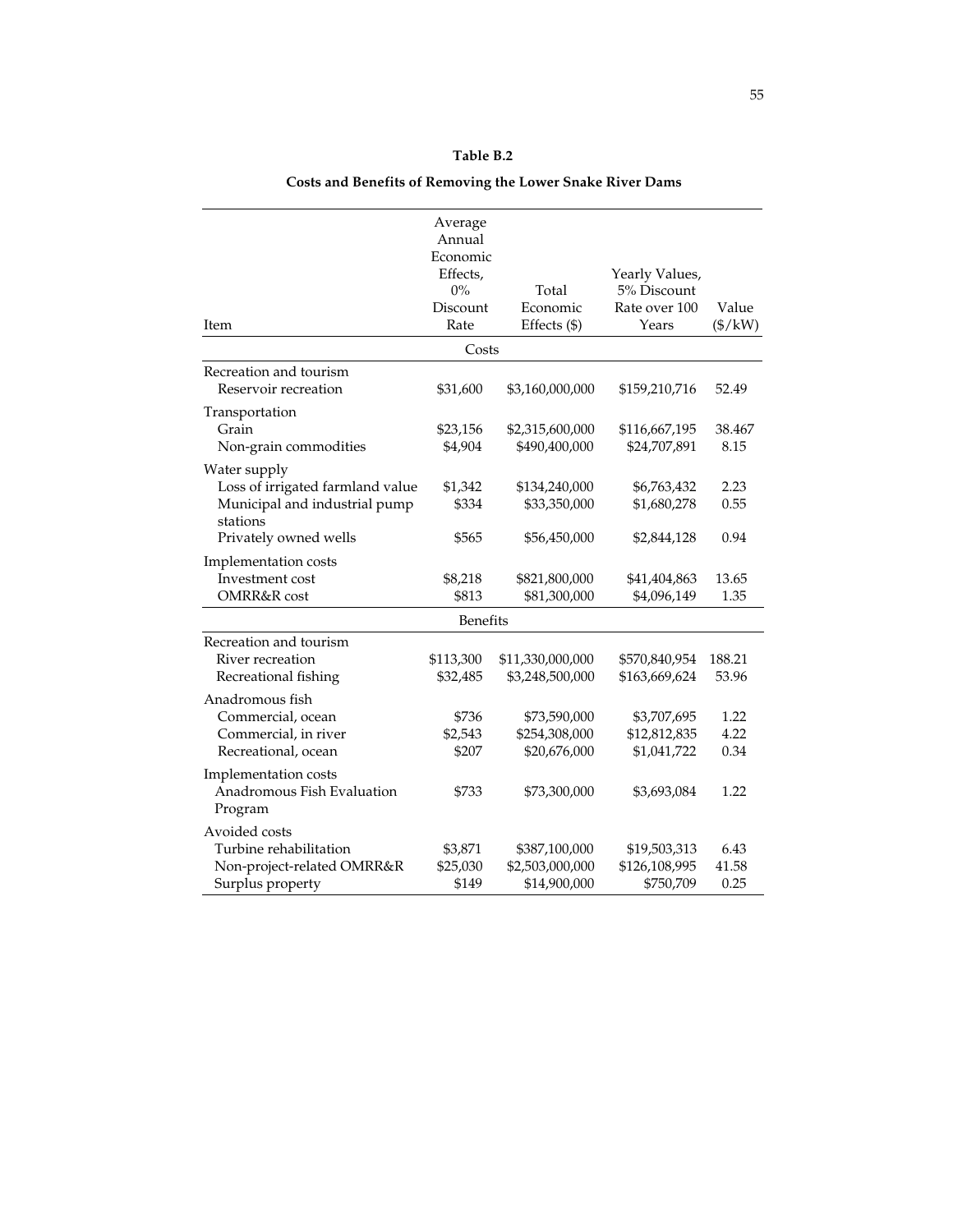# **C. Cost Breakdowns of Power-Generation Technologies**

Cost breakdowns of the technologies were taken primarily from DynCorp (1995). This appendix discusses the origin of the data.

The DynCorp study analyzed the effects on the economy and on employment of deploying renewable technologies in two regions, Texas and Washington/ Oregon. It looked at changes in level of employment, the effects on various industries, and changes in economic activity by simulating the addition of renewable resources to the energy-generation mix. Renewable-resource availability, capital and O&M expenditures, and project utility capacity and overall electricity growth trends were included to account for the value of netemployment losses and gains. The IMPLAN economic input-output model was used to predict future economic and employment changes.

IMPLAN, an economic analysis system produced by the Minnesota IMPLAN Group, has two components: data files and software. The data files include information on 528 industries that are linked to four-digit standard industrial classification (SIC) codes. Table C.1 shows the relationships used in the DynCorp report.

Technology characterizations are given for 10 electrical-generation plants. Capital expenditures for new plant construction investments were estimated using standard costs for typical facilities. These included all the costs associated with the building of a new electric-power-generation facility: direct labor, equipment, site preparation, buildings, tools, installation, architecture, and design services. The O&M costs include the average yearly range of fixed and variable expenditures for equipment replacement, labor, fuel, and administration of plant operations. All O&M costs were calculated based on a 30-year operating life.

Most of the costs were obtained from the *Technical Assessment Guide* of the Electric Power Research Institute (EPRI).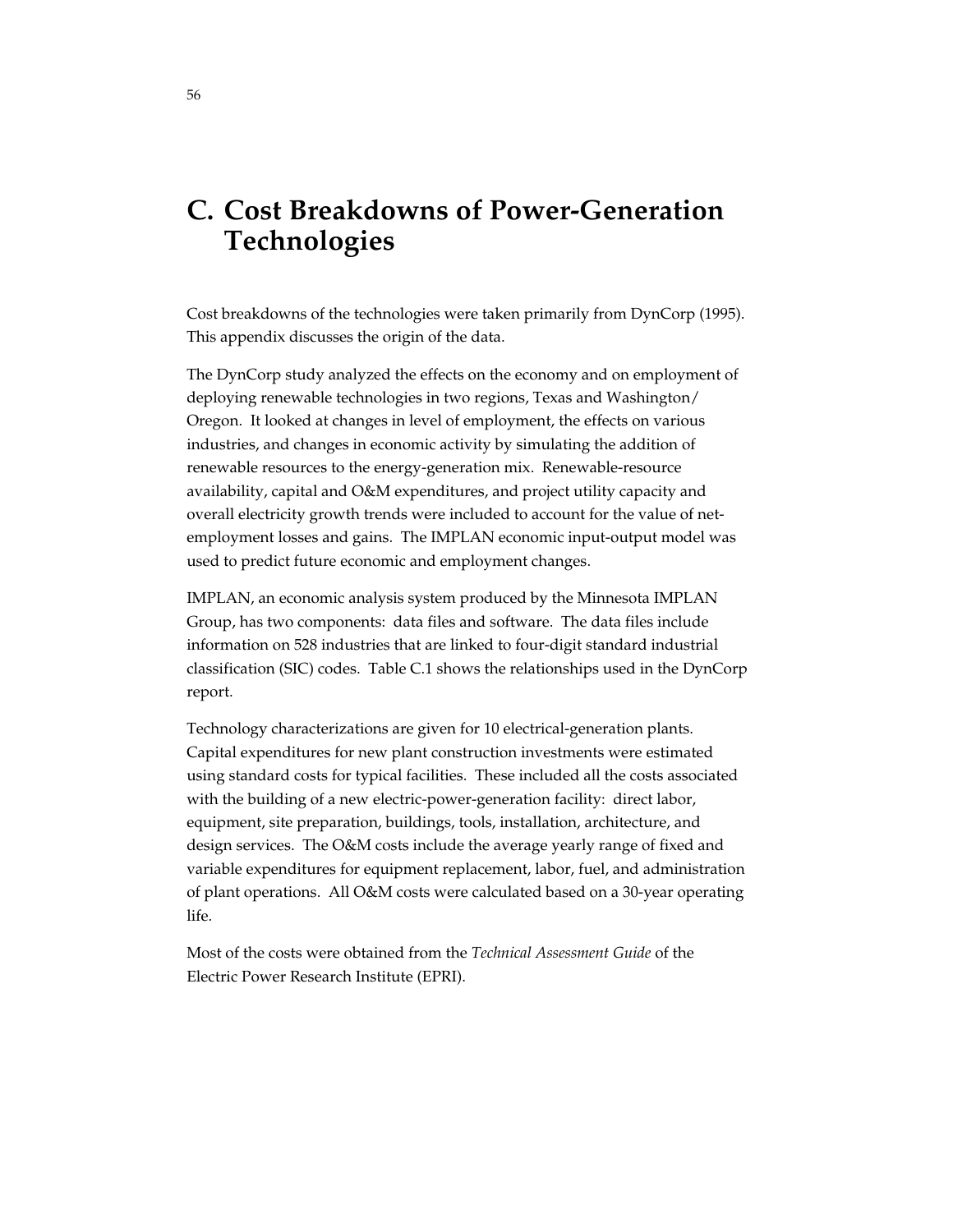| Table C. |  |
|----------|--|
|----------|--|

**IMPLAN Sectors and Corresponding SIC Codes**

| No. | 1990 IMPLAN Database Sector               | SIC Code               |
|-----|-------------------------------------------|------------------------|
| 37  | <b>Forestry Products</b>                  | 0810, 0830, 0970       |
| 38  | Coal Mining                               | 1200                   |
| 50  | Natural Gas & Crude Petroleum             | 1310                   |
| 50  | New Utility Services                      | Part of 15, 16, 17     |
| 230 | Glass and Glass Products, exc. Containers | 3172                   |
| 244 | Ready-Mixed Concrete                      | 3271                   |
| 282 | <b>Fabricated Structural Metal</b>        | 3441                   |
| 284 | Fabricated Plate Work (Boiler Shops)      | 3443                   |
| 307 | Steam Engines and Turbines                | 3511                   |
| 315 | Conveyors and Conveying Equipment         | 3535                   |
| 331 | Special Industry Machinery, NEC           | 3559                   |
| 332 | Pumps and Compressors                     | 3561, 3563             |
| 338 | General Industrial Machinery, NEC         | 3569                   |
| 347 | Refrigeration and Heating Equipment       | 3585                   |
| 360 | Electrical Industrial Apparatus, NEC      | 3629                   |
| 377 | Semiconductors and Related Devices        | 3674                   |
| 403 | <b>Mechanical Measuring Devices</b>       | 3823, 3824, 3829       |
| 443 | <b>Electric Services</b>                  | 4910, and part of 4789 |
| 444 | Gas Production and Distribution           | 4920, part of 4789     |
| 446 | Sanitary Services and Steam Supply        | 4953, 4959, 4960, 4970 |
| 472 | Services to Buildings                     | 7340                   |
| 506 | Engineering, Architectural Services       | 8710                   |
| 508 | Management and Consulting Services        | 8740                   |
| 524 | Rest of the World Industry                | N/A                    |

# **Photovoltaic Flat-Plate, Fixed-Array System**

The numbers assume the use of crystalline-silicon-cell technology, which represented the largest installed base at the time of the DynCorp study. Performance was modeled using a flat-plate fixed array with a 500-kW nameplate capacity, without battery storage. Plant costs include the photovoltaic modules, array structure, power-conditioning unit, installation and facility expense, and engineering and construction management. O&M costs include array-cleaning and plant-operations cost, repair, maintenance, and labor costs of the array and power-conditioning unit. The balance of the plant system includes maintenance buildings, fences, drainage, and other required ancillary systems.

The IMPLAN codes and costs of solar photovoltaic generation are given in Table C.2.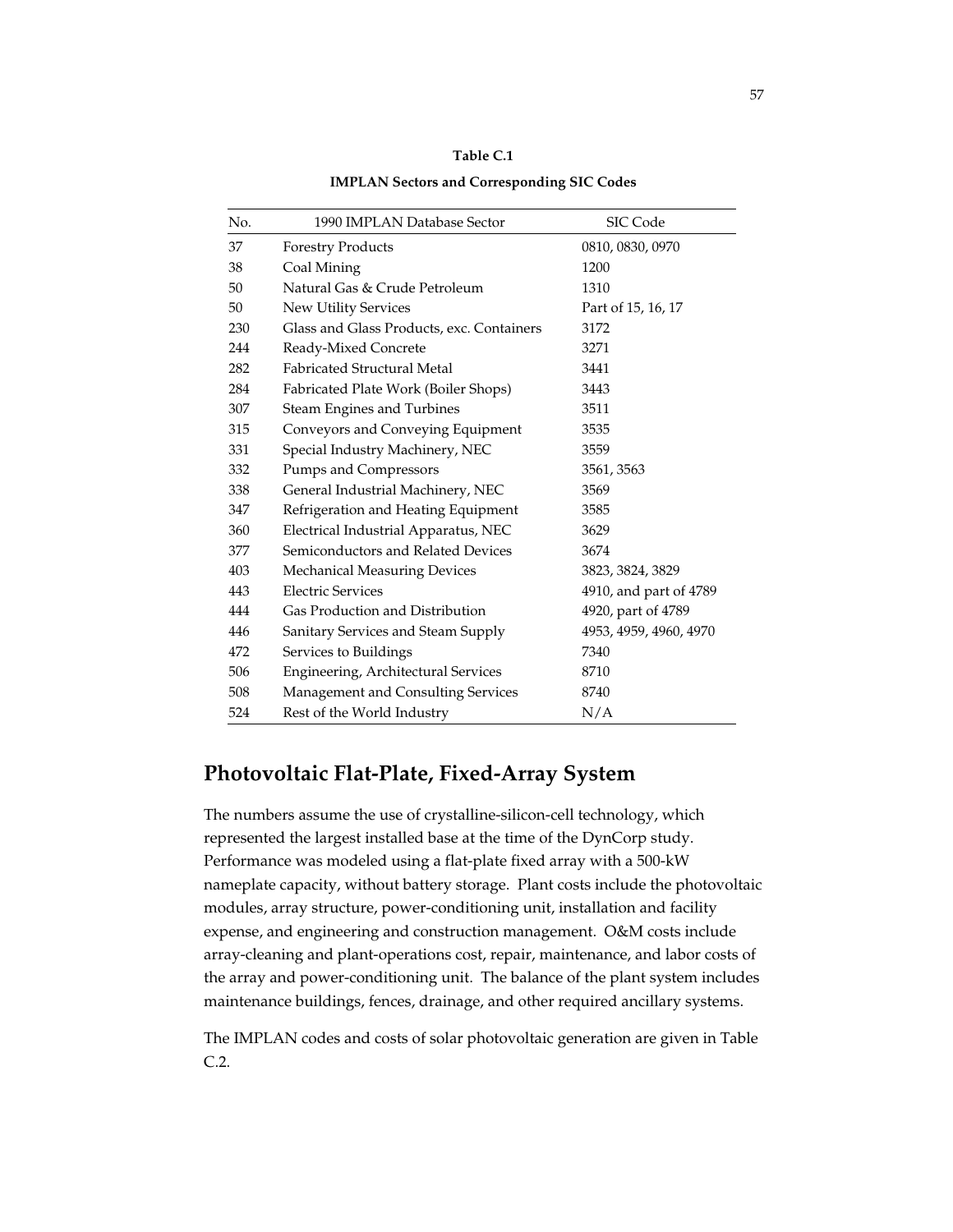#### **Table C.2**

# **IMPLAN Codes and Costs of Solar Photovoltaic Generation**

| <b>IMPLAN</b><br>Code | Cost<br>$(\frac{5}{kW})$ | Adjusted<br>Cost<br>$(\frac{5}{kW})$ |
|-----------------------|--------------------------|--------------------------------------|
|                       | O&M Costs                |                                      |
| 443                   | 11                       | 11                                   |
| 377                   | 14                       | 14                                   |
| 506                   | 7.4                      | 7.4                                  |
| 360                   | 7.6                      | 7.6                                  |
| 506                   | 3.6                      | 3.6                                  |
|                       | Fixed Costs <sup>a</sup> |                                      |
| 377                   | 3,770                    | 2,262                                |
| 282                   | 900                      | 540                                  |
| 360                   | 880                      | 528                                  |
| 50                    | 1,300                    | 780                                  |
| 506                   | 1,800                    | 1,080                                |
|                       |                          |                                      |

aFixed costs were adjusted downward in our study by 40 percent to reflect the current state of the art. (See EIA, 2002c, for technology costs used in *Annual Energy Outlook 2002.*) Recall that sensitivity to these prices is reflected in the comparison of the base-technology case with the advancedtechnology case (40 percent reduction in capital prices of solar photovoltaics over the study period for the base case). Relative allocation to IMPLAN codes was kept constant.

# **Horizontal Wind Turbines**

The wind farm in the model consisted of 143 large turbines rated at 350 kW each. Total construction cost for each unit included the turbine, tower, foundation, balance of system, engineering, and construction. The total O&M costs included general facilities O&M, routine machine maintenance, emergency repairs, and parts inventory fund. The cost information, presented in Table C.3, was obtained from the American Wind Energy Association and EPRI's *Technical Assessment Guide*.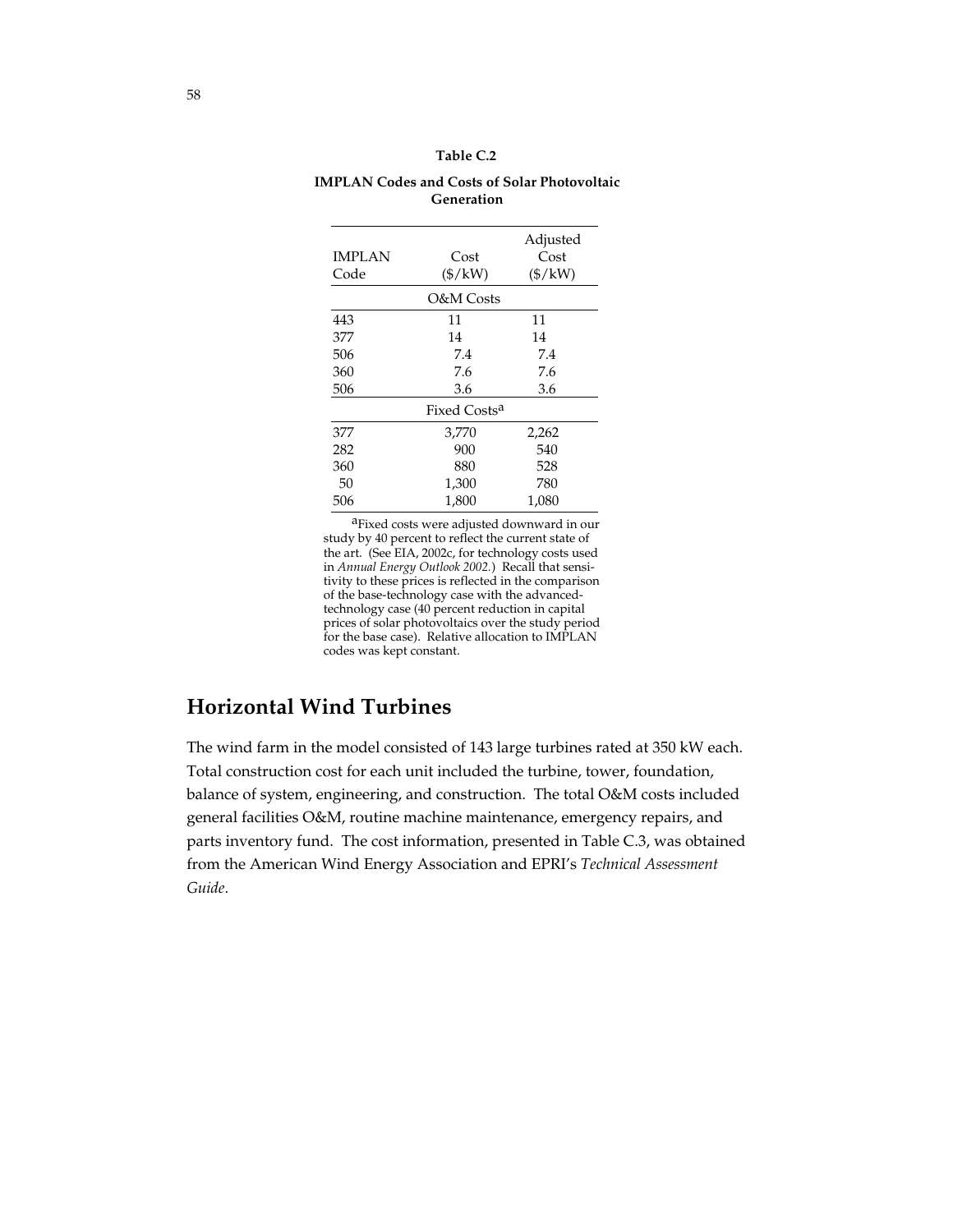### **Table C.3**

#### **IMPLAN Codes and Costs of Wind Generation**

| <b>IMPLAN</b>      | Cost             |
|--------------------|------------------|
| Code               | $(\frac{5}{kW})$ |
| O&M Costs          |                  |
| 508                | 7                |
| 443                | $\mathfrak{D}$   |
| 472                | 5                |
| 506                | $\mathfrak{D}$   |
| 307                | 5                |
| <b>Fixed Costs</b> |                  |
| 307                | 557              |
| 282                | 113              |
| 50                 | 106              |
|                    |                  |

# **Conventional Gas-Fired Combined-Cycle System**

The plant used in the model is a 225-MW unit consisting of two combustion turbines driving a steam cycle. The plant operates at a heat rate of 7,520 Btu, with a capacity factor of 70 percent. This is classified as an intermediate or even a base-load unit. The steam cycle is similar to that used in fossil-fueled steam plants. The cost estimates, given in Table C.4, come from EPRI's *Technical Assessment Guide*.

#### **Table C.4**

#### **IMPLAN Codes and Costs of Combined-Cycle Generation**

| <b>IMPLAN</b>      | Cost             |
|--------------------|------------------|
| Code               | $(\frac{5}{kW})$ |
| O&M Costs          |                  |
| 508                | 3                |
| 284                | 9                |
| 443                | 19               |
| 444                | 101              |
| <b>Fixed Costs</b> |                  |
| 307                | 180              |
| 284                | 65               |
| 307                | 58               |
| 284                | 5                |
| 50                 | 196              |
| 506                | 56               |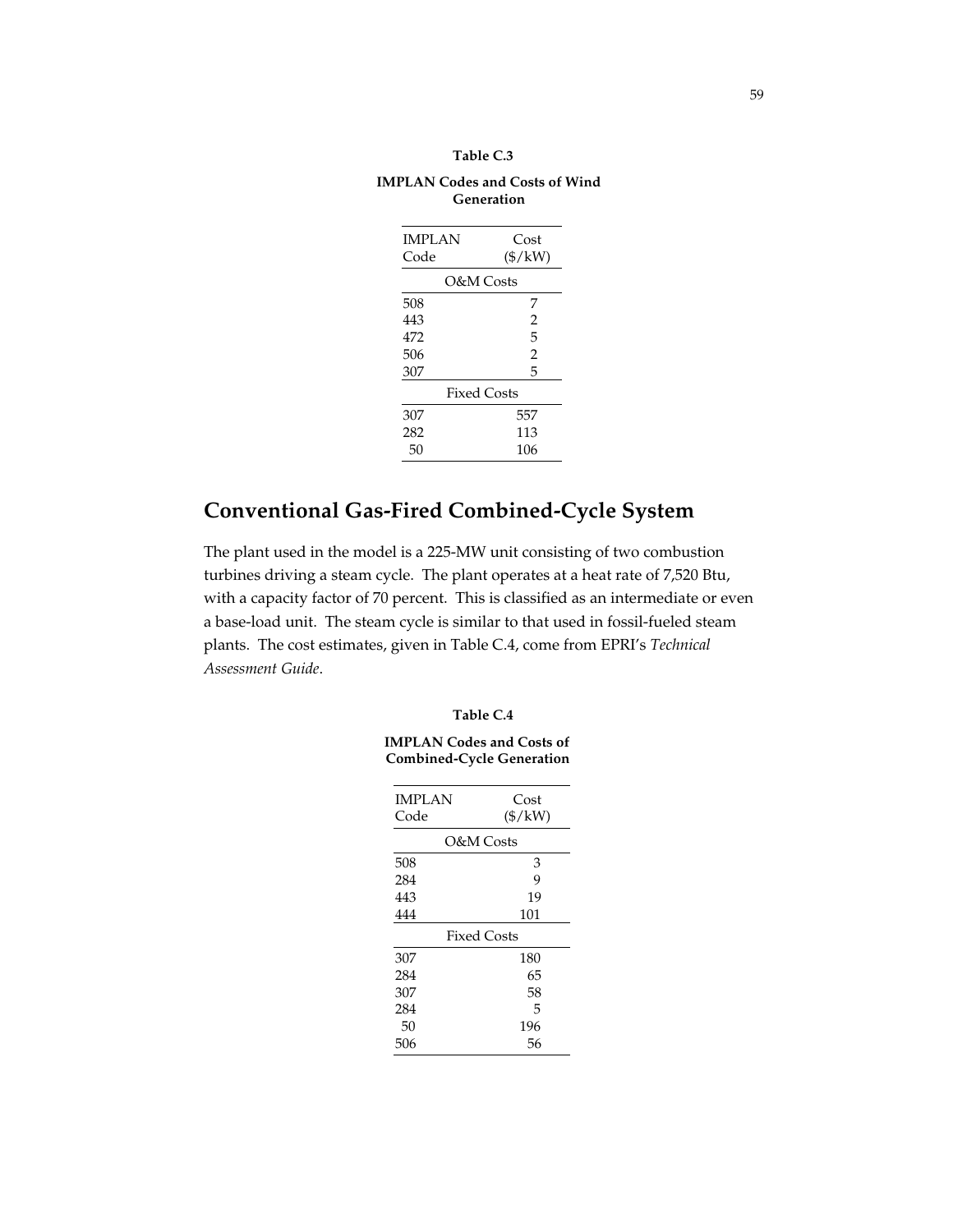# **Bibliography**

- Awerbuch, Shimon (1996). *How to Value Renewable Energy: A Handbook for State Energy Officials,* Interstate Renewable Energy Council, Latham, NY, March (available at www.irecusa.org/).
- Awerbuch, Shimon, Jesse Dillard, Tom Mouck, and Alistair Preston (1996). "Capital Budgeting, Technological Innovation and the Emerging Competitive Environment of the Electric Power Industry," *Energy Policy*, Vol. 24, No. 2, February.
- Backus, George, and Susan Kleemann (2000). *Impacts of Aluminum Industry Closings on the Pacific Northwest,* prepared for the Aluminum Industry Study Group (available at http://www.bpa.gov/power/pl/aluminumstudy/ Al\_Econ\_Study.pdf).
- DynCorp Environmental, Energy & National Security Programs (1995). *An Assessment of the Regional Economic and Employment Impacts of the Commercialization of Renewable Technologies,* prepared for the National Renewable Energy Laboratory, Alexandria, VA.
- Electric Power Research Institute (EPRI). *Technical Assessment Guide* (update available at www.epri.com).
- Energy Information Administration (1995). *Measuring Energy Efficiency in the United States Economy: A Beginning*, March.

\_\_\_\_\_ (2001a). *Annual Energy Outlook 2001,* Table 69, Electric Power Projections for Electricity Market Module Region Western Systems Coordinating Council/Northwest Power Pool Area, AEO Supplement Reference Case Forecast.

- \_\_\_\_\_ (2001b). *Annual Energy Outlook 2001,* Table 69, Electric Power Projections for EMM Region (1 of 3) Western Systems Coordinating Council/Northwest Power Pool Area, Supplementary Tables*.*
- \_\_\_\_\_ (2001c). *Annual Energy Outlook 2001,* Table 72, Renewable Energy Generation by Fuel Western Systems Coordinating Council/Northwest Power Pool Area, AEO Supplement Reference Case Forecast.
- \_\_\_\_\_ (2001d). *Annual Energy Outlook 2001,* Table 76, Renewable Resource Generating Capacity by EMM Region and Source (3 of 3), Supplementary Tables.
- \_\_\_\_\_ (2002a). *Annual Energy Outlook 2002, Impacts of a 10-Percent Renewable Portfolio Standard*, SR/OIAF/2002-3, February.
- \_\_\_\_\_ (2002b). *Annual Energy Outlook 2002,* Table 23, Comparison of Natural Gas Forecasts, DOE/EIA-0383.